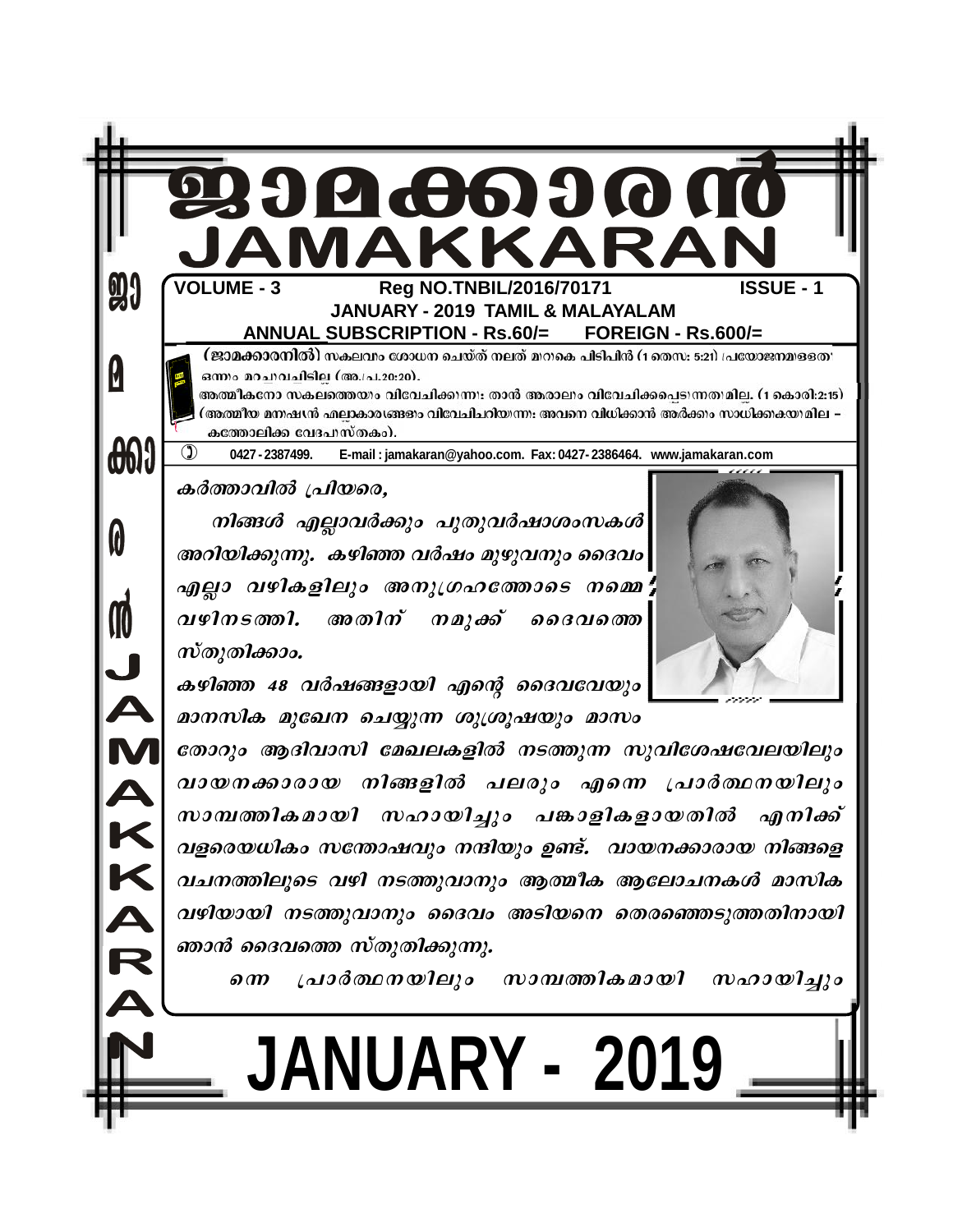January 2019 www.jamakaran.com ജാമക്കാരൻ പങ്കാളികളായതിൽ എനിക്ക് വളരെയധികം സന്തോഷവും നന്ദിയും ഉണ്ട്. വായനക്കാരായ നിങ്ങളെ വചനത്തിലൂടെ വഴി നടത്തുവാനും ആത്മീക ആലോചനകൾ മാസിക വഴിയായി നടത്തുവാനും ദൈവം അടിയനെ തെരഞ്ഞെടുത്തതിനായി ഞാൻ ദൈവത്തെ സ്തുതിക്കുന്നു.

മാസിക മുടക്കമില്ലാതെ ഓരോ മാസവും രണ്ടു ഭാഷകളിലായി പുറത്തിറക്കുവാൻ നിങ്ങൾ നൽകി വരുന്ന എല്ലാ സാമ്പത്തിക സഹായങ്ങൾക്കും നന്ദി. കഴിഞ്ഞ വർഷം വിദേശത്തും ഇൻഡ്യയിലും നടന്ന എന്റെ എല്ലാ ദൈവ വേലയും വളരെ അനുഗ്രഹപ്രദമായിരുന്നു. യോഗങ്ങൾ ക്രമീകരിച്ച എല്ലാ വിശ്വാസികൾക്കും അച്ചൻമാർക്കും ഉപദേശിമാർക്കും ബിഷപ്പുമാർക്കും ദൈവനാമത്തിലുള്ള നന്ദി അറിയിച്ചുകൊള്ളുന്നു. സഭകളിൽ നടക്കുന്ന ദൈവീക ശുശ്രൂഷകളെ തടയുവാൻ കേരളത്തിലും ഇൻഡ്യയിലും പിശാച് വളരെയധികം ശ്രമിക്കുകയുണ്ടായി. എന്നാൽ അവൻ എല്ലാത്തിലും പരാജയപ്പെട്ടു. ഓരോരോ യോഗങ്ങളിലും പല തരത്തിലുള്ള അൽഭുതങ്ങൾ സംഭവിച്ചു. അതിപ്രധാനമായത് മാനസാന്തരമാണ്. ഈ ദൈവിക ശുശ്രൂഷകളിൽ ഒരു ഉപകരണമായി എന്നെ ഉപയോഗിച്ച ദൈവത്തെ ഞാൻ സ്തുതിക്കുന്നു. ഫോൺ വഴിയായും കത്തുകൾ മുഖേനയും പ്രത്യേക പ്രാർത്ഥന ആവശ്യപ്പെട്ടവർക്ക് അതിൽ കൂടി അവർക്ക് ലഭിച്ച അനുഗ്രഹങ്ങൾ അറിഞ്ഞതിൽ ദൈവത്തെ സ്തുതിക്കുന്നു. മദ്ധ്യകേരളത്തിൽ വീടുകളിൽ ക്രമീകരിച്ച ചെറിയ ചെറിയ പ്രാർത്ഥനാ യോഗങ്ങളിലും എനിക്കു പങ്കെടുക്കുവാൻ സാധിച്ചു. ഇതിനുള്ള ക്രമീകരണങ്ങൾക്കായി അഹോരാത്രം അദ്ധ്വാനിച്ച എല്ലാവരേയും ദൈവം സമൃദ്ധിയായി അനുഗ്രഹിക്കുമാറാകട്ടെ.

2019-ാം വർഷം എല്ലാ ജാമക്കാരൻ കുടുംബങ്ങളെയും ദൈവം അനുഗ്രഹിച്ച് ആരോഗ്യവും സമാധാനവും സതോഷവും ദീർഘായുസ്സും നൽകുമാറാകട്ടെ എന്ന് ദൈവ വേലക്കാന്റെ സ്ഥാനത്തിൽ യേശു ക്രിസ്തുവിന്റെ നാമത്തിൽ നിങ്ങളെ ആശീർവദിക്കുന്നു. യേശുക്രിസ്തു പറഞ്ഞു, നിങ്ങൾ ആരെ അനുഗ്രഹിക്കുന്നുവോ അവർ അനുഗ്രഹിക്കപ്പെടും എന്ന വാക്ക് യാഥാർത്ഥ്യമാകട്ടെ. നിങ്ങൾ എല്ലാവർക്കും വേണ്ടി തുടർന്നും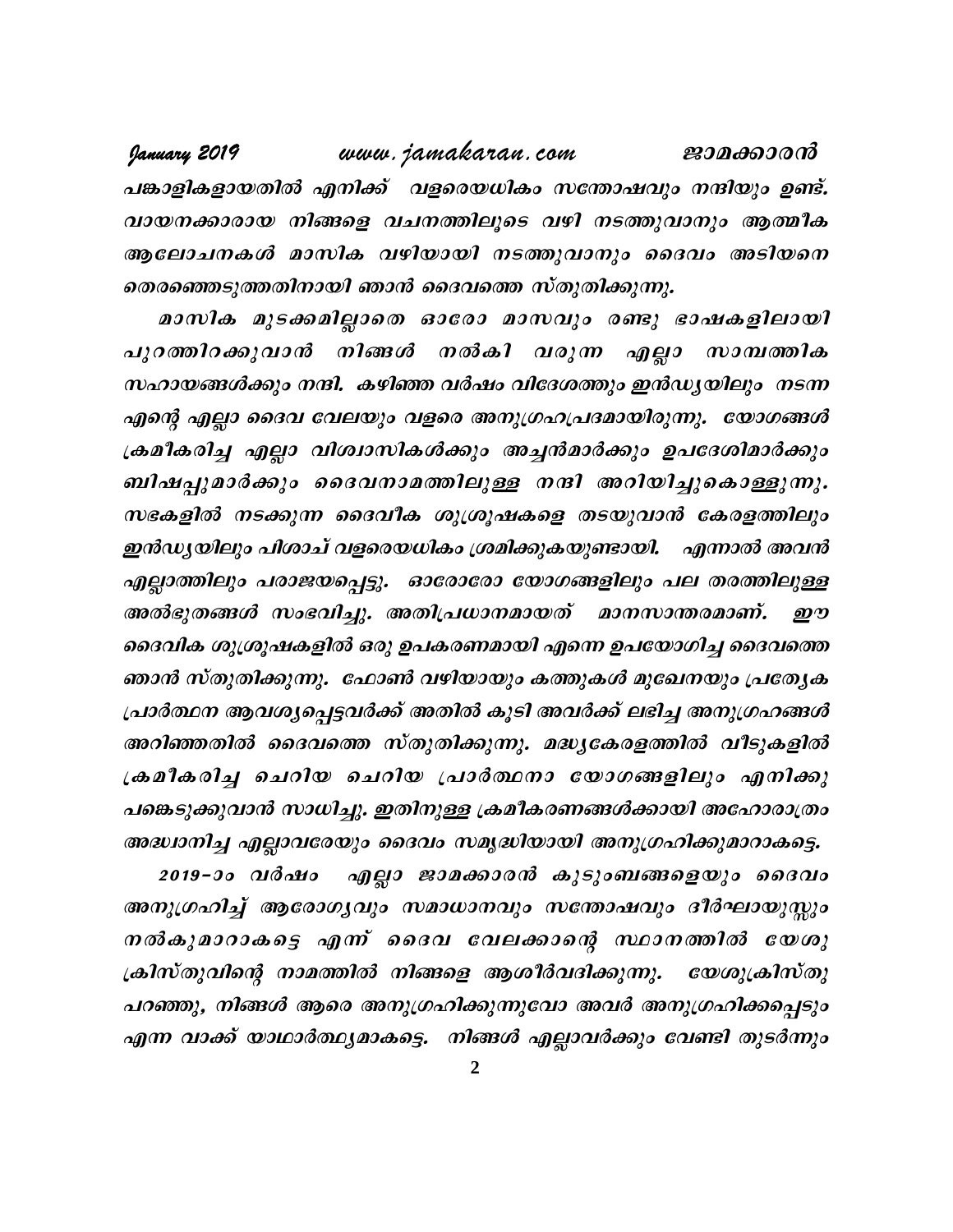# www.jamakaran.com

ഞാൻ പ്രാർത്ഥിക്കും എന്ന് ഉറപ്പു തരുന്നു.

January 2019

# ജാമക്കാരൻ വായനക്കാർക്ക് 2019–ാം വർഷത്തിലേക്കുള്ള അത്മീക സന്ദേശം

ക്രിസ്തീയ വിശ്വാസികളെല്ലാം ഓട്ടമൽസരത്തിന് നിൽക്കുന്നവരാകുന്നു. 12 – ാം അദ്ധ്യായത്തിൽ *ഓട്ടമത്സരത്തെകുറിച്ച്* എബ്രായലേഖനം എഴുതിയിരിക്കുന്നു. എബ്രായലേഖനം 11 ഉം 12 ഉം അദ്ധ്യായങ്ങളിൽ കാണുന്ന വചനങ്ങൾ ഒറ്റ അദ്ധ്യായത്തിൽ വരേണ്ടതാണ്. എന്തുകൊണ്ട് 2 അദ്ധ്യായങ്ങളായി തിരിച്ചുഎന്ന് അറിയുവാൻ കഴിയുന്നില്ല.  $12 - 30$ അദ്ധ്യായത്തിന്റെ ആരംഭ വചനങ്ങളെ വായിക്കുമ്പോൾ നിങ്ങൾക്ക് അത് മനസ്സിലാകും. 12-ാം അദ്ധ്യായത്തിന്റെ ആദ്യവാക്ക് അതുകൊണ്ട് എന്ന് ആരംഭിക്കുന്നു. എന്നാൽ അത് 11-ാം അദ്ധ്യായത്തിന്റെ തുടർച്ചയാണ്. ഓട്ടമൽസരത്തിൽ നിൽക്കുന്നവർ തങ്ങളുടെ പാപം, ഭാരം എന്നിവ വിട്ടു കളഞ്ഞ് മൽസരത്തിന് നിൽക്കണം എന്ന് അറിയിക്കുന്നു. അനേകം പേർ ജീവിത്തിൽ പാപം വിട്ടു കളഞ്ഞ് മാനസാന്തര അനുഭവത്തിൽ ജീവിക്കുന്നു. പക്ഷേ ആരും തങ്ങളുടെ ഭാരം നീക്കി കളയുന്നില്ല. ഓട്ട മൽസരത്തിൽ ഓടുന്ന വൃക്തികൾ കോട്ടും സൂട്ടും സാരിയും ഉടുത്തുകൊണ്ട് ഓടുന്നത് നിങ്ങൾ കണ്ടിട്ടുണ്ടോ? ഇങ്ങനെയുള്ള വസ്ത്രങ്ങളുമായി ഓടിയാൽ വേഗത്തിൽ ഓടുവാൻ സാധിക്കുകയില്ല അതുകൊണ്ട് ഓടുന്നതിന് പാകമായ വസ്ത്രങ്ങളെ ധരിച്ചുകൊണ്ടാണ് അവർ ഓടുന്നത്. അതു കാരണം വേഗത്തിൽ ഓടുവാൻ അവർക്ക് സാധിക്കും. ഇവിടെ ഭാരം എന്ന വാക്കിന് വേദപുസ്തകം നൽകുന്ന ആത്മീക അർത്ഥം എന്തെന്നാൽ ലൂക്കോസ് സുവിശേഷം 21–ാം അദ്ധ്യായം 34–ാം വാകൃത്തിൽ, മൂന്നു വിഷയങ്ങളെ ഭാരമെന്ന് യേശുക്രിസ്തു അതിഭക്ഷണം, മദൃപാനം, ഉപജീവനചിതകശ്" . സൂചിപ്പിക്കുന്നു. ആഹാരത്തിൽ നിയന്ത്രണമില്ലാതെ ജീവിക്കുന്നവർ രോഗികളായി തീരുന്നു. അതുകൊണ്ടാണ് സദൃ:23:2 വചനം പറയുന്നു, നീ ഭോജനപ്രിയൻ ആകുന്നുവെങ്കിൽ നിന്റെ തൊണ്ടക്കു ഒരു കത്തിവെച്ചുകൊൾക. ഇതിന്റെ ആന്തരിക അർത്ഥം എന്നു പറയുന്നത് ആഹാരത്തിൽ നിയന്ത്രണം വേണം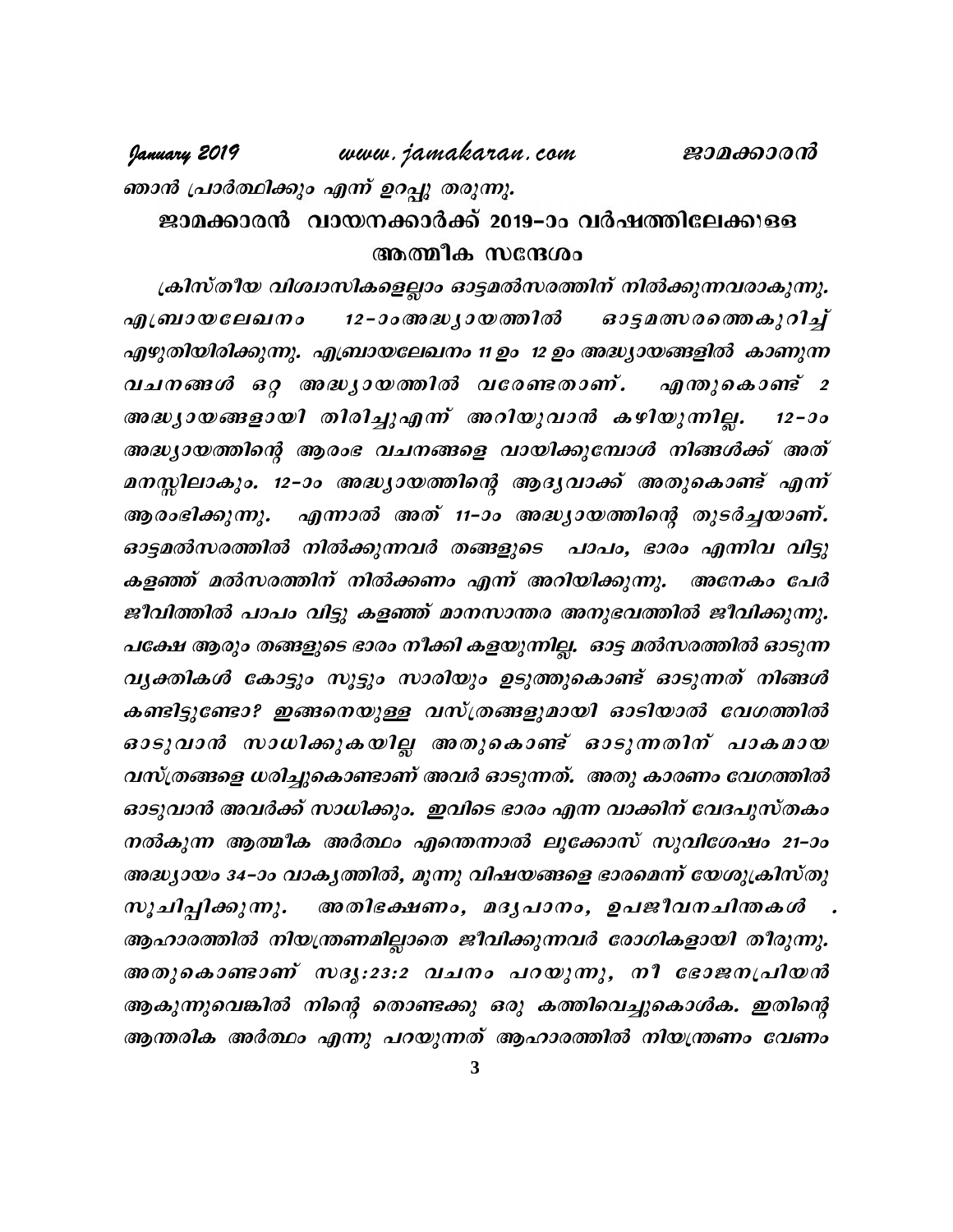www.jamakaran.com January 2019 ജാമക്കാരൻ എന്നാണ്. ആഹാരത്തിന് പ്രാധാന്യം കൊടുത്താൽ അവിടെ ആത്മീകം നഷ്ടപ്പെടും. അതുകൊണ്ടാണ് ദൈവമക്കൾ കൂടെ കൂടെ ഉപവസിച്ചു പ്രാർത്ഥിക്കുന്നത്. സങ്കീർത്തനക്കാരൻ പറയുന്നു, ഉപവാസത്താൽ എന്റെ ആത്മാവിനെ ഞാൻ ഒടുക്കി എന്ന്. അമിതവണ്ണം ഉള്ളവർക്ക് ഓട്ടമത്സരത്തിൽ ഓടുവാൻ കഴിയുകയില്ല. അതുകൊണ്ട് ഇത് വായിക്കുന്ന എന്റെ വായനക്കാർ ഭക്ഷണപ്രിയരാകാതെ ജീവിക്കണം. രണ്ടാമത്തെ ഭാരമായി യേശുക്രിസ്തു പറയുന്നത്, മദൃപാനമാണ്. നമുക്ക് എല്ലാവർക്കും അറിയാവുന്നതാണ് മദൃപാനം ഓരോരുത്തരുടേയും സ്വഭാവങ്ങളെ മാറ്റും. സമാധാനത്തേയും ജഢത്തേയും നശിപ്പിക്കും. അതുകൊണ്ട് മദൃപാനത്തിനടിമപ്പെട്ടവർ ആത്മീക ജീവിതത്തിന്റെ ഓട്ടമൽസരത്തിൽ അയോഗ്യരാകും. മൂന്നാമത്തെ ഭാരമായി യേശുക്രിസ്തു പറയുന്നത് ഉപജീവനചിന്തകളാണ്. മക്കളെകുറിച്ചും, ജോലിയെകുറിച്ചും സമ്പത്തിനെകുറിച്ചും വിവാഹത്തെക്കുറിച്ചും, തങ്ങളുടെ ഭാവിയെ കുറിച്ചും വിചാരപ്പെട്ട് കുടുംബ ഭാരമായി നമ്മുടെ മേൽ സമ്മർദ്ദം ചെലുത്തുമ്പോൾ അത് നമ്മുടെ ആത്മീക ജീവിതത്തിന്റെ ഓട്ട മൽസരത്തിന് ഒരു ഭാരമായി തീരും. ഈ ഭാരങ്ങൾക്ക് നാം പ്രാധാന്യം കൊടുക്കാതെ കുടുംബ ഭാരങ്ങളെകുറിച്ച് മനോവിഷമം ഇല്ലാതെ ജീവിക്കുമെങ്കിൽ ഈ ആത്മീയ ഓട്ടമൽസരത്തിൽ ജയാളിയായി തീരുവാൻ സാധിക്കും.

ഈ ആത്മീക ഓട്ടമൽസരത്തിൽ അവസാനം ജയാളിയായി വരുന്നവർക്ക് ദൈവം ഒരു സമ്മാനം ഒരുക്കി വച്ചിരിക്കുന്നു. *ഇങ്ങനെയുള്ള* കുടുംബപ്രശ്നങ്ങളിലുള്ള വിഷയങ്ങളിൽ ഉപദേശം പറഞ്ഞാലും ഈ പ്രശ്നം നിറഞ്ഞ ലോകത്തിൽ പ്രയാസങ്ങൾ തീർച്ചയായും ഉണ്ടായിരിക്കും. അതേ എബ്രായ ലേഖനത്തിൽ 12-ാം അദ്ധ്യായത്തിൽ അടുത്ത വാക്യം നിങ്ങൾ വായിക്കുമ്പോൾ യേശുക്രിസ്തുവിനെ താരതമൃപ്പെടുത്തി എഴുതിയിരിക്കുന്നു. അവൻ ഈ ലോകത്തിൽ ഉള്ളപ്പോൾ പിതാവ് തന്റെ മുൻപിൽ വച്ചിരിക്കുന്ന സതോഷത്തെ ലഭിക്കുവാൻ വേണ്ടി കഷ്ടങ്ങളും അപമാനങ്ങളും സഹിച്ചു. നിങ്ങളുടെ ജീവിതത്തിലും അതേ പ്രശ്നങ്ങളും അപമാനങ്ങളും നേരിടുമ്പോൾ അതെല്ലാം സഹിച്ച് ക്രിസ്തുവിനെ നിങ്ങൾ ഓർത്തുകൊള്ളണം എന്ന് ലേഖന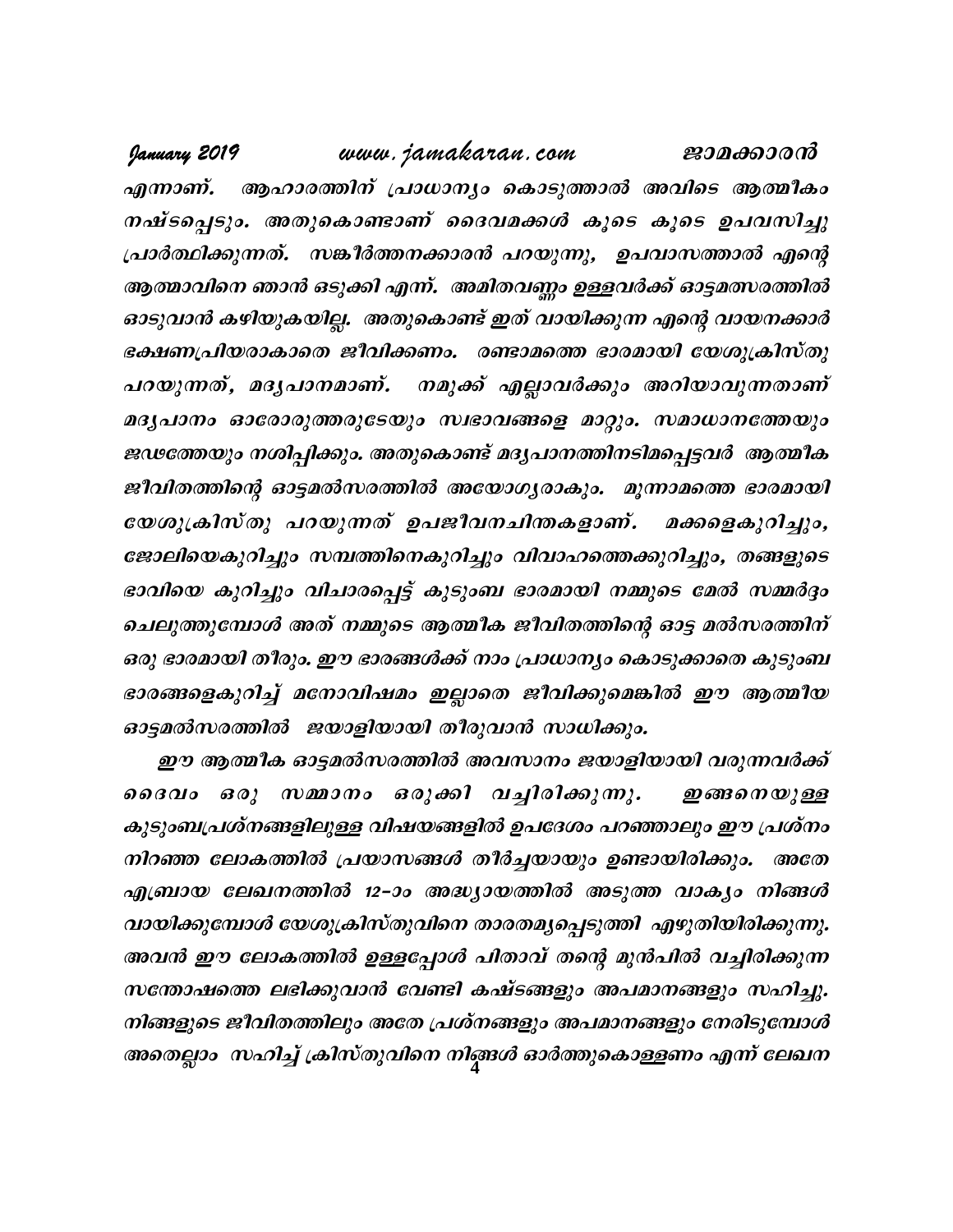www.jamakaran.com January 2019 ജാമക്കാരൻ കർത്താവ് എഴുതിയിരിക്കുന്നു. അത് നിങ്ങളെ ആശ്വാസവും ബലവും അതുകൊണ്ട് ഈ വക പ്രശ്നങ്ങളെ കാര്യമാക്കാതെ വളരെ നൽകും. വേഗത്തിൽ ഓടി നമ്മുടെ ജീവിത ഓട്ടത്തെ ജയാളിയായി പൂർത്തിയാക്കാം. ഇതാണ് പൗലോസ് അപ്പോസ്തലൻ പറയുന്നത് ഞാൻ നല്ല ഓട്ടം ഓടി അവസാനിപ്പിച്ചു എന്ന്.

ഇതിൽ അവസാനമായി ചിന്തിക്കേണ്ട മറ്റൊരു പ്രധാന വിഷയം ഉണ്ട്. ഓട്ടമത്സരത്തിനു വേണ്ടി തയ്യാറാക്കുന്ന മൈതാനത്തെ നിങ്ങൾ കണ്ടു കാണും എന്നു ഞാൻ വിശ്വസിക്കുന്നു. അതിൽ പല ട്രാക്കുകളുണ്ട്. അവരവർക്ക് പ്രത്യേകമായി തയ്യാറാക്കപ്പെട്ടിരിക്കുന്ന ട്രാക്കിൽ ഓടിയാൽ മാത്രമേ ജയിക്കുവാൻ കഴിയുകയുള്ളു. കേരളത്തിൽ ഷൈനി അബ്രഹാം എന്ന കായികതാരം ലോക ഓട്ടമൽസരത്തിൽ ഓടി ജയിച്ചു. സ്വർണ്ണമെഡൽ ജോതാ വായി എന്നറിയിച്ചു. അൽപ നിമിഷങ്ങൾക്കകം തന്നെ  $\boldsymbol{\omega}$ നിരീക്ഷണത്തിൽ അവസാന നിമിഷം ട്രാക്ക് മാറിയതായി തെളിഞ്ഞതിനെ ആത്മീക ജീവിതത്തിൽ തുടർന്ന് അവൾ അയോഗ്യയാക്കപ്പെട്ടു. നമ്മെ എല്ലാവരേയും ദൈവം ചില ഉദ്ദേശങ്ങൾക്കു വേണ്ടി നിയമിച്ചിരിക്കുന്നു. ചിലരെ ഉയർന്ന സ്ഥിതിയിൽ വച്ചിരിക്കുന്നു. ചിലരെ സാധുക്കളായി, ചിലരെ രോഗികളായി, ചിലരെ വിദ്യാഭ്യാസമില്ലാത്തവരായി, ചിലരെ ഉയർന്ന പദ വികളിലും ആക്കി വച്ചിരിക്കുന്നു. അവരവരുടെ സ്ഥാനങ്ങളിലിരുന്ന് പിറു പിറുക്കാതെയും അഹങ്കരിക്കാതെയും അവരവരെ ആക്കിയിരുന്ന അവസ്ഥ യിൽ ലാക്കിലേക്ക് ഓട്ടം തികക്കണം. ആയതിനാൽ പ്രിയ ജാമക്കാരൻ വായനക്കാർക്ക്, ഈ പുതിയ വർഷം എങ്ങനെ ആയിരിക്കും എന്ന് നമുക്ക് അറിയുവാൻ കഴിയില്ല. എന്തെല്ലാം സംഭവിക്കും എന്നും അറിയുവാൻ കഴി യില്ല. യേശു ക്രിസ്തുവിനെ മാതൃകയാക്കി സകല ഒരുക്കത്തോടും കൂടെ ആത്മീക വളർച്ചയിൽ നാം ഓടിക്കൊണ്ടേയിരിക്കണം. അവരവരുടെ ആത്മാക്കൾക്ക് അവരവർ തന്നെ കണക്കു ബോധിപ്പിക്കണം.

കർത്താവായ യേശുക്രിസ്തു നമുക്ക് ഈ ആത്മീയ ഓട്ടത്തിൽ ജയാ ളിയായി തീരുവാൻ വേണ്ട ശക്തിയും ബലവും നൽകുമാറാകട്ടെയെന്ന് പ്രാർത്ഥിച്ചുകൊണ്ട് പുതിയ വർഷത്തെ എതിരേൽക്കാം. ദൈവം നിങ്ങളെ അനുഗ്രഹിക്കുമാറാകട്ടെ!!! ഡോ. പുഷ്പരാജ്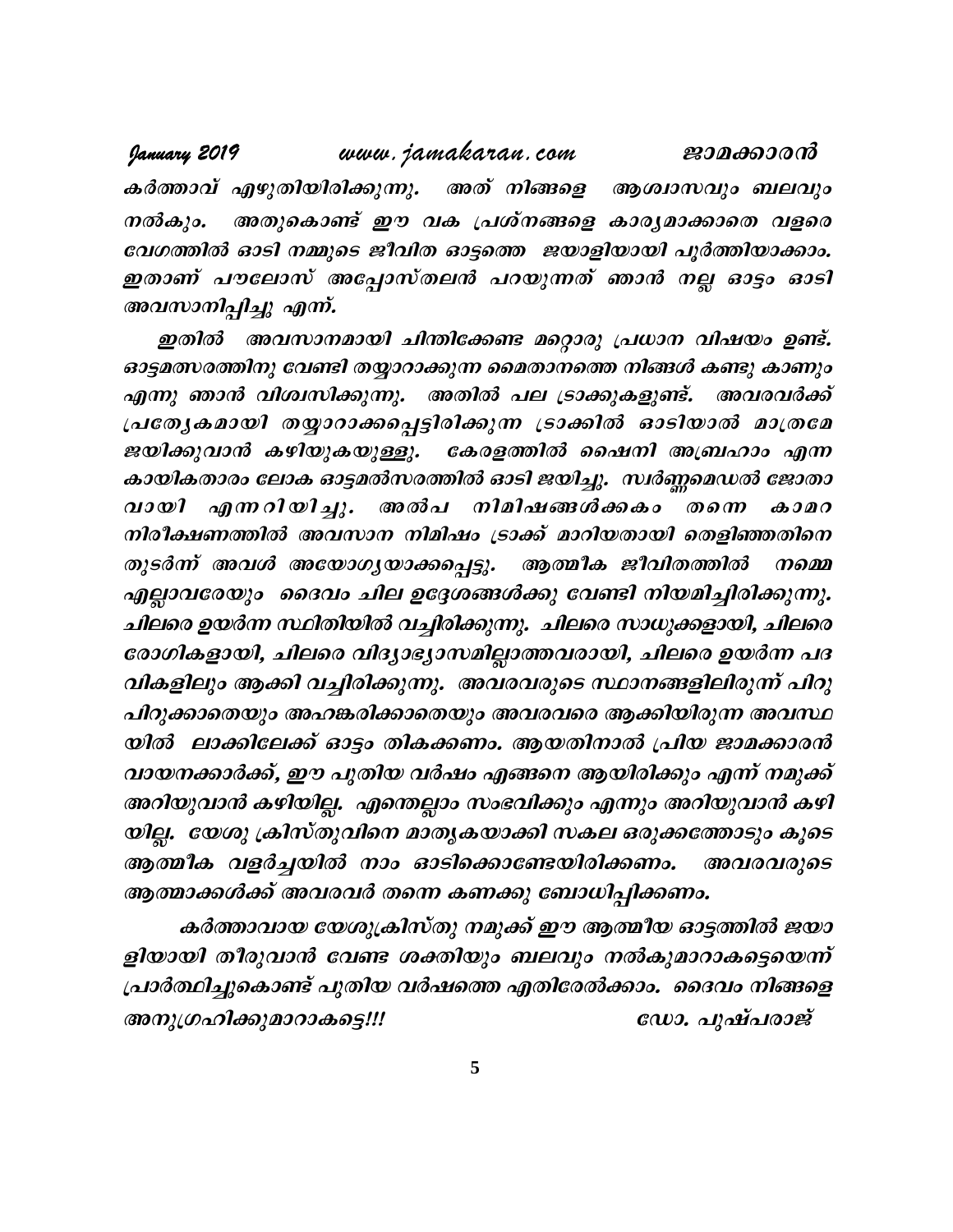# അന്നന്നുള്ള ആഹാരത്തെ ഇന്നു ഞങ്ങൾക്കു  $O^{0}$

നമ്മുടെ ദൈവമായ യേശുക്രിസ്തു തന്റെ ശിഷ്യൻമാർക്കു പഠിപ്പിച്ചു വാക്കുകളാണ് ഇവിടെ കൊടുത്ത പ്രാർത്ഥനയുടെ തലക്കെട്ടായി കൊടുത്തിരിക്കുന്നത്.

ഇത് ഡോ. പുഷ്പരാജ് ആയ എന്റെ ജീവിതത്തിൽ നടന്നു കൊണ്ടിരിക്കുന്ന ഒരു വിഷയമാകുന്നു. ഞാൻ ദൈവവേല തുടങ്ങിയ 1964 വർഷം മുതൽ 2018 വരെയും തുടർന്നും കർത്താവ് ഓരോരോ മാസവും എന്റെ ദൈവവേലയുടെ ആവശ്യങ്ങളെയും എന്റെ കുടുംബ ആവശ്യങ്ങളെയും ജാമക്കാരൻ മാസിക മുഖേന ചെയ്യുന്ന ദൈവവേലയേയും അതിലേയ്ക്കുള്ള സാമ്പത്തിക ആവശ്യങ്ങളെയും കുറവില്ലാതെയും അധികമാകാതെയും ശരിയായ അളവിൽ എന്നെ പോഷിപ്പിച്ച് വഴി നടത്തിക്കൊണ്ടിരിക്കുന്നു.

ഓരോ വർഷവും എന്റെ സാമ്പത്തിക വരവു ചിലവു കണക്കുകൾ കൃത്യമായി ജാമക്കാരൻ മാസികയിൽക്കൂടി വായനക്കാരെ അറിയിക്കുന്നത് എന്റെ പതിവാണ്. അതുകാരണം, എന്റെ ദൈവവേലയിൽ പങ്കാളിയായ വായനക്കാർക്ക് എന്നോടൊപ്പം ചേർന്ന് ദൈവത്തെ സ്തുതിക്കുവാൻ അവസരം ലഭിക്കുന്നു. ഓരോരോ വർഷവും വർദ്ധിച്ചുവരുന്ന സാമ്പത്തിക ഉയർച്ചയുടെ പശ്ചാത്തലത്തിൽ എനിക്കയയ്ക്കുന്ന വായനക്കാർ സാമ്പത്തിക  $w$ ഹായങ്ങളും ഉയർന്നുകൊണ്ടേയിരിക്കുന്നു.

ഞാൻ മാസികക്കുള്ളിൽ എഴുതുന്ന വിവരങ്ങൾ, വചനത്തിലധിഷ്ഠിതമായ ആത്മീകസതൃങ്ങൾ, മുന്നറിയിപ്പുകൾ എന്നിവയാൽ വായനക്കാരുടെ എണ്ണം വർദ്ധിച്ചുകൊണ്ടേയിരിക്കുന്നു. മാസിക മുഖേനയും, വെബ് സൈറ്റ്, ഓൺലൈൻ വഴിയായും കൂടാതെ വായനക്കാർ ജഉഎ മുഖേന മാസികയുടെ കോപ്പികൾ എടുത്ത് അത് പുസ്തകമാക്കി അനേകം പേർക്ക് അവർ തന്നെ ഇതൊരു ദൈവ വേലയായി സ്ഥീകരിച്ച് വിതരണം ചെയ്തും കൊണ്ടിരിക്കുന്നു. ഈ വിവരങ്ങൾ അറിഞ്ഞ് ഞാൻ ദൈവത്തെ സ്തുതിക്കുന്നു.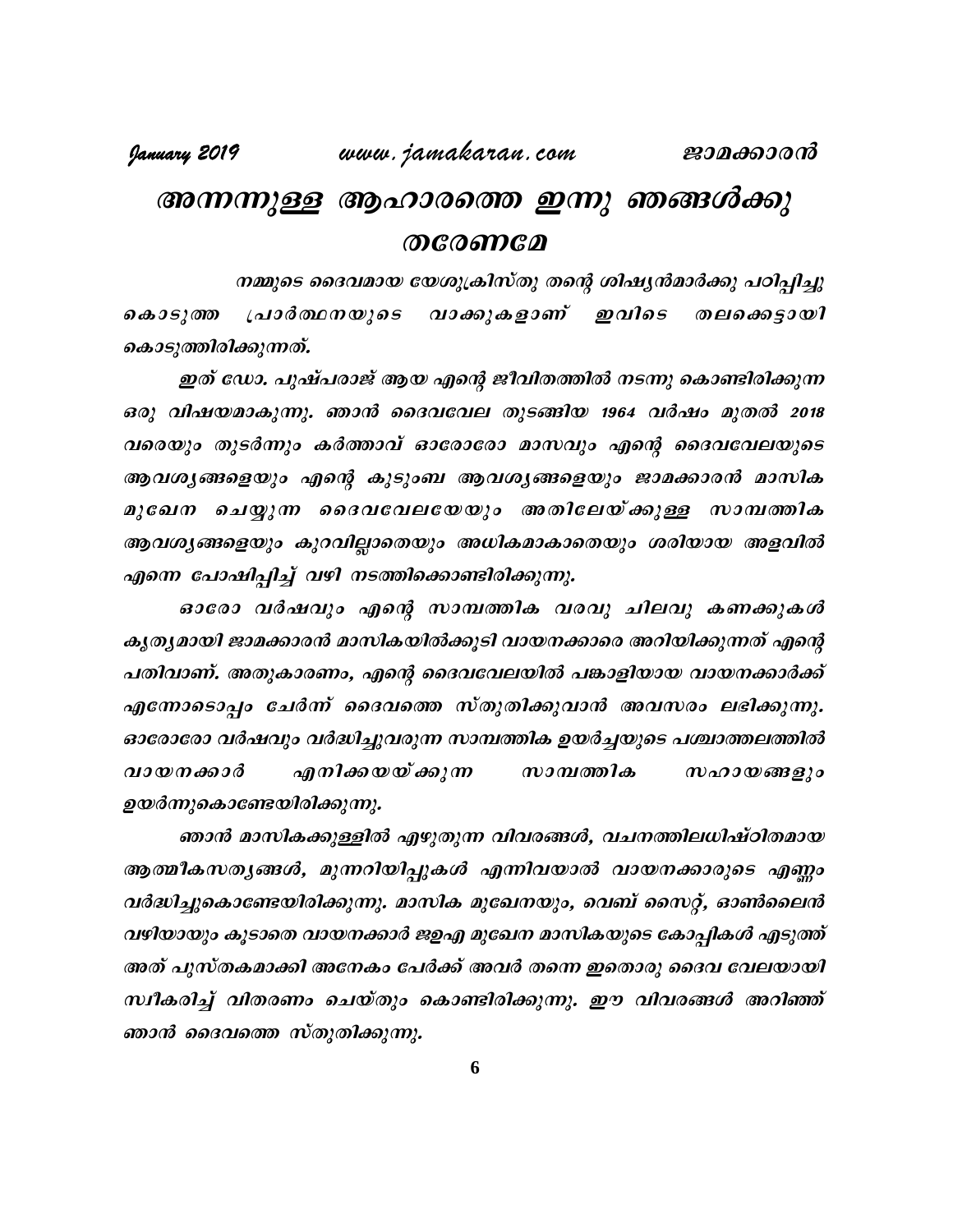www.jamakaran.com January 2019 ജാമക്കാരൻ

വിദേശത്ത് താമസിക്കുന്ന ജാമക്കാരൻ വായനക്കാർക്ക് തപാലിൽ അയയ്ക്കുവാൻ ഓരോ മാസവും ഒരു മാസികയ്ക്ക് 41 രൂപമുതൽ 71 രൂപവരെ *വിലയ്ക്കുള്ള സ്റ്റാമ്പുകൾ ഒട്ടിച്ച്* AIR MAIL *വഴിയായി അയയ്ക്കുന്നുണ്ട്. ഓരോ* മാസവും തമിഴിലും മലയാളത്തിലുമായി ആയിരക്കണക്കിന് മാസികകൾ വിദേശത്ത് അയയ്ക്കുമ്പോൾ അതിലേയ്ക്ക് വേണ്ടിവരുന്ന ലക്ഷങ്ങളുടെ സാമ്പത്തിക ചെലവ് എല്ലാ വായനക്കാർക്കും ഊഹിക്കാവുന്നതാണ്. ഇതിനാവശ്യമായ പണത്തെക്കുറിച്ച് മാസിക വഴിയായോ കിഉശ്യലര ആയിട്ടോ ഞാൻ ആരോടും ഇതുവരേയും ചോദിച്ചിട്ടില്ല. ഈ ആവശ്യങ്ങൾക്കു വേണ്ടി പ്രാർത്ഥിക്കേണമേ എന്നു ആവശ്യപ്പെട്ടാൽ അത് ക്രിസ്ത്യാനികളുടെ ഭാഷയിൽ പണം ആവശ്യപ്പെടുന്നതാണ് എന്നൊരു തെറ്റിദ്ധാരണ പലരിലും ഉണ്ടാകുന്നു. എന്റെ വേലയിൽ അങ്ങനെ ഒരു തെറ്റിദ്ധാരണ ഉണ്ടാകരുതേ എന്ന് ഞാൻ ഭയപ്പെടുന്നു. ഞാൻ ചെയ്യുന്ന ദൈവവേലയെ എന്റെ ദൈവം എന്റെ കയ്യിൽ എൽപ്പിച്ചതാണ്. അതുകൊണ്ട് ഈ ദൈവവേലയെ ദൈവം തന്നെ നടത്തണം. ദൈവവും ഈ വേലയുടെ ആവശ്യത്തെ ആകാശം തുറന്ന് പണമായി പൊഴിയ്ക്കുന്നില്ല. പക്ഷേ, എന്റെ പ്രിയ വായന കുടുംബങ്ങൾ പ്രാർത്ഥിക്കുമ്പോൾ അവരുടെ ഉള്ളങ്ങളെ ദൈവം ഉണർത്തുന്നു. അങ്ങനെ ദൈവത്താൽ ഉണർത്തപ്പെട്ട അടിസ്ഥാനത്തിൽ എന്റെ കയ്യിൽ എത്തിച്ചേരുന്ന ആ പണം കൊണ്ടുതന്നെ ഈ വലിയ തുകകളെ ഓരോരോമാസവും ചിലവാക്കി എന്റെ ആദിവാസികളുടെയിടയിലുള്ള ദൈവവേലയും, ജാമക്കാരൻ മാസിക ദൈവവേലയും ജയത്തോടെ നടത്തിക്കൊണ്ടുപോകുന്നു. ഇതിനു വേണ്ടി എന്റെ ദൈവത്തെ ഞാൻ സ്തുതിക്കുന്നു. കൂടാതെ, എന്റെ എല്ലാ ജാമക്കാരൻ വായനാ കൂടുംബങ്ങളെയും ഓർത്ത് ഞാൻ ദൈവത്തെ സ്തുതിയ്ക്കുന്നു.

നേരത്തെ മണി ഓർഡർ (M.O) വഴിയായിട്ടും. DD/CHEQUE ആയിട്ടും പണം *അയച്ചവർ ഇപ്പോൾ* On Line money Transfer (NEFT) *വഴിയായിട്ട് എനിക്ക്* സംഭാവനകൾ അയയ്ക്കുന്നു. അങ്ങനെ അയയ്ക്കുന്നവരുടെ എണ്ണവും കൂടിക്കൊണ്ടിരിക്കുന്നു. അതിനാലും ഞാൻ ദൈവത്തെ സ്തുതിക്കുന്നു.

 $\overline{7}$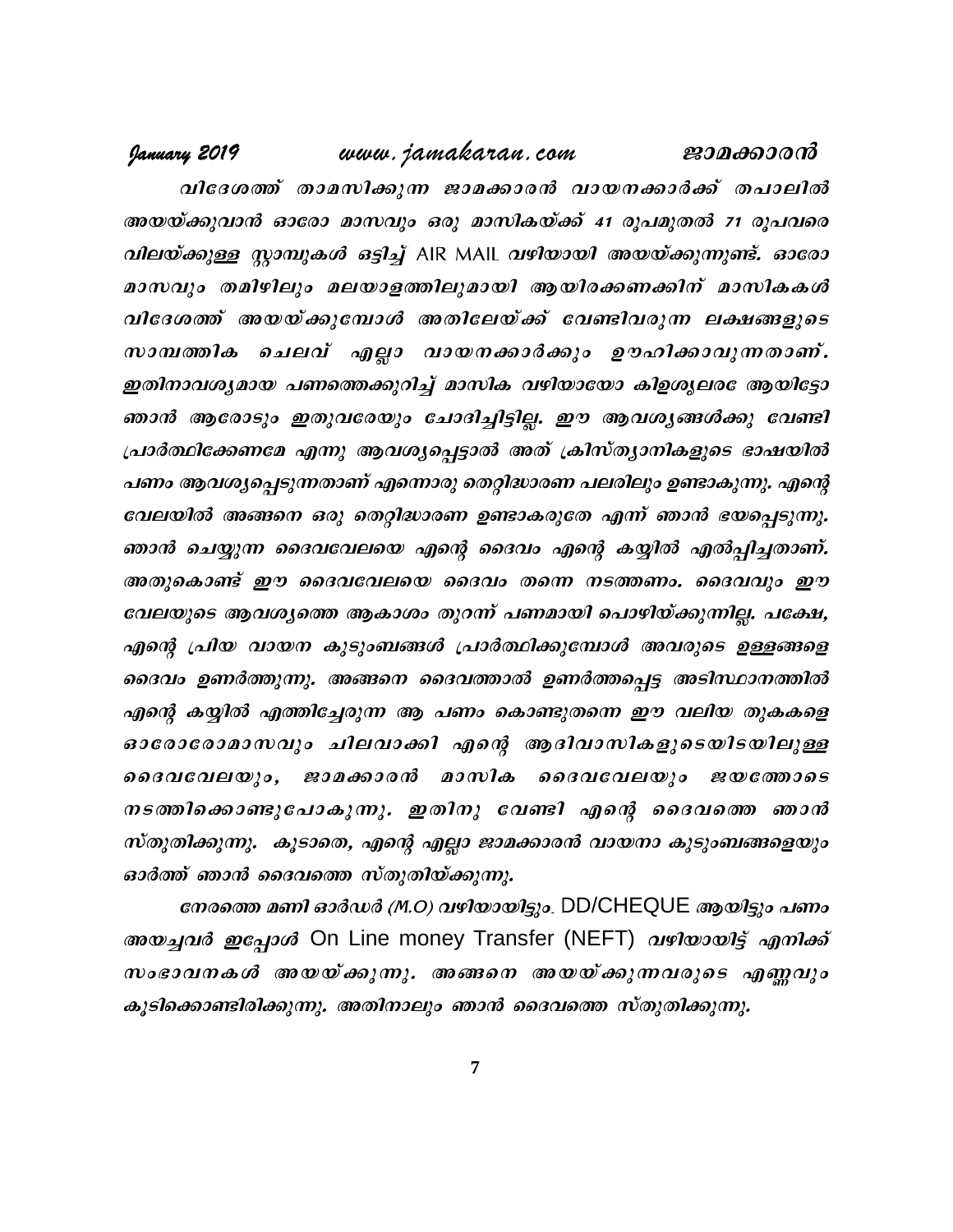#### www.jamakaran.com January 2019 ജാമക്കാരന്

ഇപ്പോൾ ഇൻഡ്യയുടെ വിദേശനിയമ പ്രകാരം വിദേശത്തു നിന്നും വരുന്ന,  $\mathbf{r}$ കയ്യിൽ എഴുതി ഒപ്പിട്ടു വരുന്ന ചെക്കുകളെ ബാങ്കുകൾ സ്ഥീകരിക്കുന്നില്ല. അതുകൊണ്ട്, അമേരിക്ക, ഓസ്ട്രേലിയ, യൂറോപ്പ്, ജപ്പാൻ, മലേഷ്യ, സിംഗച്ചർ, നോർവെ, അയർലാന്റ്, നെതർലാന്റ്, സ്ഥര്സർലാന്റ്, ഡെൻമാർക്ക് തുടങ്ങിയ വിദേശരാജ്യങ്ങളിലുള്ള ഇൻഡ്യാക്കാർ, ഇൻഡ്യയിലുള്ള *ജാമക്കാരനുള്ള പണം അയയ്ക്കുവാൻ* WESTERN UNION *വഴി ചില* മാസങ്ങളായി എന്റെ ബാങ്ക് അക്കൗണ്ടിലേയ്ക്ക് Money Transfer (NEFT) വഴിയായി പണം അയയ്ക്കുന്ന പുതിയ ഏർപ്പാടിനെ ഉപയോഗപ്പെടുത്തുന്നു.

WESTERN UNION വഴിയായി MONEY TRANSFER ചെയ്യുമ്പോൾ എന്റെ ബാങ്കിന്റെ പേര്, എന്റെ പേര്, എന്റെ അക്കൗണ്ട് നമ്പർ ഇവയൊക്കെ എഴുതി വിദേശത്തുള്ളവർ പണം അയച്ചാൽ അടുത്ത 15 മിനിട്ടിനകം തന്നെ എന്റെ അക്കൗണ്ടിലേയ്ക്ക് ആ തുക എത്തിച്ചേരുന്നു. ഈ വിവരം ഉടനെതന്നെ എന്നെ കത്തുമുഖേനയോ E-mai വഴിയായിട്ടോ നിങ്ങളുടെ ഫോൺ നമ്പരും എഴുതി അറിയിക്കുന്നത് വളരെ ഉപകാരമായിരിക്കും.

# എന്റെ സാമ്പത്തിക വരവുചിലവ് കണക്ക്

എന്റെ ജംഗമ സ്വത്തുവിവരങ്ങളെക്കുറിച്ച് പല വർഷങ്ങളായി എന്റെ ജാമക്കാരൻ വായനക്കാർക്ക് അറിയാം. 77 വർഷങ്ങളായി അതേ ഓടുമേഞ്ഞ വീട്ടിൽതന്നെ ഞാൻ പാർക്കുന്നു. 52 വർഷങ്ങളായി ഞാൻ ഉപയോഗിക്കുന്ന *വാഹനം ബുള്ളറ്റ* (Made in England, 1962 Model) ആണ് *ഇപ്പോഴും ഞാൻ* ഉപയോഗിച്ചുകൊണ്ടിരിക്കുന്നത്. കുടുംബമായി പള്ളിയിലേയ്ക്ക് പോകുവാൻ NANO എന്ന ചെറിയ മോട്ടാർകാർ ഉപയോഗിക്കുന്നു.

ഈ 2019 ജനുവരി മാസ മാസികയെ ഡിസംബർ മാസം 10–ാം തീയതി എഴുതി പ്രിന്റിംഗ് പ്രസ്കിന് അയയ്ക്കുമ്പോൾ എന്റെ പാസ്സ് ബുക്കിലെ ഡിസംബർ മാസം 10–ാം തീയതി വരെയുള്ള സാമ്പത്തിക വരവുചിലവു കണക്കിന്റെ കോപ്പി നിങ്ങൾക്കു കാണാം. മൊത്തം രണ്ടു ബാങ്കുകളിലായാണ് സാമ്പത്തിക ഇടപാടുകൾ ചെയ്തുകൊണ്ടിരിക്കുന്നത്.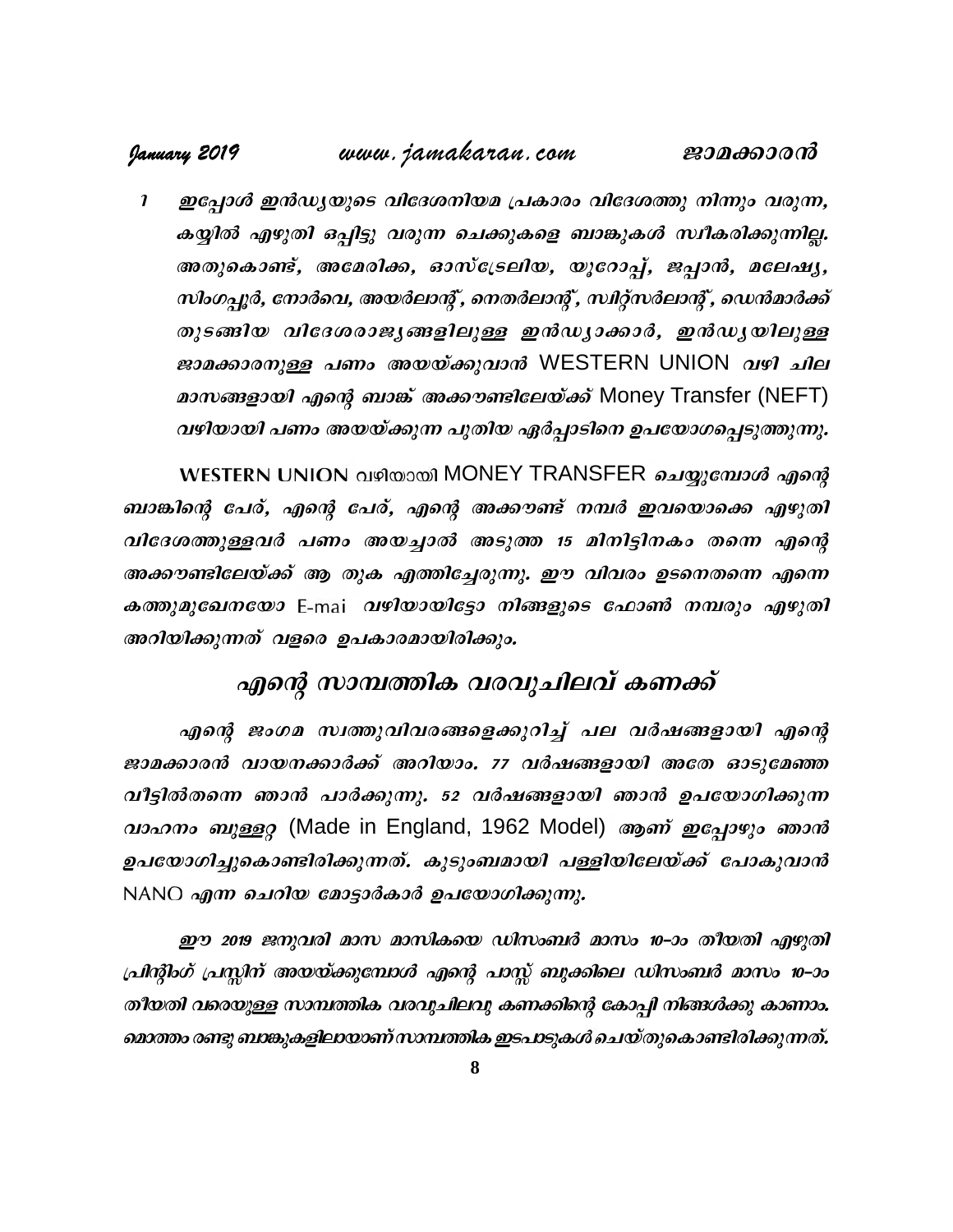# **1. STATE BANK OF INDIA (SALEM BRANCH)**

| भारतीय स्टेट बैंक                                                                                                                                    |                                | <b>State Bank of India</b>                                                                                                                                                    |
|------------------------------------------------------------------------------------------------------------------------------------------------------|--------------------------------|-------------------------------------------------------------------------------------------------------------------------------------------------------------------------------|
| Savings Bank Account<br>80611525258<br>CIF No<br>10764116842<br>Account No :<br>Customer Name: DR PUSHPARJ M G E                                     |                                | SKIKANGAPALAYAM (SALEM)<br>11/289. RAMKRISHNA ROAD, SALEM                                                                                                                     |
| S/D/W/H/o: MANGALAVADHANI<br>Address: 89 & 90. MAJEETH STREET.                                                                                       |                                | Phone: 2312794 .                                                                                                                                                              |
| OLD SURAMANGALAM<br>SALEM -5. SALEM-TALUK<br>Phone: 04272387499<br>Email:<br>$D.O.B.$ (11 Minor):<br>MOP.: SINGLE<br>Nom. Keg. No.: 0000000219132225 |                                | Email:SB1.01970@SB1.CO.1N<br>Branch Code: 1970<br>Date of 1ssue: 23/10/2018<br>1970<br>23/10/2018 6166512<br>1FSC: SBINOCKNED TOUT<br>MICK: 6360BBIRB Manager<br>CONTINUATION |
|                                                                                                                                                      | A children company in the late |                                                                                                                                                                               |
| PARTICUL DKS                                                                                                                                         | <b>CHEDIE NO</b>               | Cas.<br>CREDI !<br>END BALANCE                                                                                                                                                |
|                                                                                                                                                      |                                | Brought Forward<br>2557.01 Gr                                                                                                                                                 |

|          | TRANSFER FROM Nr. RAJEETH SING SELV                                          |                         |          |            |
|----------|------------------------------------------------------------------------------|-------------------------|----------|------------|
| 03.12.18 | TMB IMPS834301935507/8682995438/XX9936/<br>TRANSFER FROM 597964162094        |                         | 1500.00  | 27877.01Cr |
| 10.12.18 | (NB INPSB54409204461/9789B3139B/WX0015/C .<br>TRANSFER FROM 897952162090     |                         | 10000.00 | 37877.01Cr |
| 10.12:18 | INB IMPS/P2A/UA0119671309/XXXXXXXB42S61H<br>TRANSFER FROM Mr. ASTA KUMAR, R. |                         | 500.00   | 38377.01Cr |
|          | unci sal:<br>ICIr 8at:<br>0.00                                               | 38377.01 Cr; (+MOO BAL: | 0.00     |            |
|          |                                                                              |                         |          |            |

# 2. CANARA BANK (SALEM BRANCH)

DATE: . . . . . .



| नहीं ना<br>SENc. Date | जारोब      | दिव्यमा<br>Farbeulues                 | िल्ला भाईते<br>Chio. | निकासी<br>Withdrawals | <b>WHIT</b><br><b>Deposits</b> | शेष<br>35 ance |
|-----------------------|------------|---------------------------------------|----------------------|-----------------------|--------------------------------|----------------|
| 01                    |            | <b>INTELLIGENCER</b>                  |                      |                       | <b>Coffee ding</b>             | <b>AFT OF</b>  |
| $\overline{O2}$       |            |                                       |                      |                       | rijbi u                        | $x = 1000$     |
| $\alpha$<br>ia.       |            | 1219101013622                         |                      |                       |                                |                |
| öś<br>85              |            | (毛虫科) 电话数点<br>$-100$                  |                      |                       | B/F Balance                    | 68,711.06      |
| 117.                  |            |                                       |                      |                       |                                |                |
| 38                    | F 105214   | $L - L$ $(L, T, T)$<br><b>Address</b> |                      |                       |                                |                |
| $\frac{1}{\infty}$    |            | 第3年162 100 100 100 201                |                      |                       |                                | If Sillenes    |
| 70                    | 05/12/2018 | NEFTOW 2 MULT                         | 204461               | 29733.00              |                                | 38.975.06      |
| $\mathbb{Z}$          | 05/12/2018 | NEFT SC                               | 204461               | 6.00                  | <b>TO A CWITCHING</b>          | 38.972.06      |
| 10<br>ÝN.             |            | PLE NEFTS-B1812<br>V533973116         |                      |                       |                                |                |
| 18<br>ř               | 06/12/2018 | 14B 06709450-063<br>12/18 0-09361010  | 06584375             |                       | 1000.00                        | 39.972.06      |
| 16                    | U T AM     | 43396 1                               | 171, 782             |                       | <b>SEDITOR TEST</b>            | 10 千米七 日11     |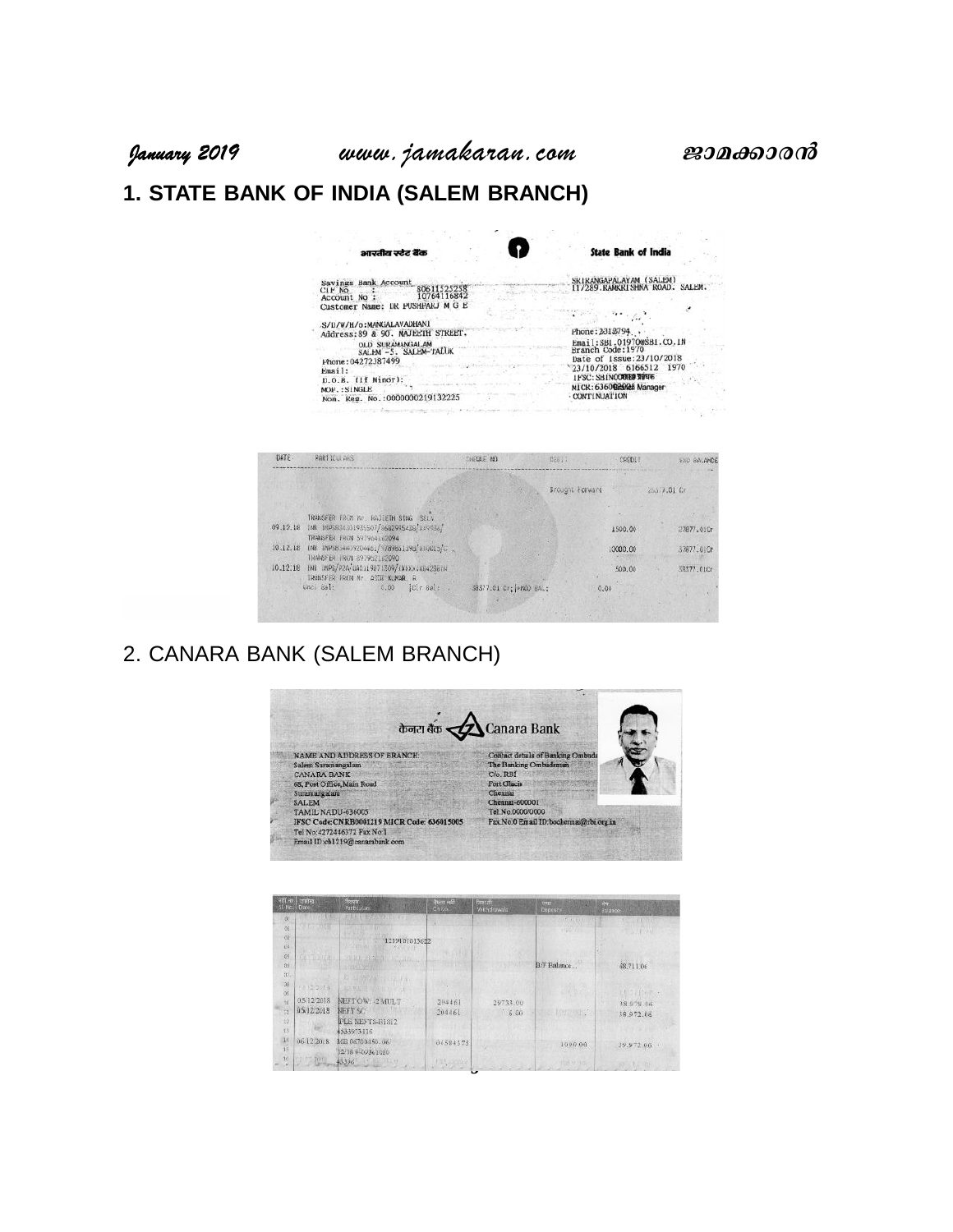**January 2019** www.jamakaran.com **Pma¡mc³ BANK ACCOUNT NUMBERS:**

> **Dr. M.G.E. PUSHPARAJ** SALEM -636 005. INDIA **STATE BANK OF INDIA**(SALEM-1970) **A/C No: 10764116842** SWIFT CODE - SBININBB637- 10764116842 IFSC CODE - IFSC SBIN0001970 -10764116842

## **CANARA BANK - SALEM**

(SURAMANGALAM BRANCH) **A/C No: 1219101013622.** SWIFT CODE - CNRB0001219 -1219101013622. IFSC CODE - IFSC CNRB0001219- 1219101013622.

ഇതല്ലാതെ ഇൻഡ്യയിലുള്ള മറ്റു ഏതൊരു ബാങ്കിലും എനിക്ക് അക്കൗണ്ടോ  $F$ IXED DEPOSIT  $a$ 3, സാമ്പത്തിക ഇടപാടുകളോ ഇല്ല.

ഓരോരോ വർഷവും ഇൻഡ്യാ ഗവൺമെന്റിന് കചഇഛങഋ ഠഅത നുവേണ്ടി അഡഉകഠഛഞ വഴിയായി എന്റെ വരവുചെലവു കണക്കുകളെ 2018 മാർച്ച് വരെ ഇതല്ലാതെ ഇൻഡ്യയിലുള്ള മറ്റു ഏതൊരു ബാങ്കിലും എനിക്ക് അക്കൗണ്ടോ<br>FIXED DEPOSIT ഓ, സാമ്പത്തിക ഇടപാടുകളോ ഇല്ല.<br>ഓരോരോ വർഷവും ഇൻഡ്യാ ഗവൺമെന്റിന് കചഇഛങ്ങള ഠഅത നുവേണ്ടി<br>അഡഉകഠഛഞ വഴിയായി എന്റെ വരവുചെലവു കണക്കുകളെ 2018 മാർച്ച് വരെ<br>തു ബാലൻസുകളും വളരെ കുറവായി കാണപ്പെടുന്നത് നിങ്ങൾ കാണുമ്പോൾ വരുന്ന ഓരോരോ വർഷവും ഇൻഡ്യാ ഗവൺമെന്റിന് കചഇഛങഋ ഠഅത നുവേണ്ടി<br>അഡഉകഠഛഞ വഴിയായി എന്റെ വരവുചെലവു കണക്കുകളെ 2018 മാർച്ച് വരെ<br>തുടർച്ചയായി സമർപ്പിച്ചിട്ടുണ്ട്. മുകളിൽ കാണിച്ചിട്ടുള്ള രണ്ടു ബാങ്ക്<br>ബാലൻസുകളും വളരെ കുറവായി കാണപ്പെടുന്നത് നി അഡഉകഠഛഞ വഴിയായി എന്റെ വരവുചെലവു കണക്കുകളെ 2018 മാർച്ച് വരെ<br>തുടർച്ചയായി സമർപ്പിച്ചിട്ടുണ്ട്. മുകളിൽ കാണിച്ചിട്ടുള്ള രണ്ടു ബാങ്ക്<br>ബാലൻസുകളും വളരെ കുറവായി കാണപ്പെടുന്നത് നിങ്ങൾ കാണുമ്പോൾ വരുന്ന<br>മാസങ്ങളിൽ പ്രിന്റിംഗ് പ്രസ്സിന ചിന്തിക്കുന്നുണ്ടായിരിക്കും. ഇങ്ങനെ ഓരോരോ വർഷവും ജാമക്കാരനിൽ വരവ് ചിലവ് കാണിക്കുമ്പോഴെല്ലാം ഈ ചോദ്യം ഉണ്ടായിട്ടുണ്ട് എന്ന് എനിക്കറിയാം. മാസങ്ങളിൽ പ്രിന്റിംഗ് പ്രസ്സിനും, തപാൽ സ്റ്റാമ്പിനും മറ്റു ചിലവുകൾക്കും<br>ലക്ഷക്കണക്കിനുള്ള ചെലവ് എങ്ങനെ നടത്തും എന്ന് നിങ്ങൾ<br>ചിന്തിക്കുന്നുണ്ടായിരിക്കും. ഇങ്ങനെ ഓരോരോ വർഷവും ജാമക്കാരനിൽ വരവ്<br>ചിലവ് കാണിക്കുമ്പോഴെല്ലാം ഈ ചോദ കാണപ്പെട്ടാലും ഡിസംബർ 30–ാം തീയതിക്കകം ആവശ്യത്തിനുള്ള തുകകൾ വന്നെത്തും. ഇങ്ങനെതന്നെ ഓരോരോ മാസവും ഞാൻ വളരെ അതിശയകരമായി വഴി നടത്തപ്പെടുന്നു. അതിനുതക്കവണ്ണം എന്റെ വായനക്കാർ എനിക്ക് സാമ്പത്തിക  $m$ ഹായം ചെയ്യുവാൻ പരിശുദ്ധാത്മാവിനാൽ എങ്ങനെ ഉണർത്തപ്പെടുന്നു എന്ന് കാണപ്പെട്ടാലും ഡിസംബർ 30-ാം തീയതിക്കകം ആവശ്യത്തിനുള്ള തുകകൾ<br>വന്നെത്തും. ഇങ്ങനെതന്നെ ഓരോരോ മാസവും ഞാൻ വളരെ അതിശയകരമായി<br>വഴി നടത്തപ്പെടുന്നു. അതിനുതക്കവണ്ണം എന്റെ വായനക്കാർ എനിക്ക് സാമ്പത്തിക<br>സഹായം ചെയ്യുവാൻ കഴിയുന്നില്ല. അമ്പേഷിക്കാറുമില്ല. അതതുമാസം ആവശ്യം അനുസരിച്ച് പണത്തിന്റെ അളവ് ഒരു കുറവുമില്ലാതെ വന്നെത്തുന്നു. ഇത് അൽഭുതങ്ങളിൽ അൽഭുതമാണ്. ഇത് കൃപയിലും മഹാകൃപയാകുന്നു. ഞാൻ ആരോടും ഇതിനുവേണ്ടി കൈ നീട്ടേണ്ട എനിക്കറിയുവാൻ കഴിയുന്നില്ല. ഞാനും അതിനെപ്പറ്റി അവരോട്<br>അന്വേഷിക്കാറുമില്ല. അതതുമാസം ആവശ്യം അനുസരിച്ച് പണത്തിന്റെ അളവ്<br>ഒരു കുറവുമില്ലാതെ വന്നെത്തുന്നു. ഇത് അൽഭുതങ്ങളിൽ അൽഭുതമാണ്. ഇത്<br>കൃപയിലും മഹാകൃപയാകുന്നു. ഞാൻ ആരോടും ഇതിന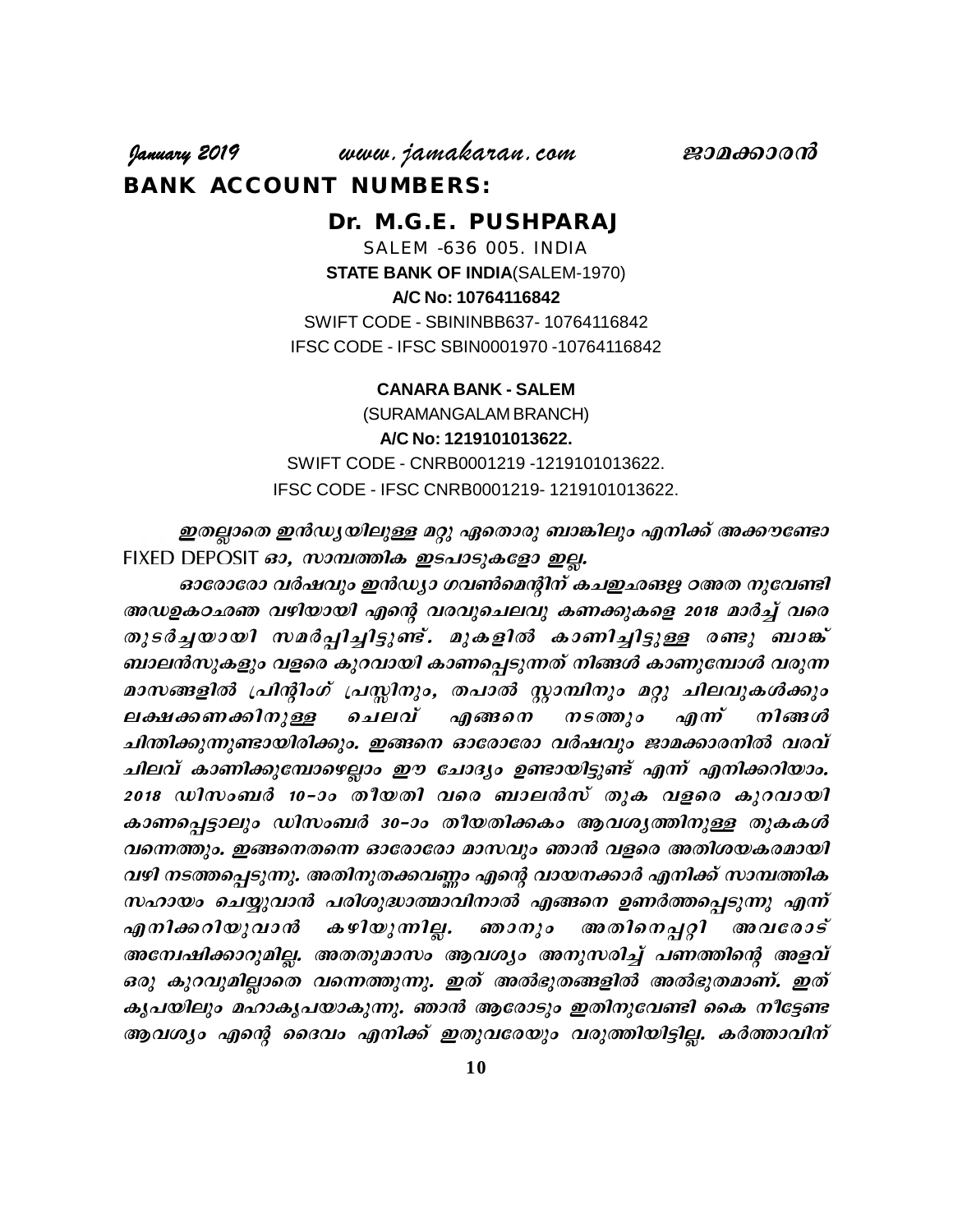# www.jamakaran.com

മഹത്വമുണ്ടാകട്ടെ.

January 2019

ഇതുകൂടാതെ വായനക്കാരായ നിങ്ങൾക്ക് വിശ്വസിക്കുവാൻ കഴിയാത്ത വാർത്ത എന്തെന്നാൽ ഓരോരോ മാസവും പണത്തിന്റെ ആവശൃത്തിനുവേണ്ടി ദൈവത്തോട് ഞാൻ അറിയിച്ചിട്ടുമില്ല. പ്രാർത്ഥിച്ചിട്ടുമില്ല. ഇത് വായിക്കുന്ന നിങ്ങൾക്ക് ഇത് വിശ്വസിക്കുവാൻ കഴിയുമോ? ഇത് സത്യമാകുന്നു. ഇതുതന്നെ കർത്താവിന്റെ വഴി നടത്തൽ ആകുന്നു. നിങ്ങളുടെ ആവശ്യങ്ങൾ ചോദിക്കാതെ ദൈവം എങ്ങനെ നിങ്ങൾക്കു കൊടുക്കും? ഇങ്ങനെ നിങ്ങൾ എഴുതുന്നത് നിങ്ങൾക്കുതന്നെ ഓവറായിട്ട് തോന്നുന്നില്ലേ? എന്ന് നിങ്ങൾക്ക് എന്നോടു ചോദിക്കുവാൻ തോന്നും. ഇതുതന്നെയാണ് എന്റെ വിശ്വാസവും എന്റെ  $\iota$ പതൃാശയും.

നിങ്ങൾ ചോദിക്കുന്നതിനുമുമ്പുതന്നെ നിങ്ങളുടെ ആവശ്യം എന്താണെന്ന് ദൈവത്തിനറിയാം എന്ന് തിരുവചനം നമ്മെ പഠിപ്പിക്കുന്നു. ഈ വിശ്വാസത്തിലാണ് **ക** ഴിഞ്ഞ എന്റെ ൈദവവേല 52 വർഷങ്ങളായി *ജയത്തോടെ* നടന്നുകൊണ്ടിരിക്കുന്നത്.

# ഞാനും പണത്തിനുവേണ്ടി കരഞ്ഞകാലം ഉണ്ട്

ഞാൻ മാനസാന്തരപ്പെട്ട 1964 വർഷം മുതൽ 1965 ഫെബ്രുവരി മാസം വരെ പണത്തിന്റെ ആവശ്യത്തിനായി കരഞ്ഞിട്ടുണ്ട്. അപ്പോൾ ഞാൻ ഡോക്ടർ ആ രംഭത്തിൽ ജോലിയിൽ പ്രവേശിച്ചതേയുള്ളൂ. ഗൈക്കിളിലാണ് ആശുപത്രിയിലേയ്ക്കും റെയിൽവേ സ്റ്റേഷനിലേയ്ക്കും പോയിക്കൊണ്ടിരുന്നത്. പലപ്രാവശൃം മുള്ളുകൾ നിറഞ്ഞ വഴികളിൽക്കൂടി സൈക്കിളിൽ ആശുപത്രിയിലേയ്ക്കു പോകുന്നതുകൊണ്ട് പലപ്പോഴും സൈക്കിൾ പഞ്ചറായിട്ടുണ്ട്. ഒരു പുതിയ ട്യൂബ് വാങ്ങുവാൻപോലും എന്റെ വരുമാനം തികയാതെപോയല്ലോ? വീട്ടാവശൃത്തിനും പണം തികയുന്നില്ല. അന്ന് ഞാൻ ദാരിദ്ര്യ അവസ്ഥയിലായിരുന്നു. സൈക്കിളിൽ പോയിക്കൊണ്ടിരിക്കുമ്പോഴേ ഞാൻ കരയും. ഡോക്ടർ എന്നുള്ള എന്റെ പദവി കാരണം കൂടുതൽ വിഷമിച്ച് ഞാൻ കരഞ്ഞിട്ടുണ്ട്. 1965 ഏപ്രിൽ മാസം എന്റെ ദാരിദ്രൃത്തിന്റെ നടുവിലും കർത്താവിന്റെ വേലയ്ക്കുവേണ്ടി ഓരോ ദിവസവും എന്റെ വരുമാനത്തിൽ നിന്നും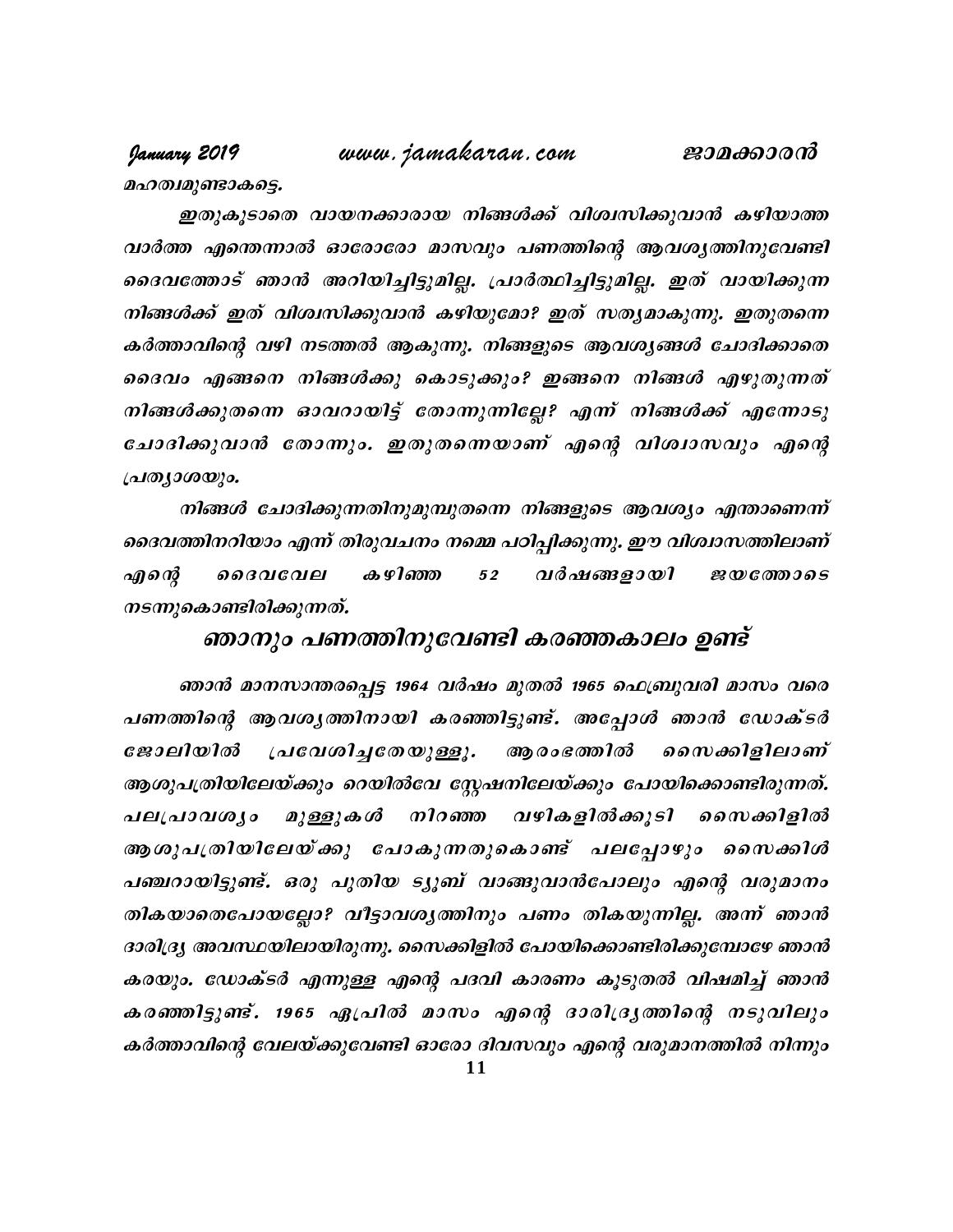www.jamakaran.com January 2019 ജാമക്കാരൻ ഒരു തുക മാറ്റിവയ്ക്കുവാൻ തുടങ്ങി. എന്റെ ദാരിദ്ര്യത്തിന്റെ നടുവിലും ദൈവവേലക്കായി പണം മാറ്റി വച്ചതുകൊണ്ട് ക്രമേണ എന്റെ സ്ഥിതിയിൽ മാറ്റം വന്നുതുടങ്ങി. എന്റെ വരുമാനം വർദ്ധിച്ചു. പഞ്ചറായിക്കൊണ്ടിരുന്ന സൈക്കിളിൽ നിന്നും മോട്ടോർ സൈക്കിളിലേയ്ക്ക് മാറി. പ്രായമായ എന്റെ മാതാപിതാക്കളുടേയും മറ്റു വീട്ടാവശ്യങ്ങൾക്കുമായി ത്രീവീലർ (ബജാജ് ഓട്ടോറിക്ഷ) വാങ്ങി ഉപയോഗിച്ചു. പിന്നീട് ഈ ഓട്ടോറിക്ഷ വിറ്റിട്ട് MARUTI OMINI VAN വാങ്ങി. അതുനുശേഷം ഛങകചക ഇഅഞ വിറ്റിട്ട് മാരുതി 800 കാർ വാങ്ങി. അതുകഴിഞ്ഞ് മാരുതി 800 കാർ വിറ്റിട്ട് എഅഘകഛഋ എകഅഠ കാർ വാങ്ങി. ഇതെല്ലാം പുതിയ വാഹനങ്ങളല്ല. ടഋഇഛചഉ ഒഅചഉ വാഹനമായിട്ടാണ് വാങ്ങിയത്. 2011-ാം വർഷം തന്നെ പഴയ കാറുകളെല്ലാം വിറ്റിട്ട് പുതിയ കാറായി 1,25,000/– രൂപയ്ക്ക് ഠഅഠഅ കമ്പനിയുടെ ചഅചഛ എന്ന കാർ വാങ്ങി. വിലയേറിയ ആഡംബര കാർ വാങ്ങുവാനുള്ള ചിന്തകളൊന്നും ഞങ്ങൾക്ക് ഉണ്ടായിട്ടേയില്ല. ഇങ്ങനെ കൃപയായി വഴിനടത്തിക്കൊണ്ടിരി ക്കുന്ന എന്നെയും, എന്റെ ഹൃദയത്തേയും, ഞാൻ ചെയ്യുന്ന ദൈവവേലയേയും അറിഞ്ഞ ദേവാദിദൈവത്തിന് സ്തുതിയും മഹത്വവും ഉണ്ടാകട്ടെ. സാമ്പത്തിക വിഷയത്തിലും പ്രത്യേകിച്ച് വഴിപാട് പണത്തിലും നാം എത്രത്തോളം വിശ്വസ്തനായി ഇരിക്കുന്നുവോ അതേ അളവിൽ കർത്താവ് നമ്മോടും വിശ്വസ്തനായിരിക്കും. ഞാൻ ദൈവത്തി നുമുൻപാകെ മാത്രമല്ല മനുഷ്യർക്കു മുൻപിലും യോഗ്യമായവ ചെയ്യുവാൻ വാഞ്ചിക്കുന്നു എന്ന് പൗലോസ് അപ്പോസ്തലൻ പറഞ്ഞതുപോലെ ഞാനും ദൈവവേലയിലും ജീവിതത്തിലും മാതൃകയായിരിക്കുവാൻ ഞാൻ ശ്രമിക്കുന്നു. ദൈവത്തിന് മഹത്വമുണ്ടാകട്ടെ. കുറിച്ച്:- എന്റെ ജാമക്കാരൻ വായനക്കാരായ നിങ്ങൾക്ക് "പ്രയോജനമുള്ളത് ഒന്നും മറെച്ചുവെക്കാതെ പരസ്യമായും വീടുതോറും നിങ്ങളോടു അറിയിക്കയും ഉപദേശിക്കുകയും ചെയ്തു" (അപ്പൊ:20:20).

 $\boldsymbol{\eta}$ എന്റെ ജാമക്കാരൻ വായനക്കാരായ നിങ്ങളുടെ ജീവനുവേണ്ടി ഞാൻ അതിസതോഷത്തോടെ ചെലവിടുകയും ചെലവാക്കുകയും ചെയ്തു. (2 നിങ്ങളോടു സതൃം പറകൊണ്ടു ഞാൻ നിങ്ങൾക്കു കൊരി:12:15) 1 ശത്രുവായിപ്പോയോ? (ഗലാ:4:16)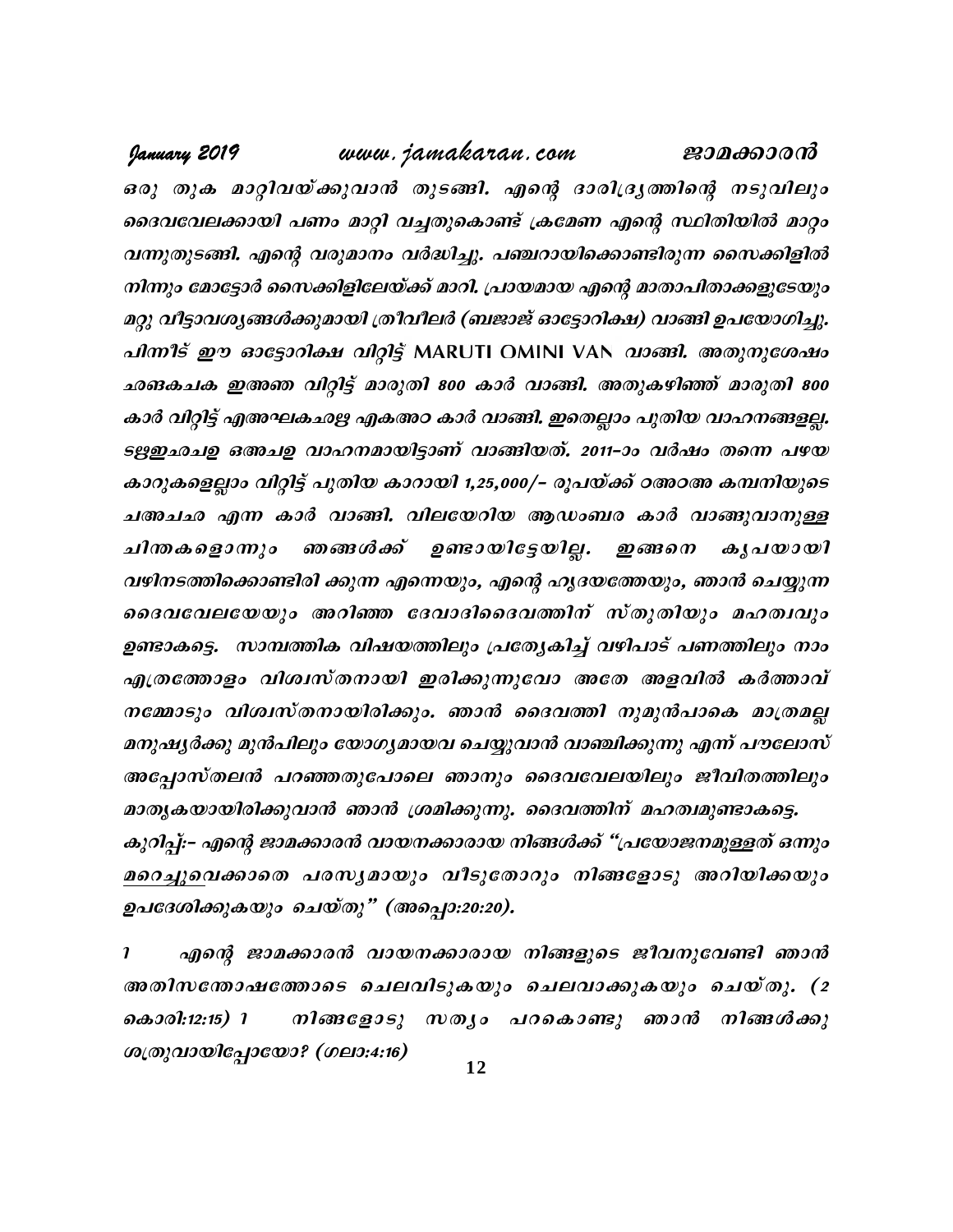# നവവത്സരാശംസകൾ

പുതുവർഷം - പുതുചിന്തകളുടെയും തീരുമാനങ്ങളുടെയും പുതിയ ലക്ഷ്യ ങ്ങളുടെയും സമയമാണ്. ദൈവവും തന്റെ ജനം ഓരോ പുതു വർഷത്തിലും വളർച്ചയിലൂടെ ഉയർച്ചയിലേക്ക് എത്തണമെന്ന് ആഗ്രഹിക്കുന്നു.

ഈ പുതുവർഷം നിങ്ങൾക്ക് ജീവിതത്തിലെ സുപ്രധാനമായ ഒരു പുതിയ കാര്യ ത്തിന്റെ തുടക്കമാകട്ടെ. ദൈവവചനം നമ്മോട് പറഞ്ഞുതരുന്ന പുതിയ കാര്യം എന്തൊക്കെയാണ്? വരു നമുക്കതു ഒരുമിച്ച് ചിന്തിക്കാം.

## പുതുജനനം പുതുമനുഷ്യൻ

ആണ്ടുകൾ നമ്മുടെ ജീവിതവുമായി ബന്ധപ്പെടുന്നത് ജനനത്തിലൂടെയാണ്. നമ്മുടെ, ജീവിത പങ്കാളിയുടെ, മക്കളുടെ, കൊച്ചുമക്കളുടെ, ബന്ധുക്കളുടെ, ചാർച്ച ക്കാരുടെ, അയൽപ്പക്കക്കാരുടെയൊക്കെ പിറന്നാളുകൾ നമുക്ക് സന്തോഷത്തി ന്റെയും പുതിയ ആണ്ടുകളുടെ വരവേൽപ്പിന്റെയും ദിവസങ്ങളാണ്.

നമ്മുടെ മാതാപിതാക്കളിലൂടെ ഈ ഭൂമിയിൽ ആദ്യ – ജനനത്തിന് ദൈവം അവസരം നൽകി. ഇനി ദൈവത്തിന്റെ മക്കളായിത്തീരാൻ ഒരു ജനനം (വീണ്ടും ജനനം) ആവശ്യമാണ്. തിരുവെഴുത്ത് അതിനെ – പുതുതായ ജനനം എന്ന് വിളിക്കു  $m$ ,  $(cw$  $a$  $a$ ,  $s$ :  $t-7$ )

ഈ 2019, ജാമക്കാരൻ വായനക്കാരിൽ ഇതുവരെ വീണ്ടും ജനനം പ്രാപിക്കാ ത്തവർ വീണ്ടും ജനിച്ച് ദൈവമക്കളായി, പഥ്യോപദേശത്തിലൂടെയുളള നന്മയു ടെയും സന്തോഷത്തിന്റെയും അനുഗ്രഹ മക്കളായിത്തീരാൻ ദൈവം സഹായിക്ക ട്ടെ. നവവത്സരാശംസകളോടെ ഈ ലേഖനം തുടർന്ന് വായിച്ചാലും.

## പുതുമനുഷ്യൻ

ദൈവവചനത്തിലെ അതിപ്രധാനമായ വിഷയങ്ങളിലൊന്നാണ് പുതുമനുഷ ൃൻ. പുതു മനുഷ്യൻ എന്നു കേൾക്കുമ്പോൾ തന്നെ പഴയമനുഷ്യനെക്കുറിച്ച് ഓർമ്മ വരും. ഒരു ദൈവപൈതൽ പഴയതിൽനിന്നും പുതു മയിലേക്ക് വന്നവനാണ്. വീണ്ടും ജനനത്തിൽ ആണ് അതു നടന്നത്. പഴയത് കഴിഞ്ഞുപോയി (2കൊരി. 5: 17,18) എന്ന പ്രഖ്യാപനം ശ്രദ്ധേയമാണ്. പഴയ മരണത്തിന്റെ നിയമം (2കൊരി. 3: 2-18), പഴയ പുളിച്ചമാവ് (1കൊരി . 5: 6-8), പഴയ മനുഷ്യൻ (റോമ. 6:6) എന്നിവ യോടുളള വിടവാങ്ങൽ ഇവിടെയുണ്ട്.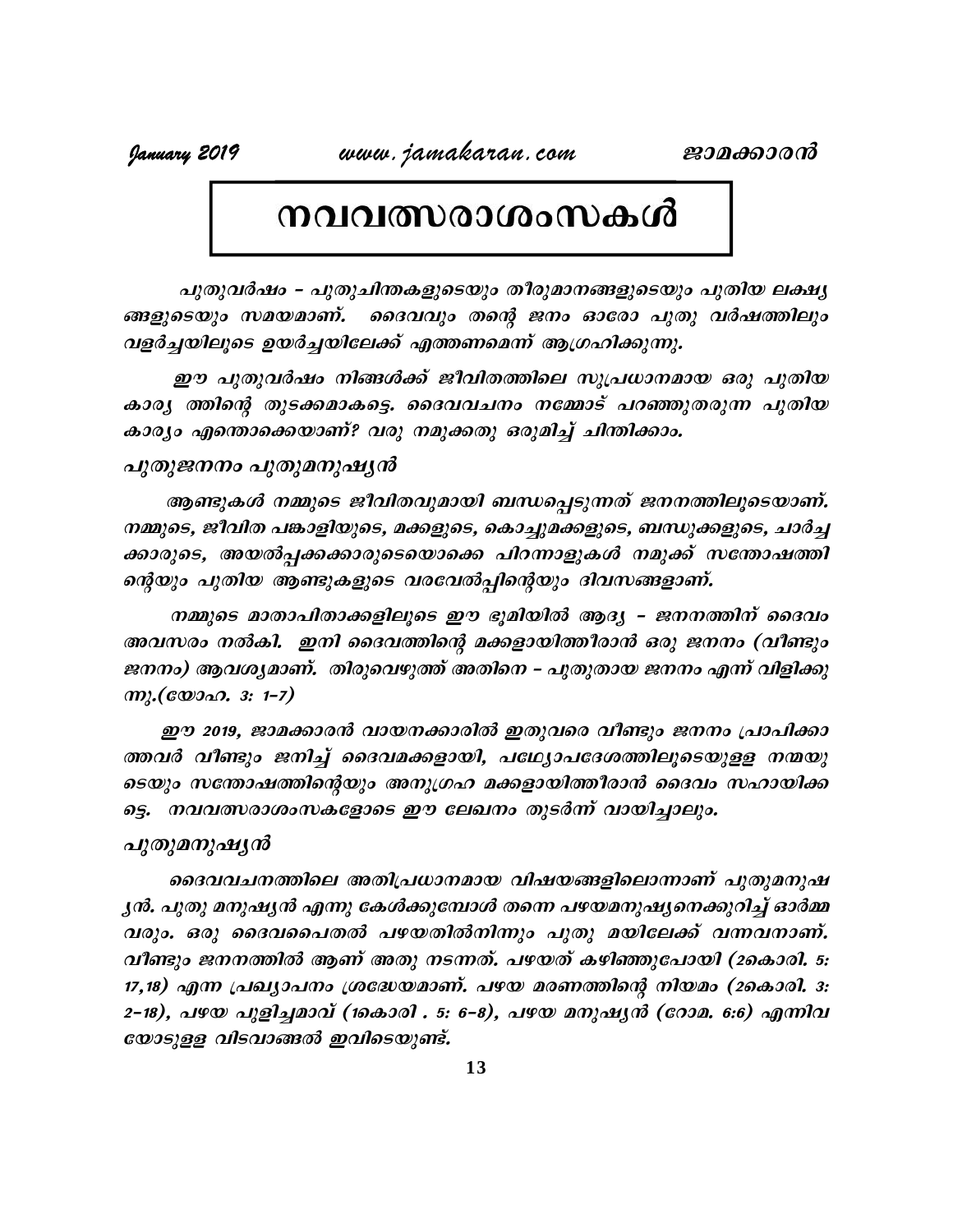പഴയമനുഷൃന് ആദാമിനോടാണ് ബന്ധം. ഈ വാക്ക് (പഴയ മനുഷൃൻ) റോമ: 6:6; എഫേ. 4:22; കൊലൊ. 3:9 എന്നിവിടങ്ങളിൽ കാണാം. ആദാമിൽ നിന്നും Xsâ kz -cq -] -¯n (Om -b -bnÂ, {]Ir -Xn -bnÂ) krj vSn -¡ -s¸ -« -h-\mWv Cu പഴയമനുഷ്യൻ. അവന് ആദാമിന്റെ പ്രവൃത്തികളേ ചെയ്യുവാൻ സാധിക്കൂ. ജഡ പഴയമനുഷ്യന് ആദാമിനോടാണ് ബന്ധം. ഈ വാക്ക് (പഴയ മനുഷ്യൻ) റോമ:<br>6:6; എഫേ. 4:22; കൊലൊ. 3:9 എന്നിവിടങ്ങളിൽ കാണാം. ആദാമിൽ നിന്നും<br>തന്റെ സ്വരൂപത്തിൽ (ഛായയിൽ, പ്രകൃതിയിൽ) സൃഷ്ടിക്കപ്പെട്ടവനാണ് ഈ<br>പഴയമനുഷ്യൻ. അവന് ആദാമിന്റെ പ്രവൃത് 6:6; എഫേ. 4:22; കൊലൊ. 3:9 എന്നിവിടങ്ങളിൽ കാണാം. ആദാമിൽ നിന്നും<br>തന്റെ സ്ഥൂപത്തിൽ (ഛായയിൽ, പ്രകൃതിയിൽ) സൃഷ്ടിക്കപ്പെട്ടവനാണ് ഈ<br>പഴയമനുഷ്യർ. അവന് ആദാമിന്റെ പ്രവൃത്തികളേ ചെയ്യുവാൻ സാധിക്കൂ. ജഡ<br>ത്താൽ ജനിച്ച ജഡമാണത്. അതുകൊണ്ടാണ ജഡികോല്ലാസങ്ങളിൽ (ഈ ലോകം തരുന്ന വിവിധ സത്തോഷങ്ങളിൽ) രസിക്കു കയും ചെയ്തുപോരുന്നത്. ഈ പഴയ മനുഷ്യനെ ബാഹ്യശുദ്ധീകരണംകൊണ്ടും ത്താൽ ജനിച്ച ജഡമാണത്. അതുകൊണ്ടാണ് ജഡത്തെ അനുസരിച്ച് നടക്കു<br>കയും (റോമ. 8:13) ജഡത്തിന്റെ പ്രവൃത്തികളിൽ (ഗലാ. 5:19-21) തുടരുകയും<br>ജഡികോല്ലാസങ്ങളിൽ (ഈ ലോകം തരുന്ന വിവിധ സന്തോഷങ്ങളിൽ) രസിക്കു<br>കയും ചെയ്തുപോരുന്നത്. ഈ പഴയ മനുഷ്യ കയും (റോമ. 8:13) ജഡത്തിന്റെ പ്രവൃത്തികളിൽ (ഗലാ. 5:19-21) തുടരുകയും<br>ജഡികോല്ലാസങ്ങളിൽ (ഈ ലോകം തരുന്ന വിവിധ സന്തോഷങ്ങളിൽ) രസിക്കു<br>കയും ചെയ്തുപോരുന്നത്. ഈ പഴയ മനുഷ്യനെ ബാഹൃശുദ്ധീകരണംകൊണ്ടും<br>ബൗദ്ധിക ബോധനങ്ങൾക്കൊണ്ടും നന്നാക്കു എന്തെങ്കിലും ചെയ്യുന്നതിൽ നിസ്സഹായനാണ്. ഇവിടെയാണ് ദൈവത്തിന്റെ ആവ ശൃകത അവനു ബോധ്യമാകുന്നത്.

പുതുമനുഷ്യനാകുക എന്നത് നിക്കോദേമൊസിനപ്പോലെയുളള ഉത്തമനായ രത്തര, പഴയമനുഷൃശ പുത്രയ മനുഷൃനാകുക എന്ന പ്രക്രിയയരാ സ്ഥയമവ<br>എന്തെങ്കിലും ചെയ്യുന്നതിൽ നിസ്തഹായനാണ്. ഇവിടെയാണ് ദൈവത്തിന്റെ ആവ<br>ശൃകത അവനു ബോധ്യമാകുന്നത്.<br>മനുഷൃനും ശമരൃക്കാരിയെപ്പോലെ അധാർമ്മികതയിൽ തുടരുന്ന വൃക്തിക്കും<br>അതൃന്താപ **AX-y-´m-t] -£n -X-am -Wv.** ssk²m -´n -I -tam, aX-]-ctam, \_u²n -Itam Bb പ്രക്രിയകൾക്ക് പുതിയമനുഷ്യനെ സൃഷ്ടിക്കുക സാധ്യമല്ല. പഴയ മനുഷ്യന്റെ DÛhw P\-\-]-c-am-Wv, krjvSn-]-c-am-Wv. **]g-b-a-\p-j-ysâ DÛ-h-tlXp krjvSn-** പരമായിരിക്കുന്നതുപോലെ പുതുമനുഷ്യന്റെ ഉത്ഭവവും സൃഷ്ടിപരമാണ്.

അതുകൊണ്ടാണ് വൃദ്ധനായ നിക്കോദേമൊസിനോട് നീ വീണ്ടും ജനിക്കണം (യോഹ: 3:3,5) എന്നു ക്രിസ്തു കല്പിച്ചത്. ചായം പുരട്ടലല്ല, സൃഷ്ടിപരമാണ്  $\mathcal{L}(\mathcal{B}(mn_o)$  പുതുമനുഷ്യൻ. ഞാനൊരു പുതിയ മനുഷ്യനാണെന്ന് ചിലർ പറയാറു പരമായരക്കുന്നതുപോലെ പുതുമനുഷ്യന്റെ ഉരഭവവും സൃഷടപരമാണ.<br>- അതുകൊണ്ടാണ് വൃദ്ധനായ നിക്കോദേമൊസിനോട് നീ വീണ്ടും ജനിക്കണം<br>(യോഹ: 3:3,5) എന്നു ക്രിസ്തു കല്പിച്ചത്. ചായം പുരട്ടലല്ല, സൃഷ്ടിപരമാണ്<br>(ജനനം) പുതുമനുഷ്യൻ. ഞാനൊരു പുതിയ മനു ണ്. പഴയമനുഷ്യന്റെ രൂപാന്തരമല്ല, പഴയമനുഷ്യന്റെ തിരോധാന (നീക്കം) മാണ് പുതുമനുഷ്യൻ. പഴയമനുഷ്യനെ പുതിയമനുഷ്യനാക്കുകയല്ല, പഴയ മനുഷ്യരിൽ ഒരു പുതിയ മനുഷ്യൻ ജനിക്കുന്നതാണ് വീണ്ടും ജനനം. പൗലോസ് ഈ വേദ ശാസ്ത്രം രണ്ടു പദപ്രയോഗങ്ങൾകൊണ്ട് വൃക്തമാക്കുന്നു. പുറമേയുളളവൻ, അക ണ്. പഴയമനുഷ്യന്റെ രൂപാന്തരമല്ല, പഴയമനുഷ്യന്റെ തിരോധാന (നീക്കം) മാണ്<br>പുതുമനുഷ്യൻ. പഴയമനുഷ്യനെ പുതിയമനുഷ്യനാക്കുകയല്ല, പഴയ മനുഷ്യരിൽ<br>ഒരു പുതിയ മനുഷ്യൻ ജനിക്കുന്നതാണ് വീണ്ടും ജനനം. പൗലോസ് ഈ വേദ<br>ശാസ്ത്രം രണ്ടു പദപ്രയോഗങ്ങൾകൊണ മനുഷ്യനെ ഉരിഞ്ഞുകളയണം (റോമ:6:6; കൊലൊ  $: 3:9$ ).

## പുതുജനനം എങ്ങനെ സാധ്യമാണ്?

അനിർവചനീയമായ ഒരനുഭൂതിയാണത്. വെള്ളത്താലും അത്മാവിനാലും ജനി ക്കണമെന്നു യേശു ലളിതമായ ഭാഷയിൽ വൃക്തമാക്കി (യോഹ 3:5). മനുഷൃൻ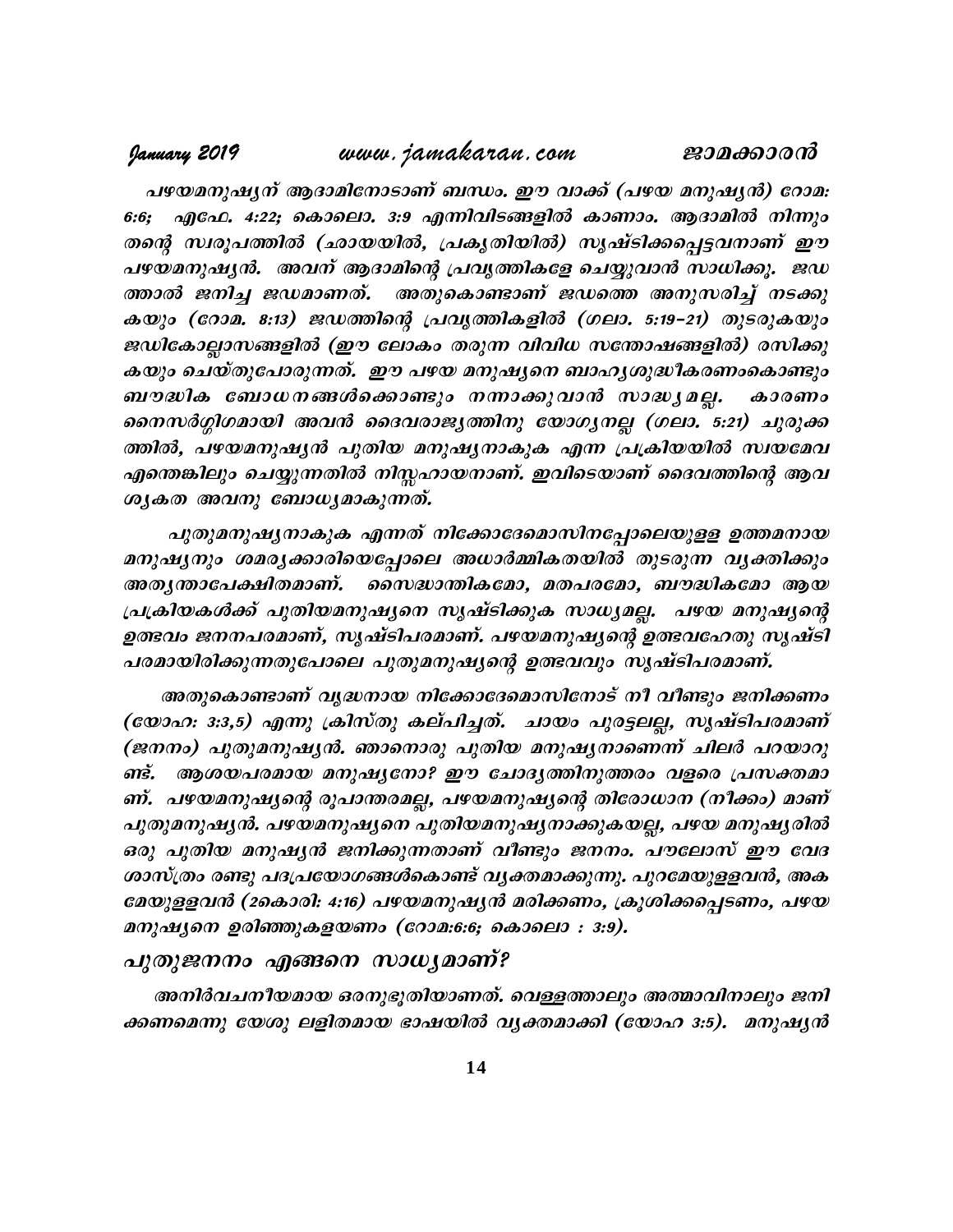ജഡത്താൽ ജനിച്ച ജഡമാണ്. അവനിൽ ആത്മാവിനാൽ ജനിക്കുന്ന ഒരു മനുഷ ൃൻ ഉണ്ടാകണം. പ്രാകൃത ജനനം അവനെ പ്രാകൃത മനുഷൃനാക്കി. ആത്മാവി \m-ep-ff P\\w Ahs\ Bßo -I -\m -¡pw. PU -{]Imcw P\n¨ {]mIr -X\ v ഇഹത്തിലും തുടർന്ന് നരകത്തിലും ജീവിക്കാം. സ്വശ്രമങ്ങളാൽ ഈ ജനനം അസാ ദ്ധ്യമാണ്. ഒരു പുരുഷനും സ്ത്രീയുമായുളള ബന്ധം് (പരിഗ്രഹണം) ഒരു മനുഷ്യ ജന്മത്തിനു കാരണമാകുന്നതുപോലെ, ഒരു വൃക്തിയിൽ ഏക സതൃദൈവത്തെയും യേശുക്രിസ്തുവിനെയും കുറിച്ചുളള അറിവ് (പരിഗ്രഹണം) ദൈവവചന കേൾവി യാൽ ഉണ്ടാകുകയും (യോഹ: 13:7), ആ അറിവ് പരിശുദ്ധാത്മ വ്യാപാരത്തിലാവു കയും ചെയ്യുമ്പോൾ അകത്ത് ജനിക്കുന്ന പുതിയ സൃഷ്ടിയാണ് പുതുമനുഷ്യൻ. ദെവത്താൽ നടക്കുന്ന ജനനമായതുകൊണ്ട് (യോഹ:1:13) ഈ മനുഷൃന് ദൈവ ത്തിന്റെ രൂപമാണുളളത് (എഫേ:4:24; കൊലൊ: 3:10)

ഈ ജനനത്തെ യേശുവിന്റെ ജനനത്തോട് ഉപമിച്ച് മനസ്സിലാക്കാം. ഇത് (ഈ ജനനം) എങ്ങനെ സംഭവിക്കും (ലൂക്കോ: 1:34) എന്ന് മറിയയുടെ ചോദ്യം. പരിശു ദ്ധാന്മാവു നിന്റെമേൽ വരും അത്യുന്നതന്റെ ശക്തി നിന്റെമേൽ നിഴലിടും, ആക യാൽ ഉത്ഭവിക്കുന്ന വിശുദ്ധപ്രജ ദൈവപുത്രൻ എന്നു വിളിക്കപ്പെടും (ലൂക്കോ : 1:35) എന്ന് ദൂതൻ മറുപടി പറഞ്ഞു. രക്തത്തിൽ നിന്നല്ല, ജഡത്തിന്റെ ഇഷ്ടത്താ ലല്ല, പുരുഷന്റെ ഇഷ്ടത്താലുമല്ല വീണ്ടും ജനനം (യോഹ :1:13). രക്തം, ജഡ ദ്ധാന്മാവു നിന്റെമേൽ വരും അത്യുന്നതന്റെ ശക്തി നിന്റെമേൽ നിഴലിടും, ആക<br>യാൽ ഉത്ഭവിക്കുന്ന വിശുദ്ധപ്രജ ദൈവപുത്രൻ എന്നു വിളിക്കപ്പെടും (ലൂക്കോ :<br>1:35) എന്ന് ദൂതൻ മറുപടി പറഞ്ഞു. രക്തത്തിൽ നിന്നല്ല, ജഡത്തിന്റെ ഇഷ്ടത്താ<br>ലല്ല, പുര യാൽ ഉത്ഭവിക്കുന്ന വിശുദ്ധ്യപജ ദൈവപുത്രൻ എന്നു വിളിക്കപ്പെടും (ലൂക്കോ :<br>1:35) എന്ന് ദൂതൻ മറുപടി പറഞ്ഞു. രക്തത്തിൽ നിന്നല്ല, ജഡത്തിന്റെ ഇഷ്ടത്താ<br>ലല്ല, പുരുഷന്റെ ഇഷ്ടത്താലുമല്ല വീണ്ടും ജനനം (യോഹ :1:13). രക്തം, ജഡ<br>ത്തിന്റെ ഇഷ 1:35) എന്ന് ദൂതൻ മറുപടി പറഞ്ഞു. രക്തത്തിൽ നിന്നല്ല, ജഡത്തിന്റെ ഇഷ്ടത്താ<br>ലല്ല, പുരുഷന്റെ ഇഷ്ടത്താലുമല്ല വീണ്ടും ജനനം (യോഹ :1:13). രക്തം, ജഡ<br>ത്തിന്റെ ഇഷ്ടം (പ്രത്യുല്പാദന നൈസർഗിഗത) പുരുഷന്റെ ഇഷ്ടം (കാമം)<br>എന്നിവ കൂടാതെ ജനി നടക്കുകയും ചെയ്യുമ്പോഴാണ്. ഇത് വിശ്വസി ക്കുന്ന മാത്രയിൽ നടക്കുന്ന അത്ഭുത ത്തിന്റെ ഇഷ്ടം (പ്രത്യുദ<br>എന്നിവ കൂടാതെ ജനിച്ച<br>ജനിക്കുന്നത് പരിശുദ്ധാര<br>നടക്കുകയും ചെയ്യുമ്പോഴ<br>സംഭവമാണ്.<br>ശിരസിനു കീഴിൽ നിന്നു

 $(a$ കിസ്തുവിലാകുക (2കൊരി. 5:17) എന്നതാണ് ആ പ്രക്രിയ. ആദാമിന്റെ ശിരസ്സിനു കീഴിൽ നിന്നു പറിച്ചെടുത്ത് ക്രിസ്തു എന്ന തലയ്ക്കുകീഴിൽ പ്രതി നടക്കുകയും ചെയ്യുമൊഴാണ. ഇത് വര്ണന് ക്കുന്ന മാത്രയിരെ നടക്കുന്ന അരഭൂത<br>സംഭവമാണ്.<br>ശ്രീസ്തുവിലാകുക (2കൊരി. 5:17) എന്നതാണ് ആ പ്രക്രിയ. ആദാമിന്റെ<br>ശിരസ്സിനു കീഴിൽ നിന്നു പറിച്ചെടുത്ത് ക്രിസ്തു എന്ന തലയ്ക്കുകീഴിൽ പ്രതി<br>ഷ്ഠിക്കുന്  $m_k$ ഷ്ടിയായിത്തീരുന്നു. ഈ പുതു ജനനം താങ്കളിൽ സംഭവിച്ചിട്ടുണ്ടോ?

യെഹൂദ –യവന– ഭേദംകൂടാതെ വിശ്വസിക്കുന്ന എല്ലാവരെയും തന്നിൽ ഒരേ പുതുമനുഷൃനായി ക്രിസ്തു സൃഷ്ടിച്ചതാണ് സഭ (എഫേ. 2:15). ഇവിടെ മാത്ര മാണ് സഭയെ പുല്ലിംഗത്തിൽ സവിശേഷിപ്പിച്ചിട്ടുളളത്. ഒരു പുതിയ മാനവികത യുടെ പ്രോത്ഘാടനം നിർവ്വഹിക്കപ്പെട്ട വേദിയാണ് ക്രിസ്തുവിന്റെ ക്രൂശ്.

ഓരോ ദൈവപൈതലും വൃക്തിപരമായി പുതിയ മനുഷൃനാണ്. ആദാമി നെ, ദൈവം തന്റെ സ്ഥൂപത്തിലും സാദൃശ്യത്തിലും സൃഷ്ടിച്ചു. (ഉല്പ. 1:26,27)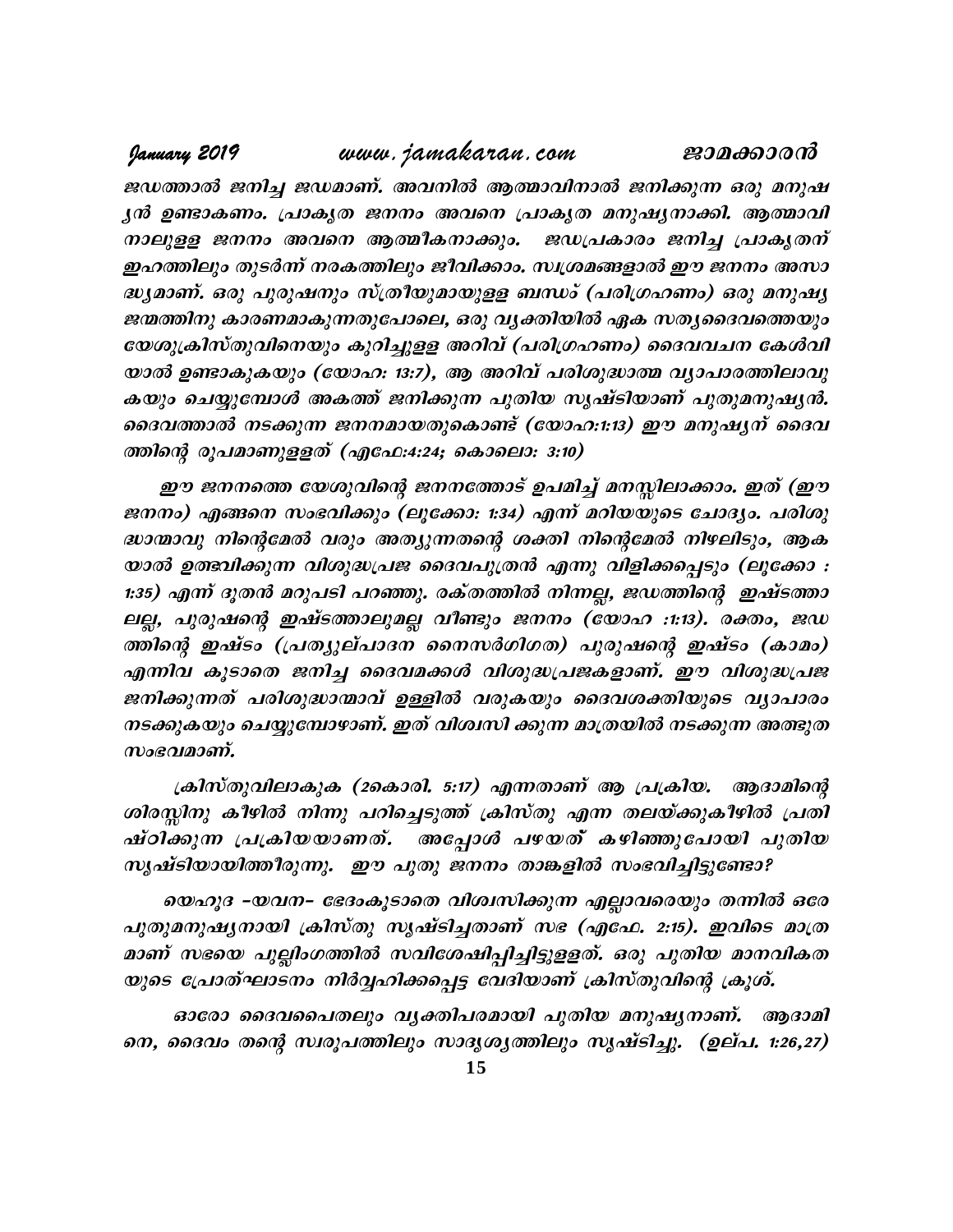ആദാം പാപം ചെയ്തു. പിന്നെ ആദാം അവന്റെ സാദൃശൃത്തിൽ ശേത്തിനെ ജനി പ്പിച്ചു (ഉല്പ. 5:3) പിന്നീട് പിറന്ന സകല മനുഷ്യരും ആദാമ്യ പ്രകൃതിയിൽ ജനി ¨p. F¶m Ir] -bm hni -z -kn -¡p -¶ -h -cpsS DÅn ssZh -{] -hr -¯n -bmÂ പുതുമനുഷ്യൻ ജനിക്കുന്നു. ആ മനുഷ്യനു ദൈവാനുരൂപമാണുളളത്, ക്രിസ്തു വിന്റെ പ്രതിമയാണവൻ (എഫേ. 4:22; കൊലൊ. 3:10) . ഈ പിറക്കുന്ന ശിശു വള രണം (1പത്രോ. 2:1,2). ക്രിസ്തുവെന്ന തലയോളം വളരുവാനുളള സാധ്യതയുണ്ട് (എഫേ. 4:5), വളർന്നു വളർന്നു ക്രിസ്തുവിനെപ്പോലെ ആകണം (2കൊരി. 4:16; 3:18).

പുതിയ മനുഷ്യന്റെ ജന്മസ്ഥലം ഹൃദയമാണ്. അതുകൊണ്ട് ഹൃദയത്തിന്റെ ഗൂഢമനുഷ്യൻ എന്ന് അതിനെ വിളിച്ചിരിക്കുന്നു (1 പത്രോ. 3:4). ജഡത്തിൽ സുമുഖം കാണിക്കുവാൻ ഇച്ഛിക്കുന്ന മനുഷ്യൻ (ഗലാ. 6:12) (വീണ്ടും ജനിക്കാത്ത എല്ലാ  $\mathcal{L}(a)$  and  $\mathcal{L}(a)$  and  $\mathcal{L}(a)$  and  $\mathcal{L}(a)$  and  $\mathcal{L}(a)$  and  $\mathcal{L}(a)$ പുത്രയ മനുഷ്യന്റെ ജന്മവലാ ഹൂദയമാണ്. "അതുകൊണ്ട് ഹൂദയത്തന്റെ<br>ശുഢമനുഷ്യൻ എന്ന് അതിനെ വിളിച്ചിരിക്കുന്നു (1 പത്രോ. 3:4). ജഡത്തിൽ സുമുഖം<br>കാണിക്കുവാൻ ഇച്ഛിക്കുന്ന മനുഷ്യൻ (ഗലാ. 6:12) (വീണ്ടും ജനിക്കാത്ത എല്ലാ<br>മനുഷ്യരും) അകത്തെ

 $\sigma_s$ ഡ്രഹ്യുഷ്യന് എന്ന അതനെ വളവ്വര്ക്കുന്നു (†പത്രോ. 3:4). ഭക്തത്തെ നുമുഖാ<br>കാണിക്കുവാൻ ഇച്ഛിക്കുന്ന മനുഷ്യൻ (ഗലാ. 6:12) (വീണ്ടും ജനിക്കാത്ത എല്ലാ<br>മനുഷ്യരും) അകത്തെ മനുഷ്യന്റെ സൗന്ദര്യം അവഗണിക്കുന്നു.<br>വീണ്ടും ജനിച്ച ദൈവപൈ കാണക്കുവാര ഇച്ഛക്കുന്ന മനുഷ്യര (ഗ്ലാ. ക:2) (വങ്ങൂറ്റ ഒന്ക്കാരെ മൃല്ലാ<br>മനുഷ്യരും) അകത്തെ മനുഷ്യന്റെ സൗന്ദര്യം അവഗണിക്കുന്നു.<br>വീണ്ടും ജനിച്ച ദൈവപൈതലിന് ഒരേ സമയത്ത് രണ്ട് അവസ്ഥയുണ്ട്. 1)<br>ആത്മാവ് സ്ഥർഗ്ഗത്തിൽ ഇരുത്തപ്പെട്ടിരി മനുഷുരുറ) അക്കര്ത മനുഷുന്റെ സാങ്കും അവാണെക്കുന്നു.<br>- വീണ്ടും ജനിച്ച ദൈവപൈതലിന് ഒരേ സമയത്ത് രണ്ട് അവസ്ഥയുണ്ട്. 1)<br>ആത്മാവ് സ്ഥർഗ്ഗത്തിൽ ഇരുത്തപ്പെട്ടിരിക്കുന്നു (എഫേ. 2:3; 3:3,4). 2) ഭൂമിയിലുള്ള<br>അവയവങ്ങൾ (ദേഹമും, ദേഹിയും) (  $($  കൊരി. 4:16). അതിന് ഭൂമിയിലുളള അവയവങ്ങളെ (ദേഹം, ദേഹികളെ) മരി പ്പിക്കണം (കൊലൊ. 3:5). മരിപ്പിക്കുക എന്നതിന് നമ്മുടെ പ്രവൃത്തി വളരെ ആവ ശ്യമുളള കാര്യമാണ്. പഴയ മനുഷ്യനെ ഉരിഞ്ഞു പുതിയ മനുഷ്യനെ ധരിച്ചവ രാണ് ദൈവമക്കൾ (റോമ. 6:6; കൊലൊ. 3:10). അതാണ് ഉപദേശം.

നാം കർത്താവായ യേശുവിൽ വിശ്വസിച്ചപ്പോൾതന്നെ നമ്മുടെ പഴയ മനുഷ പ്പക്കണം (കൊലൊ. 3:9). മാപ്പപ്പക്കുക എന്നാന് നമ്മുടെ പ്രവൃത്ത വളരെ ആവ<br>ശ്യമുളള കാര്യമാണ്. പഴയ മനുഷ്യനെ ഉരിഞ്ഞു പുതിയ മനുഷ്യനെ ധരിച്ചവ<br>രാണ് ദൈവമക്കൾ (റോമ. 6:6; കൊലൊ. 3:10). അതാണ് ഉപദേശം.<br>നാം കർത്താവായ യേശുവിൽ വിശ്വസിച്ചപ്പ (റോമ: 6:1-11; ഗലാ: 3;27). ഇതും പ്രൈസ്തവോപദേശങ്ങളുടെ അടിസ്ഥാനശിലക ളിലൊന്നാണ്. എന്നാൽ മരിച്ചവർ എന്നും ദൈവത്തിനു ജീവിക്കുന്നവരെന്നു എണ്ണ ണമെന്നും അവിടെത്തന്നെ പറയുന്നത് (റോമ. 6:11) അതിന്റെ പ്രായോഗികവശമാണ്. ൃൻ ക്രിസ്തുവിനോടുകൂടെ മരിച്ചു, അടക്കപ്പെട്ടു; പുതിയ മനുഷ്യൻ ഉയർത്തു<br>(റോമ: 6:1-11; ഗലാ: 3;27). ഇതും ക്രൈസ്തവോപദേശങ്ങളുടെ അടിസ്ഥാനശിലക<br>ളിലൊന്നാണ്. എന്നാൽ മരിച്ചവർ എന്നും ദൈവത്തിനു ജീവിക്കുന്നവരെന്നു എണ്ണ<br>ണമെന്നും അവിടെത്തന് (റോമ: 6:1-11; ഗലാ: 3;27). ഇതും ക്രൈസ്തവോപദേശങ്ങളുടെ അടിസ്ഥാനശിലക<br>ളിലൊന്നാണ്. എന്നാൽ മരിച്ചവർ എന്നും ദൈവത്തിനു ജീവിക്കുന്നവരെന്നു എണ്ണ<br>ണമെന്നും അവിടെത്തന്നെ പറയുന്നത് (റോമ: 6:11) അതിന്റെ പ്രായോഗികവശമാണ്.<br>അതുപോലെ, പഴയ മനുഷൃ പ്രായോഗികമാകേണ്ടതാണ്. ഉപദേശത്തിനും പ്രയോഗിക ജീവിതത്തിനും തുലൃ {]m[m-\-y-ap -v.

മരിക്കുക എന്ന വാക്കിന് അർത്ഥം മനസ്സിലാക്കണം. നിർജ്ജീവത്വം (റോമ. സതൃമാണ്. ഭൂമ്പയ്ലുള്ള അവയവങ്ങളെ മതപ്പത്തണമെന്നത് (കൊലൊ 3:9)<br>പ്രായോഗികമാകേണ്ടതാണ്. ഉപദേശത്തിനും പ്രയോഗിക ജീവിതത്തിനും തുലു<br>പ്രാധാന്യമുണ്ട്.<br>4:19), പ്രത്യുല്പാദന ശേഷിയില്ലാത്ത അവസ്ഥ എന്നിങ്ങനെയാണ് അർത്ഥങ്ങൾ.<br>4:19), പ്രത്യുല ശരീരത്തിലെ അവയവങ്ങളെ പൗലോസ് ഉപമിച്ചിരിക്കുന്നതു ശ്രദ്ധിക്കുക. ദുർന്ന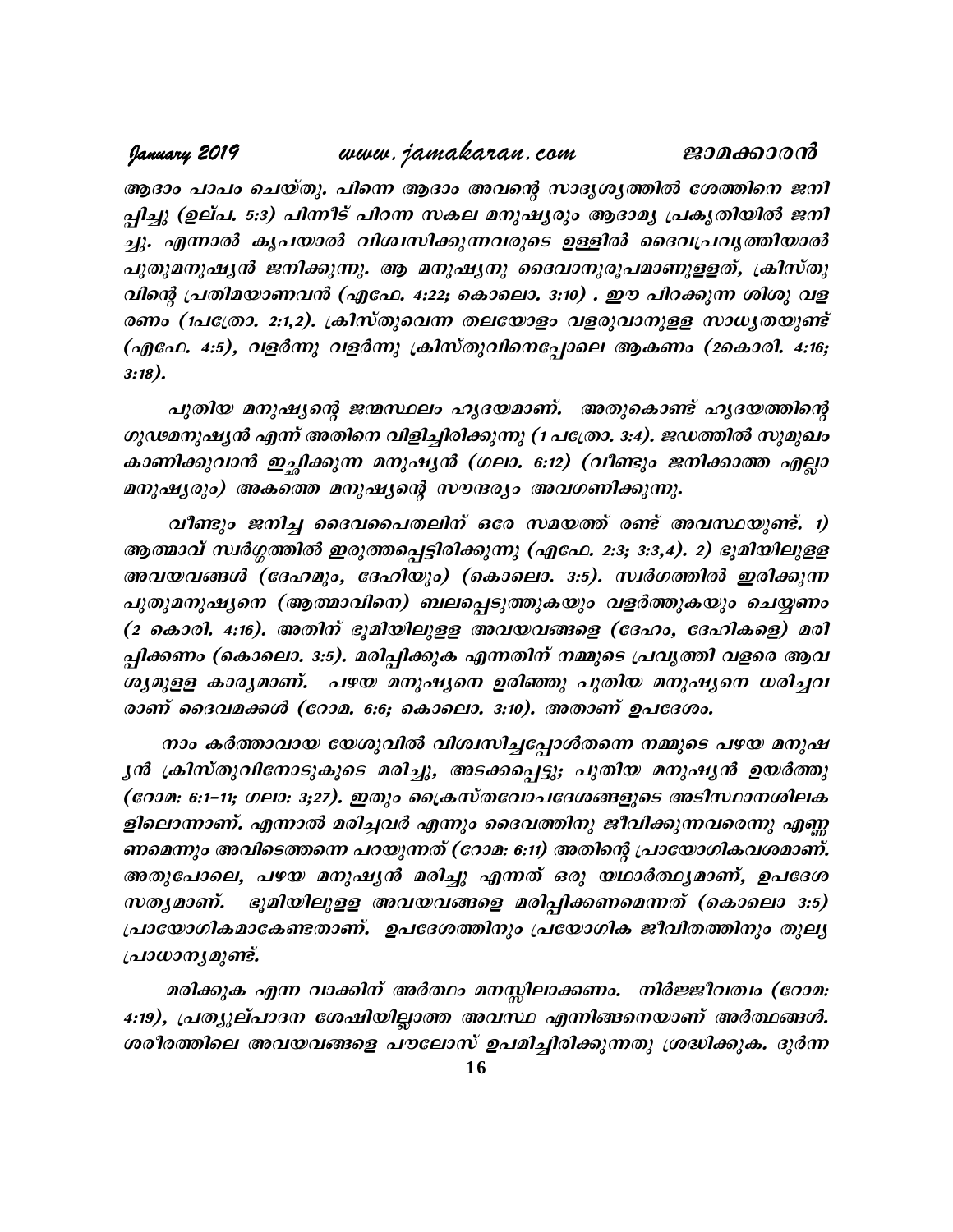ടപ്പ്, അശുദ്ധി, അതിരാഗം, ദുർമ്മോഷം, വിഗ്രഹാരാധനയായ അത്യാഗ്രഹം എന്നി വയാണ് ആ അവയവങ്ങൾ (കൊലൊ: 3:5) ഇവയുടെ പ്രവർത്തനാരാഹിത്യമാണ് മരിക്കൽ. മൃതപ്രായത്വം (എബ്രാ . 11:12) ആണ് മറ്റൊര് വാക്ക്. ചുരുക്കത്തിൽ പഴ യമനുഷ്യനെ ഉരിഞ്ഞുകളഞ്ഞാൽ പോരാ, അവന്റെ പ്രവൃത്തികളോടുകൂടെ ഉരി ടപ്പ്, അശുദ്ധി, അതിരാഗം, ദുർമ്മോഷം, വിഗ്രഹാരാധനയായ അത്യാഗ്രഹം എന്നി<br>വയാണ് ആ അവയവങ്ങൾ (കൊലൊ: 3:5) ഇവയുടെ പ്രവർത്തനാരാഹിത്യമാണ്<br>മരിക്കൽ. മൃതപ്രായത്വം (എബ്രാ . 11:12) ആണ് മറ്റൊര് വാക്ക്. ചുരുക്കത്തിൽ പഴ<br>യമനുഷ്യനെ ഉരിഞ്ഞുകളഞ ജീവിക്കുന്നത് എങ്ങനെ? (റോമ. 6:2). മരിച്ചവർ ജീവിക്കുകയോ? ഈ വസ്തുത മരിക്കൽ. മൃതപ്രായത്വം (എബ്രാ . 11:12) ആണ് മറ്റൊര് വാക്ക്. ചുരുക്കത്തിൽ പഴ<br>യമനുഷ്യനെ ഉരിഞ്ഞുകളഞ്ഞാൽ പോരാ, അവന്റെ പ്രവൃത്തികളോടുകൂടെ ഉരി<br>ഞ്ഞുകളയണം (കൊലൊ. 3:9) പാപ സംബന്ധമായി മരിച്ചവർ ഇനി അതിൽ<br>ജീവിക്കുന്നത് എങ്ങനെ? (റോമ. 6:2 നീക്കിക്കളയുക എന്ന ഉപദേശങ്ങളിലൂടെ കർത്താവ് പഠിപ്പിച്ചത്.

പഴയ മനുഷ്യനെ ഉരിഞ്ഞുകളയുമ്പോൾ പുതിയമനുഷ്യനെ ധരിക്കണം. (കൊ ലൊ. 3:10; എഫേ. 4:24). ഈ പുതിയ മനുഷൃനുമുണ്ട് പ്രത്യേകതകൾ. പഴയമനു ഷൃൻ ചതിമോഹങ്ങളാൽ വഷളായിപ്പോകുന്നവനാണെങ്കിൽ (എഫ്രാ. 4:22), പുതിയ നിക്കിക്കളയുക എന്ന ഉപദേശങ്ങളിലൂടെ കരത്താവ പഠിപ്പിച്ചത.<br>പഴയ മനുഷ്യനെ ഉരിഞ്ഞുകളയുമ്പോൾ പുതിയമനുഷ്യനെ ധരിക്കണം. (കൊ<br>ലൊ. 3:10; എഫേ. 4:24). ഈ പുതിയ മനുഷ്യനുമുണ്ട് പ്രത്യേകതകൾ. പഴയമനു<br>ഷ്യൻ ചതിമോഹങ്ങളാൽ വഷളായിപ്പോകുന്നവനാണെങ്കി പഴയ മനുഷ്യനെ ഉരിഞ്ഞുകളയുമ്പോൾ പുതിയമനുഷ്യനെ ധരിക്കണം. (കൊ<br>ലൊ. 3:10; എഫേ. 4:24). ഈ പുതിയ മനുഷ്യനുമുണ്ട് പ്രത്യേകതകൾ. പഴയമനു<br>ഷ്യൻ ചതിമോഹങ്ങളാൽ വഷളായിപ്പോകുന്നവനാണെങ്കിൽ (എഫ്രാ. 4:22), പുതിയ<br>മനുഷ്യൻ സത്യത്തിന്റെ ഫലമായ നീതിയ  $\mu$ തുമനുഷ്യനെ ധരിച്ചവർക്ക് സാധിക്കും.

ഈ പുതുക്കത്തിനു പരിജ്ഞാനം ആവശ്യമാണ് (കൊലൊ: 3:10). ആദാമിന്റെ (പകൃതി നൈസർഗ്ഗകമായി (ജന്മനാ) ലഭിക്കുമ്പോൾ ദൈവ പ്രകൃതി അവനെക്കു  $ol$ ച്ചുളള പരിജ്ഞാനത്താൽ നേടുന്നതാണ്. ക്രിസ്തുവിനെ അറിയുന്തോറും രൂപാ ന്തരപ്പെട്ടുകൊണ്ടിരിക്കുന്ന അവസ്ഥ. അത് നാൾക്കുനാൾ ദിനമ്പ്രതി, (2കൊരി. 4:16) നടക്കുന്ന പ്രക്രിയയാണ്. ഈ പുതുക്കം മനസ്സിനെയും (റോമ. 12:2) ഉള്ളിലെ ആത്മാവിനെയും (എഫേ. 4:24) ബാധിക്കും. ഈ ആത്മാവിന്റെ നവീകരണത്തിന്റെ (തീത്തൊ.  $3:5$ ) ബാഹൃസ്ഫുരണം അനേകരെ തേജസ്സിലേക്കു നടത്തട്ടെ.

## എന്താണ് ദൈവത്തിന്റെ രൂപം?

ദൈവം സ്നേഹം തന്നെ (1യോഹ. 4:8). അപ്പോൾ, പുതുമനുഷ്യന്റെ രൂപവും സ്നേഹംതന്നെ. അതുകൊണ്ടാണ് എല്ലാറ്റിനുംമീതെ സമ്പൂർണ്ണതയുടെ ബന്ധമായ സ്നേഹം ധരിക്കുവിൻ. (കൊലൊ: 3:14) എന്നു പൗലോസ് പ്രബോധിപ്പിച്ചത്. പുതു മനുഷ്യനെ ധരിക്കുകയെന്നാൽ, സ്നേഹം ധരിക്കുക എന്നാണർത്ഥം. സ്നേഹം ദൈവം സ്നേഹം തന്നെ (1ധോഹ. 4:8). അപ്പോൾ, പുതുമനുഷ്യന്റെ രൂപവും<br>സ്നേഹംതന്നെ. അതുകൊണ്ടാണ് എല്ലാറ്റിനുംമീതെ സമ്പൂർണ്ണതയുടെ ബന്ധമായ<br>സ്നേഹം ധരിക്കുവിൻ. (കൊലൊ: 3:14) എന്നു പൗലോസ് പ്രബോധിപ്പിച്ചത്. പുതു<br>മനുഷ്യനെ ധരിക്കുകയെന്നാൽ, ദെവത്തെ കാണുന്നില്ലെങ്കിൽ, ദൈവം ഇല്ലെന്ന് അവർ പറയുന്നെങ്കിൽ അതിന്റെ കാരണം അവർ ആ മേൽത്തരമായ അങ്കി അണിഞ്ഞിട്ടില്ല (ലൂക്കാ :15:22) എന്നുള ധരിക്കുന്നുവെങ്കിൽ അത് ദൈവത്തെ ധരിക്കുകയാണ് (1യോഹ: 4:8). ലോകം<br>ദൈവത്തെ കാണുന്നില്ലെങ്കിൽ, ദൈവം ഇല്ലെന്ന് അവർ പറയുന്നെങ്കിൽ അതിന്റെ<br>കാരണം അവർ ആ മേൽത്തരമായ അങ്കി അണിഞ്ഞിട്ടില്ല (ലൂക്കാ :15:22) എന്നുള<br>ളതല്ലേ?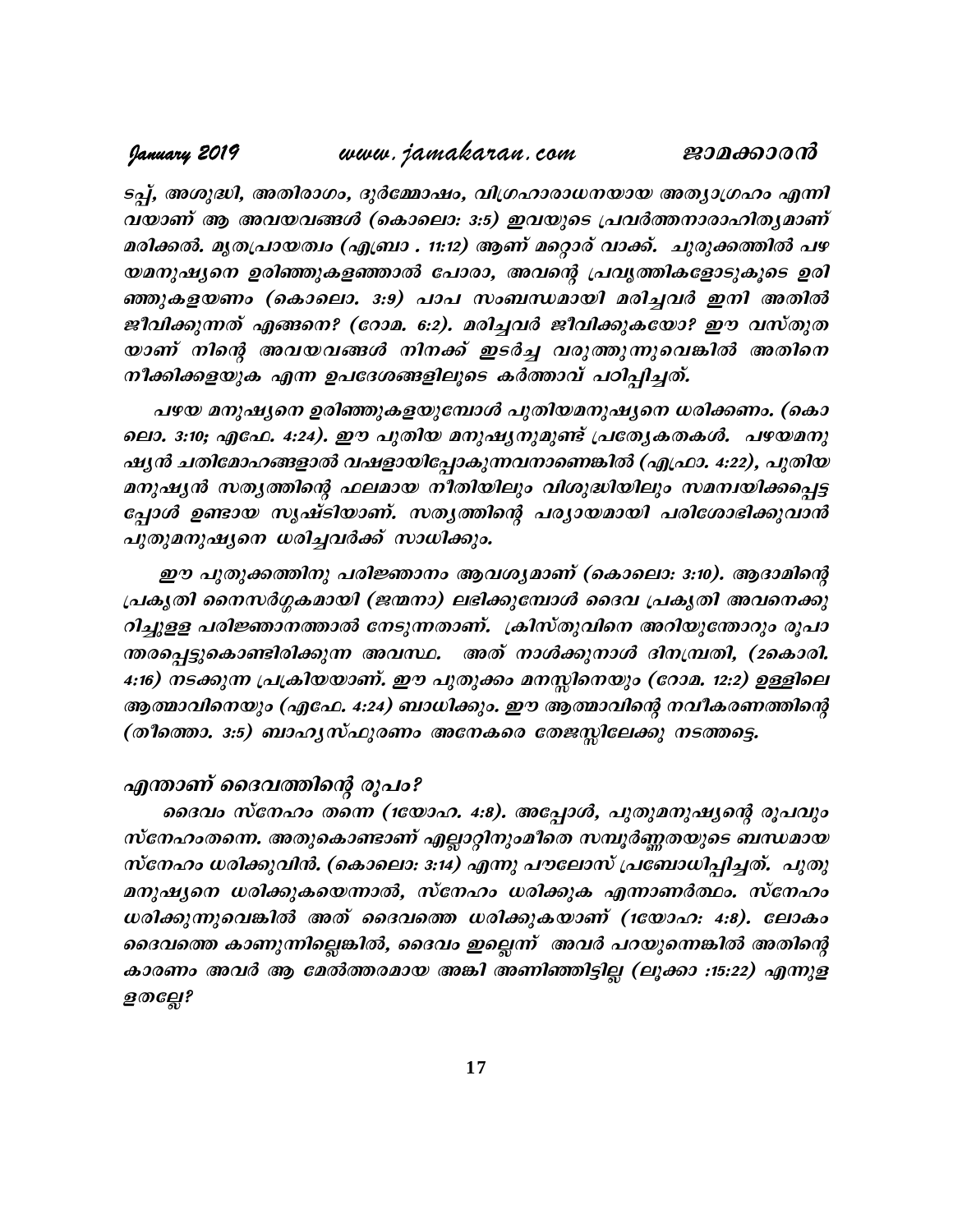## January 2019

www.jamakaran.com

നേടേണ്ട കാരൃങ്ങൾ

നേട്ടങ്ങൾ കൊയ്യുവാനുളള ശേഷി മനുഷ്യനുണ്ട്.

പരിശ്രമം ചെയ്യുകിലെന്തിനേയും വശത്തിലാക്കാൻ കഴിവുളളവണ്ണം ദീർഘ ങ്ങളാം കൈകളെ നല്കിയത്രേ മനുഷ്യനെ പാരിലയച്ചതീശൻ.

എന്താണവൻ നേടേണ്ടത്? ഒരായുസ്തുകൊണ്ടു തീരുന്നതോ? നിതൃതയിലും നിലനിൽക്കുന്നവയോ? ഐഹികമായതെല്ലാം മരണത്തിൽ മനുഷൃനു നഷ്ടപ്പെ ടും. സ്ഥർഗ്ഗീയമായതേ നിലനിൽക്കുകയുളളു.

ജീവിതത്തെ ഒരു വ്യാപാരത്തോട് ഉപമിച്ചാൽ, ബാക്കി ലാഭമോ? നഷ്ടമോ? നഗ്നനായി വന്നു നഗ്നനായി പോകുന്ന മനുഷ്യൻ എന്തു കൊണ്ടുപോകാനാണ്? അല്ല, ഇവിടെ നിന്നു എന്താണ് കൊണ്ടുപോകാൻ കഴിയുക? ഈ ലോകത്തിന പ്പുറം വല്ലതുമുണ്ടോ? തീർച്ചയായും! ഐഹീക ജീവിതത്തിനു ശേഷം ഒരു സ്ഥർഗ്ഗീയ വാസമുണ്ട്, ചിലർക്ക്. മറ്റുളളവർക്ക് നരകവും.

മനുഷ്യൻ രണ്ടു വൈരുധ്യങ്ങളുടെ സമ്മേളനമാണ്. (1) നിലത്തെ പൊടി: ഭൗതീകം. (2) ദൈവത്തിന്റെ ജീവശ്വാസം: ആത്മീകം. മനുഷ്യൻ ഭൗതികനാകാ നല്ല ആത്മീകനാകാനാണ് ആത്മാവായ ദൈവം ആഗ്രഹിക്കുന്നത്. നിർഭാഗൃവ ശാൽ, സൂര്യനുകീഴെയുളള ലൗകീകമായ വസ്തുവകകൾക്കും, അഭിലാഷ ങ്ങൾക്കും വശംവദനാകുന്ന മനുഷ്യൻ തന്റെ ജീവിതം നരകത്തിൽ തുലയ്ക്കു ന്നു. ആത്മാവായ ദൈവം മനുഷ്യനൊരു ജീവിതം നല്കിയിരിക്കുന്നത് പരലോക ജീവിതത്തിനു വേണ്ടത് നേടാനാണ്. മരിച്ചു കഴിഞ്ഞ് ഒന്നും പ്രാപിക്കുവാൻ സാധ മരണത്തിനുശേഷം, അനുഭവിക്കുകയല്ലാതെ പ്രാപിക്കുവാൻ സാധ്യമല്ല. Jogi. ലാസർ ആശ്വസിക്കുന്നു; ധനികൻ വേദന അനുഭവിക്കുന്നു. ഒരു തുള്ളി വെളളം പോലും പ്രാപിക്കുവാൻ ആ ധനവാനു കഴിഞ്ഞില്ല.

ചന്ദ്രനെ കീഴ്പ്പെടുത്തിയ മനുഷ്യൻ, നേട്ടങ്ങൾ കൈവരിച്ച മനുഷ്യൻ തന്നെ ത്തന്നെ നേടിയോ? കീഴ്പ്പെടുത്തിയോ? ചെലവിടാതെ നേടാൻ സാധ്യമല്ല. വിതയ് ക്കാതെ കൊയ്യുവാനോ, വിതറാതെ ശേഖരിക്കുവാനോ മനുഷൃന് കഴിയുകയില്ല. കളയാതെ, നഷ്ടമാക്കാതെ നേടുവാൻ സാധ്യമല്ല. നേടുവാൻ ദൈവം പോലും സ്ഥികരിച്ചത് ആ മാർഗ്ഗമാണ്. മനുഷ്യനെ നേടുവാൻ സ്ഥതം പുത്രനെ നഷ്ടപ്പെ ടുത്തുവാൻ ദൈവം തയ്യാറായി. സ്ഥർഗ്ഗം, ദൈവത്തോടുളള സമത്വം, തനിക്കുണ്ടാ യിരുന്ന സമസ്തവും പരിതൃജിച്ചാണ് ക്രിസ്തു ഈ വലിയ നേട്ടം കൈവരിച്ചത്. മൂലധനം ചെലവഴിക്കാതെ യാതൊരു വ്യാപാരവും സാധ്യമല്ല. ഇവിടെ നഷ്ടം സാധാരണ സംഭവമാണ്. എന്നാൽ സ്ഥർഗ്ഗത്തിൽ നിക്ഷേപിച്ചാൽ നഷ്ടം സംഭവി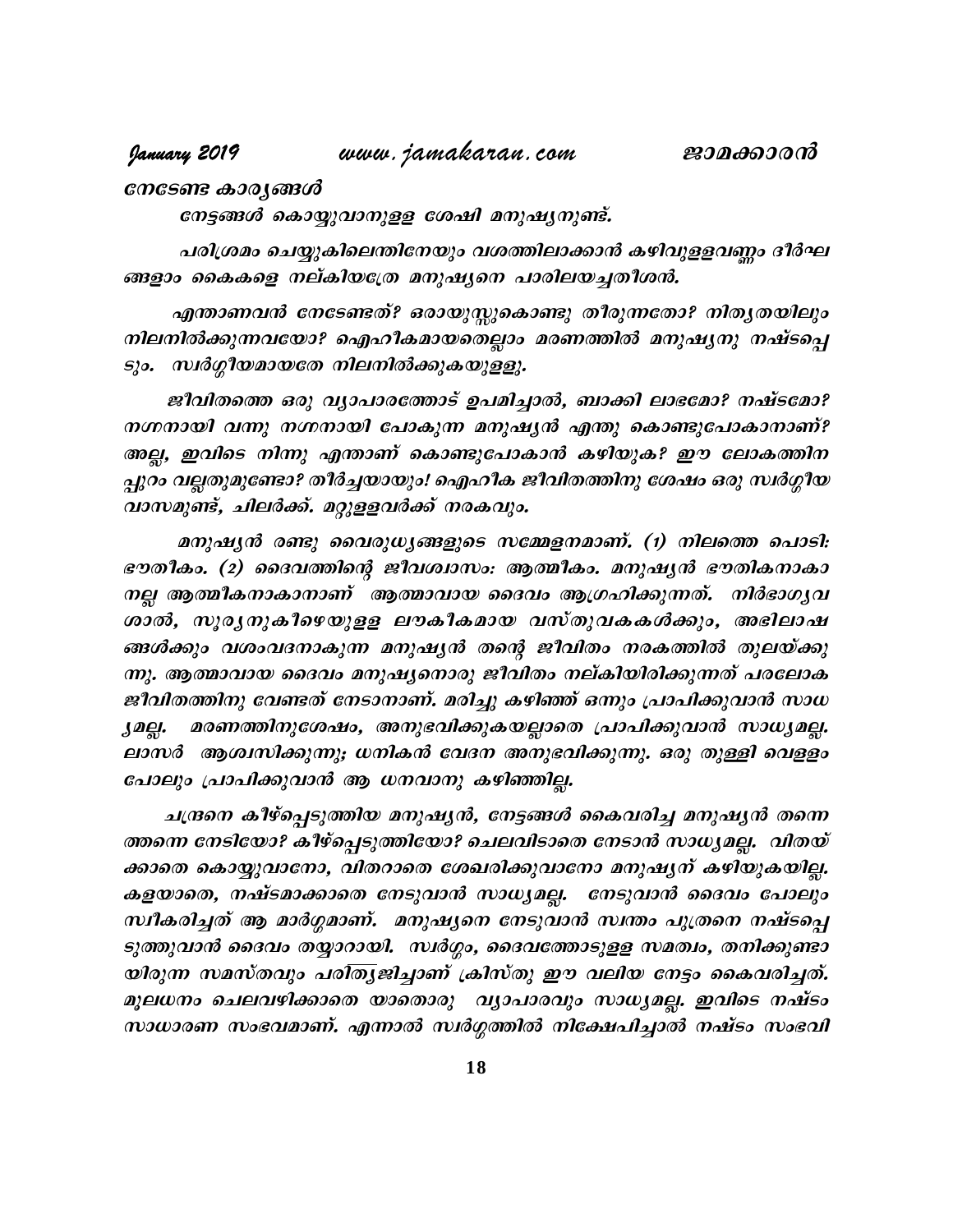www.jamakaran.com

# January 2019

ക്കുകയില്ല തീർച്ച!

# നാം ഈ പുതുവർഷത്തിൽ നേടേണ്ട കാര്യങ്ങൾ എന്തൊക്കെ? 1. ജീവനെ നേടുക (മത്താ. 16:22)

ഒരു മനുഷ്യൻ സർവ്വലോകവും നേടിട്ടും തന്റെ ജീവനെ നഷ്ടപ്പെടുത്തിയാൽ അവനു എന്തു പ്രയോജനം? എന്റെ നിമിത്തം ആരെങ്കിലും തന്റേ ജീവനെ കള ഞ്ഞാൽ അതിനെ കണ്ടെത്തും? ആരെങ്കിലും തന്റെ ജീവനെ രക്ഷിപ്പാൻ ഇച്ചി ച്ചാൽ അതിനെ കളയും. യേശുക്രിസ്തുവിന്റെ വിശോത്തര പഠിപ്പിക്കൽ! ജീവനെ രക്ഷിപ്പാൻ ശ്രമിക്കുന്നവൻ അതിനെ കളയും. കളയുന്നവൻ നേടും. ക്രിസ്തു വിനെ നേടേണ്ടതിന് തന്റെ സ്ഥയത്തെ തൃജിക്കാനോ നഷ്ടപ്പെടുത്താനോ എന്തെല്ലാം ആവശ്യമാണോ അതു ചെയ്യുന്നവൻ തന്റെ ആത്മാവിനെ നേടും. ദൈവത്തോടു ളള ഒരുവന്റെ സമർപ്പണംകൊണ്ടും, തന്റെ ദിവസംതോറുമുളള സ്ഥയം തൃജിക്കൽ കൊണ്ടും ഒരു മനുഷൃനു ഈ ജീവിതത്തിൽ നഷ്ടപ്പെടുന്നത് നിതൃജീവനോടു കൂടി നൂറുമടങ്ങ് ഈ ലോകത്തിലും വരുവാനുളള ലോകത്തിൽ നിതൃ അവകാ ശവും പ്രാപിക്കും. ഇതാണു നേട്ടത്തിന്റെ അടിസ്ഥാനപ്രമാണം. സ്ഥത ജീവനെ ക്രൂശിൽ കളഞ്ഞുകൊണ്ട് നേടാവുന്നതിന്റെ പരമാവധി നേടിയവന്റെ അനുഭവ പ്രഖ്യാപനം!

സർവ്വലോകവും നേടുന്നതാണ് ലോകദൃഷ്ടിയിൽ ശരിക്കുളള നേട്ടം. എന്നാൽ അത് ഒരു വട്ടപൂജ്യമായി സ്ഥർഗ്ഗം കാണുന്നു. ലോകജ്ഞാനം ദൈവദൃഷ്ടിയിൽ ഭോഷത്വമാണ്. ദൈവജ്ഞാനം മനുഷ്യദൃഷ്ടിയിൽ ഭോഷത്വമാണ്. പ്രഥമ വിശൈ 1ക ചക്രവർത്തിയായ നെബുഗദ്നേസറും, മാസിഡോണിയൻ സാമ്രാജ്യധീരനാ യിരുന്ന അലക്സാണ്ടറും ലോകം നേടി; ജീവനെ നഷ്ടമാക്കി! ഇനി ഉണ്ടാകു വാൻ പോകുന്ന സർവ്വാധിപതിയായ മൃഗവും ലോകം നേടും; ജീവനെ കളയും. (വെളി:13:7). എന്നാൽ ജീവനെ ക്രൂശിൽ വച്ചുകൊടുത്ത ദൈവപുത്രൻ ഭൂമിയുടെ ആറ്റങ്ങളെ കൈവശമാക്കും. (സങ്കീ:2:8) ലൂക്കോസ്: 16–ലെ ധനവാൻ തന്റെ ജീവനെ രക്ഷിച്ചു (വാ. 19). നരകത്തിൽ അത് അവൻ കളഞ്ഞു. ലൂക്കോസ് 12-ലെ ധനി കൻ വസ്തുവകകൾ തന്റെ ജീവനാധാരമായിരിക്കും എന്നു കരുതി അതു സ്വരൂ പിച്ചു. തിന്നു, കുടിച്ചു, ആനന്ദിച്ചു, തന്റെ ജീവനെ രക്ഷിക്കുവാൻ വ്യാമോഹിച്ചു ഒരുക്കി വെച്ചതു പോയി! ജീവനും നഷ്ടമായി. എന്തൊരു നഷ്ടം! ജീവനു മറു വില വസ്തുവകയല്ല, സ്ഥാനങ്ങളല്ല, മാനങ്ങളല്ല! അല്ല, തന്റെ ജീവനെ വീണ്ടു കൊള്ളുവാൻ മനുഷ്യൻ എന്തു മറുവില കൊടുക്കും? (മത്താ. 16:26). മനുഷ്യന്റെ പ്രാണൻ നഷ്ടപ്പെട്ടതാണ്. അതുവിലകൊടുത്തു വാങ്ങണം. ജീവനെ വാങ്ങു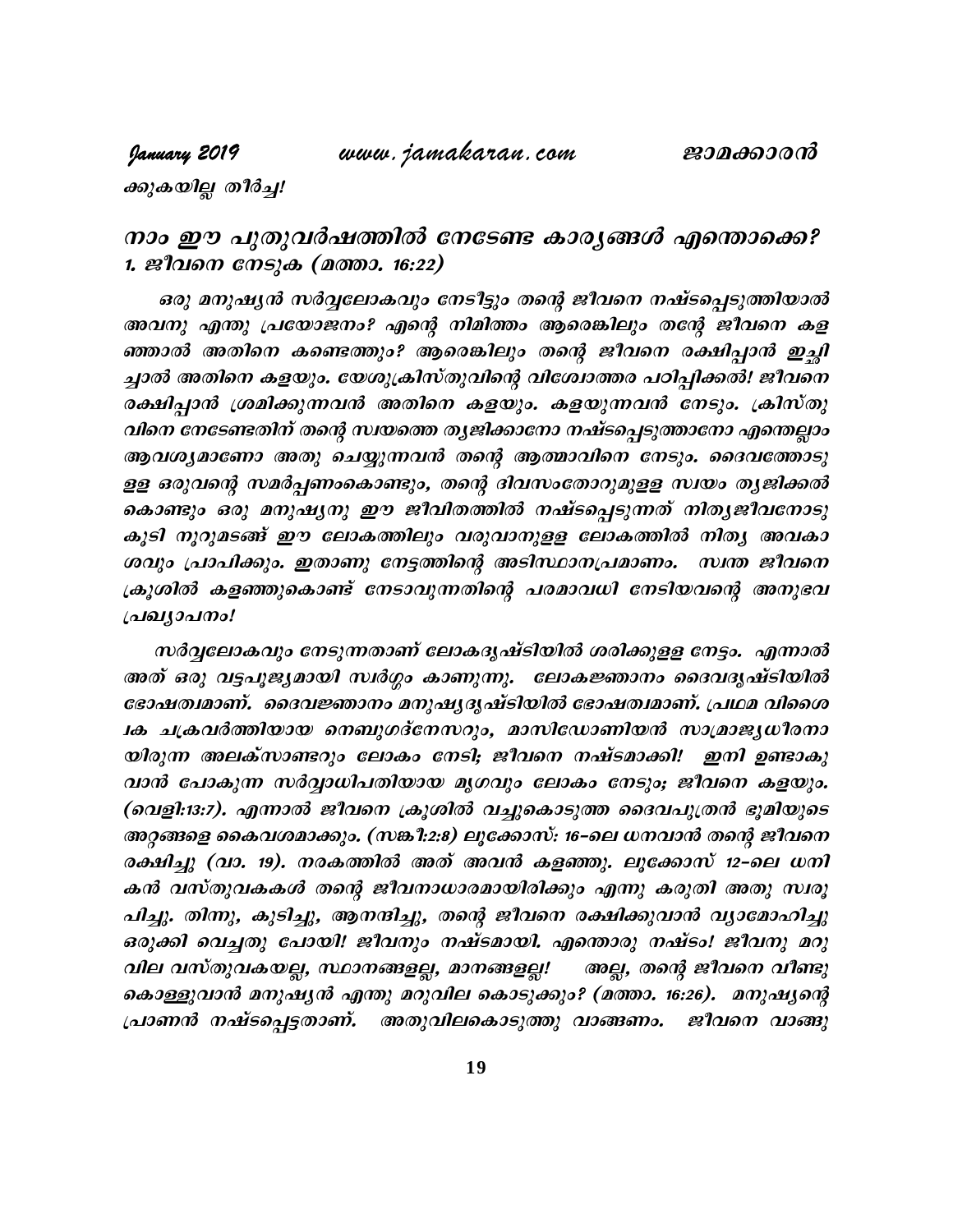*വാൻ തക്കവണ്ണം മനുഷ്യൻ ധനികനല്ല. ജീവനു* വില

മനുഷ്യന്റെ ജീവനെ പാതാളത്തിൻ അധികാരത്തിൽ നിന്നു വീണ്ടെടുക്കു hm³ (k¦o. 49:15) a\p-j-y\p (A -h\p Xs¶) Ign-bp-I-bn-Ã. ssZh-¯n\p വീണ്ടെടുപ്പുവില കൊടുക്കുവാനും ആർക്കും കഴിയുകയി ല്ല. അവരുടെ പ്രാണന്റെ വീണ്ടെടുപ്പ് വിലയേറിയതാണ് (സങ്കീ: 49:9). ഒരുനാളും മനുഷ്യനാൽ ഈ വീണ്ടെ ടുപ്പ് സാധ്യമല്ല. പ്രാണന്റെ വീണ്ടെടുപ്പ് പ്രാണനാൽ ആണെന്ന് നാം കണ്ടുവല്ലോ. വാൻ (സങ്കീ. 49:15) മനുഷ്യനു (അവനു തന്നെ) കഴിയുകയില്ല. ദൈവത്തിനു<br>വീണ്ടെടുപ്പുവില കൊടുക്കുവാനും ആർക്കും കഴിയുകയി ല്ല. അവരുടെ പ്രാണന്റെ<br>വീണ്ടെടുപ്പ് വിലയേറിയതാണ് (സങ്കീ: 49:9). ഒരുനാളും മനുഷ്യനാൽ ഈ വീണ്ടെ<br>ടുപ്പ് സാധ്യമല്ല.  $\mathcal{A}$ y $m$ ാൽ അസാധ്യമായതു ദൈവത്താൽ സാധ്യം! വരണ്ടടുപ്പ വലയേനയതാണ (നങ്ക: 49:9). ഒരുനാളുാ മനുഷുനാരാ ഈ വരണ്ട<br>ടുപ്പ് സാധ്യമല്ല. പ്രാണന്റെ വീണ്ടെടുപ്പ് പ്രാണനാൽ ആണെന്ന് നാം കണ്ടുവല്ലോ.<br>ജീവന്റെ ഉടമസ്ഥനാൽ മാത്രമേ ജീവന്റെ വീണ്ടെടുപ്പ് സാധ്യമാകുകയുളളു. മനു<br>ഷ്യനാൽ അസാധ്യമായത

കുടികൊള്ളുന്നത് (ലേവ്യ. 7:11). തന്റെ ജീവനാധാരമായ രക്തം നമുക്ക് തന്നു (മ ജിക്കര്യ ഉടമസ്ഥനാരാ മാത്രമേ ജിപ്കര്യ വങ്ങെടുപ്പ സാധ്യമാകുകയുളളു. മനുഷ്യനാൽ അസാധ്യമായതു ദൈവത്താൽ സാധ്യം!<br>പ്രിസ്തുവിന്റെ ജീവനാണ് നമ്മെ വീണ്ടെടുക്കുന്നത് . ജീവൻ രക്തത്തിലാണ്<br>കുടികൊള്ളുന്നത് (ലേവ്യ. 7:11). തന്റെ ജീവനാധാരമായ ര 1:18). ക്രിസ്തു നമുക്ക് തന്നത് തന്റെ ജീവനാണ് (യോഹ. 10:10,11). ഒരു വൃക്തി യുടെ ജീവിതത്തിലെ വലിയ നേട്ടം ആ ജീവൻ നേടുന്നതാണ്. ക്രിസ്തുവിന്റെ ജീവനെ നേടുക എന്നത് നമ്മുടെ ജീവനെ കളയുക (സ്ഥാനം, മാനം, വസ്തുവക കൾ എന്നിവ തുച്ഛമായി എണ്ണുക) എന്നതിലൂടെയാണ് സാധിക്കുന്നത്. നാം ക്രിസ്തു വിനെ സ്ഥീകരിക്കുമ്പോൾ നാം ചേർന്നു പോരുന്ന, നമ്മോട് ചേർന്നുനിന്ന ലോകം യുടെ ജീവിതത്തിലെ വലിയ നേട്ട<br>ജീവനെ നേടുക എന്നത് നമ്മുടെ ഭ<br>കൾ എന്നിവ തുച്ഛമായി എണ്ണുക) <sub>ഏ</sub><br>വിനെ സ്ഥീകരിക്കുമ്പോൾ നാം ചേ<br>നമുക്കെതിരാവുന്നു.<br>ലേല്പിക്കുന്നു: ക്രിസ്തുവിനെ ജീവ

നമ്മുടെ ജീവനാണ് പിന്നെ ലോകം ചോദിക്കുന്നത്. ആ ജീവനെ മരണത്തി ലേല്പ്പിക്കുന്നു; ക്രിസ്തുവിനെ ജീവനായി അംഗീകരിക്കുന്നു; പ്രാപിക്കുന്നു. പിന്നെ എനിക്കു ജീവിക്കുന്നതു ക്രിസ്തുവാണ് (ഫിലി. 1:21) അല്ല ക്രിസ്തു എന്റെ ജീവ നാകുന്നു (കൊലൊ: 3:4). ഈ ലോകത്തിന്റെ മേന്മകൾക്ക് അനുദിനവും ഞാൻ നമ്മുടെ ജീവനാണ് പിന്നെ ലോകം ചോദിക്കുന്നത്. ആ ജീവനെ മരണത്തി<br>ലേല്പ്പിക്കുന്നു; ക്രിസ്തുവിനെ ജീവനായി അംഗീകരിക്കുന്നു; പ്രാപിക്കുന്നു. പിന്നെ<br>എനിക്കു ജീവിക്കുന്നതു ക്രിസ്തുവാണ് (ഫിലി. 1:21) അല്ല ക്രിസ്തു എന്റെ ജീവ<br>നാകുന്ന കളഞ്ഞു ജീവനെ നേടുന്ന അനുഭവം!

ഈ വലിയ ധനം നേടിയ ഒരു വൃക്തി, സർവ്വലോകത്തെക്കാളും, സ്വന്തം ജീവനെക്കാളും ഉപരിയായി ക്രിസ്തുവിനെ കാണുന്നു. അവിടുത്തേയ്ക്കുവേണ്ടി ജീവൻ തൃജിക്കുവാൻ സന്നദ്ധനാകുന്നു. കാരണം ഇന്നു അവനിൽ വ്യാപരിക്കു ന്നത് നിതൃജീവനാനാണ്; ക്രിസ്തുവിന്റെ ജീവനാണ്. ഇനിയും അവന്റെ ജീവനും നരകവുമായി യാതൊരു ബന്ധവുമില്ല. ഇതാണ് ജീവനെ നേടൽ!

ഒന്നുകൂടെ ലളിതമാക്കാം: ഇത് നിക്ഷേപത്തിന്റെ കാലഘട്ടമാണ്. പണം നിക്ഷേപിക്കാം. പലിശയോടു കൂടി മടക്കി കിട്ടും. ജീവൻ ഇൻഷർ ചെയ്യാറുണ്ട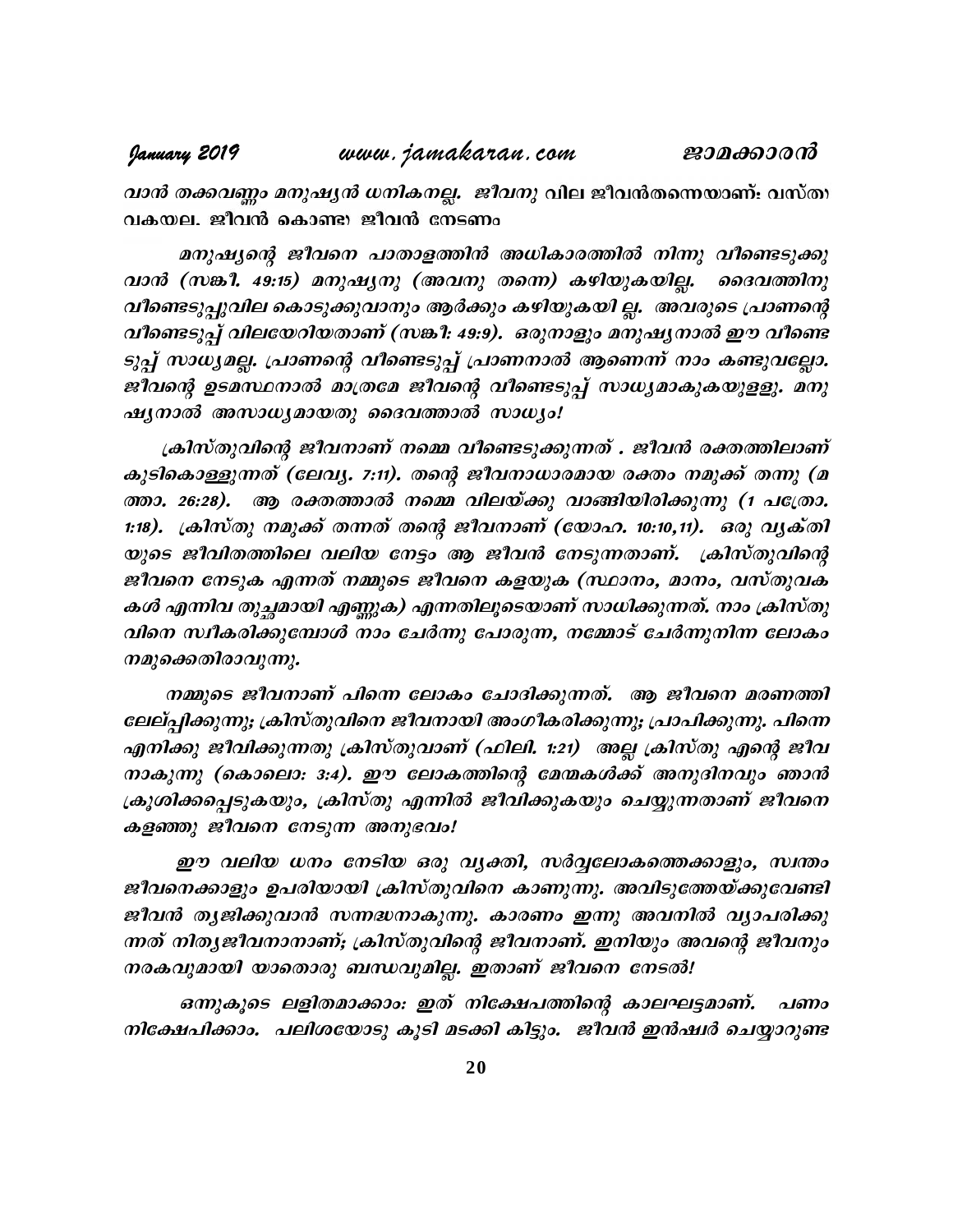www.jamakaran.com January 2019 ജാമക്കാരൻ ല്ലോ. ഇവിടുത്തെ ഇൻഷ്വറൻസ് കമ്പനികളെല്ലാം ജീവനു പകരം പണമാണ് തരു ന്നത്. മരിച്ചാൽ അത് അനന്തരാവകാശികൾക്കാണ് കിട്ടുന്നത്. എന്നാൽ, ദൈവ ത്തിൽ നമ്മുടെ ജീവനെ ഇൻഷ്യർ ചെയ്യുവാൻ ദൈവം ആവശ്യപ്പെടുന്നു. അതി നെന്താണു ചെയ്യേ ണ്ടത്? നിങ്ങൾ മരിക്കണം (കൊലൊ. 3:30). ജീവച്ചിരിക്ക യിൽ തന്നേ ക്രിസ്തുവിനോടുകൂടെ മരിക്കണം (റോമ. 6:1–11). അങ്ങനെ മരി ച്ചാൽ നിങ്ങളുടെ ജീവൻ ക്രിസ്തുവിനോടുകൂടെ ദൈവത്തിൽ മറയും (കൊലൊ. 3:4). അഥവാ, ദൈവത്തിൽ ജീവൻ നിക്ഷേപിക്കുന്ന നമുക്ക് ജീവൻ തന്നെ തിരികെ  $\omega$ നമ്മുടെ ജീവനായി മാത്രമല്ല, നമ്മുടെ ജീവനായ ക്രിസ്തു വെളിപ്പെടു മ്പോൾ നാമും അവനോടുകൂടെ തേജസ്സിൽ വെളിപ്പെടും (കൊലൊ. 3:4) മർതൃത അമർതൃതയേയും, ദ്രവത്വം അദ്രവത്വത്തേയും പ്രാപിക്കുന്ന മോഹനാവസ്ഥ. മരണം നീങ്ങി ജയം വന്നിരിക്കുന്നു. നീതീകരണത്തോടൊപ്പം തേജസ്കരണവും വന്നിരി ക്കുന്നു (റോമ: 8:30). അതിന്റെ ഉറപ്പായി പരിശുദ്ധാത്മാവിനാൽ മുദ്രയും ഇട്ടിരി  $\partial \partial \partial \partial \langle m \rangle$ . ( $\partial \partial \partial \partial \Omega$ : 1:14; 4:30)

അതുകൊണ്ടു പൗലോസ് പറഞ്ഞു: ഞാൻ എന്റെ പ്രാണനെ വിലയേറിയ തായി എണ്ണുന്നില്ല(പ്രവൃ: 20:24). എന്റെ നിമിത്തം ആരെങ്കിലും തന്റെ ജീവനെ കളഞ്ഞാൽ അതിനെ കണ്ടെത്തും എന്ന കർത്തൃപ്രസ്താവന ജീവിതാനുഭവമായ തുകൊണ്ടാണ് പൗലോസിന് ഈ പ്രതിജ്ഞയെടുക്കുവാനിടയായത്.

## ഇന്നു നേടിയ ജീവന്റെ സ്വഭാവം:

അത് ആത്മീകവും നിതൃവുമായ ജീവനാണ്. ഈ പുതുജീവന്റെ സുരക്ഷിത ത്വം: അത് ക്രിസ്തുവിനോടുകൂടെ ദൈവത്തിൽ മറയപ്പെട്ടിരിക്കുന്ന ജീവൻ എന്ന താണ്. ഈ ആത്മീക ജീവന്റെ മർമ്മം: അത് ദൈവത്തിൽ നിന്നുളളതാണ് (യോ ഹ. 1:12,13). ഈ ലോകത്തിലെ ആർക്കും അത് നൽകുവാൻ സാധ്യമല്ല. ഒരു മനു ഷ്യായുസ്ലുകൊണ്ടു നേടേണ്ടത് ഈ ജീവനാണ്.

ഇഹലോകത്തിലെ ജീവിതം കൊണ്ട് ദൈവം ഉദ്ദേശിക്കുന്നത് നമ്മുടെ ജീവനെ ദൈവത്തിൽ നിക്ഷേപിച്ച് അതിനെ നേടണം എന്നുളളതാണ്. എന്നാൽ മനുഷൃൻ ഈ വലിയ സമ്പാദ്യം നേടുന്നതിനു പകരം കഷ്ടനഷ്ടങ്ങൾ സമ്പാദിച്ചുകൂട്ടുക യാണ് (പ്രവൃ: 27:20,21). ലോകവാരിധിയിലൂടെ മറുകര തേടിയുള്ള കപ്പൽ യാത്ര യാണ് ജീവിതം. പൗലോസും സഹയാത്രികരും തമ്മിലുളള വലിയ വൃത്യാസം, പൗലോസിനു വഴി പറഞ്ഞുകൊടുക്കുന്ന, തന്നെ സഹായിക്കുന്ന ഒരു ദൈവമു ണ്ടായിരുന്നു എന്നതാണ്. മറ്റുള്ളവർ അവരുടെ സ്ഥതം പദ്ധതി അനുസരിച്ച് നീങ്ങി. ഈ കപ്പലിൽ ദൈവത്തിന്റെ ആലോചനകൾ നല്കുവാൻ ദൈവം നിയോഗിച്ചിരി ക്കുന്ന ഒരു മനുഷ്യനുണ്ട്, പൗലോസ്.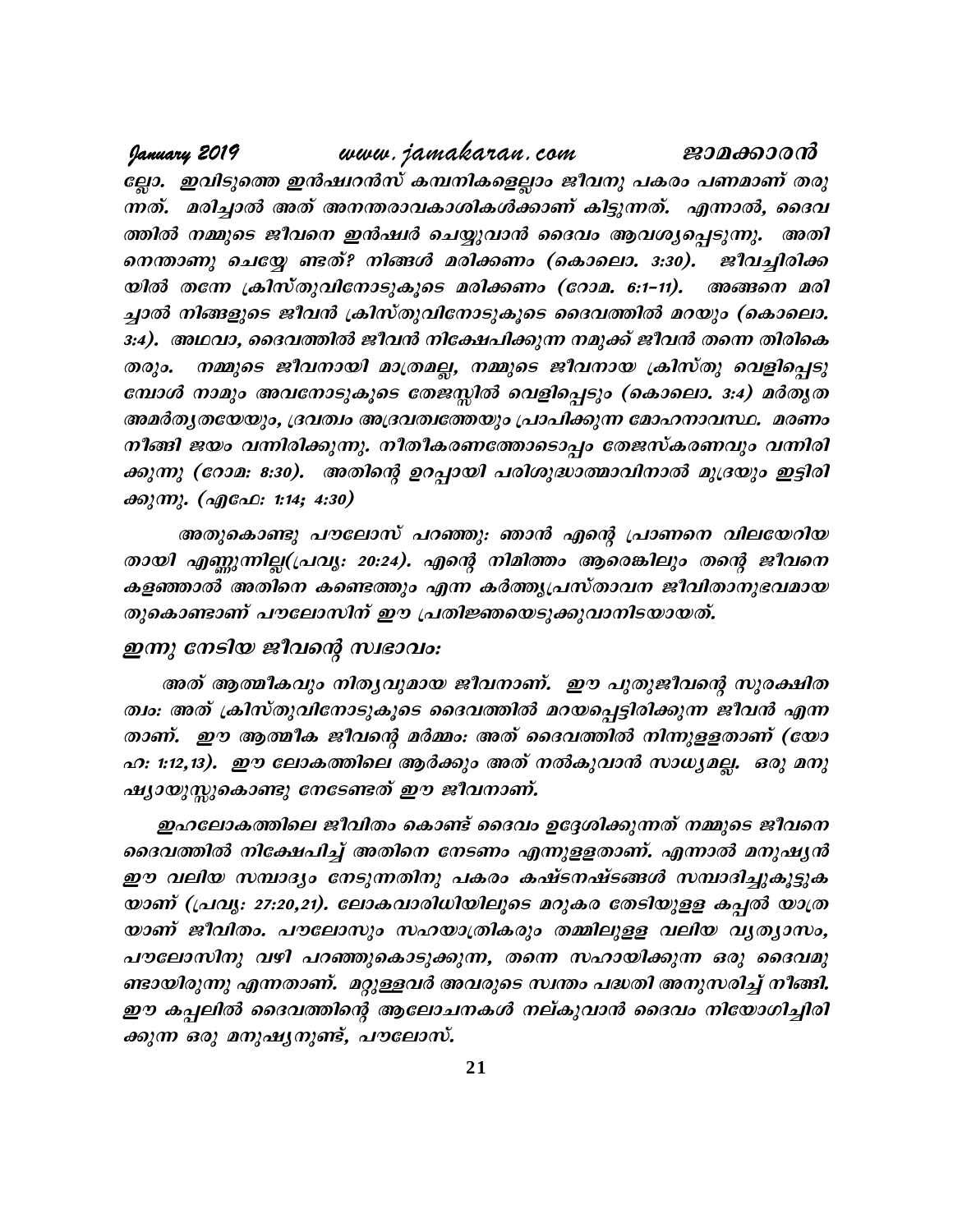#### www.jamakaran.com January 2019 ജാമക്കാരൻ

പൗലോസ് പറയുന്നത് ശ്രദ്ധിക്കുക: പുരുഷന്മാരേ, എന്റെ വാക്കു അനുസരിച്ചു ക്രേത്തയിൽ നിന്നു നീക്കാതെയും ഈ കഷ്ടനഷ്ടങ്ങൾ സമ്പാദിക്കാതെയും ഇരി ക്കേണ്ടതായിരുന്നു (വാ:21). ഇവ സമ്പാദിച്ചതിന്റെ കാരണം പ്രധാനമാണ്. എന്റെ വാക്കു അനുസരിച്ചില്ല, ഇതു പൗലോസിന്റെ സ്ഥതം വചനമല്ല, കർത്താവ് വെളി പ്പെടുത്തിയതാണ്. കപ്പലിനു മാത്രമല്ല. നമ്മുടെ പ്രാണനുകൾക്കും ഏറിയ കഷ്ടന ഷ്ടങ്ങൾ വരും എന്നു ഞാൻ കാണുന്നു (വാ:10). എത്ര വൃക്തമായ ഉപദേശം. എന്നോടു അരുളിച്ചെയ്തതുപോലെ തന്നേ സംഭവിക്കും (വാ:25) എന്നു പൗലോസ് ആവർത്തിക്കുന്നു.

എന്തുകൊണ്ട് മനുഷൃൻ ഇവിടെ വിലപ്പെട്ടത് പലതും നഷ്ടപ്പെടുത്തുന്നു? അർഹിക്കാത്ത കഷ്ടനഷ്ടങ്ങൾ സമ്പാദിക്കുന്നു? ദൈവത്തിന്റെ അരുളപ്പാട് കേൾക്കാത്തതു തന്നെ കാരണം. ഒരു ദിവസം ഈ കപ്പൽ തകരും. അതോടു കൂടെ ഇവിടെ കരുതിയതും നഷ്ടപ്പെടും. പ്രാണനുകൾക്ക് ഹാനി വരികയില്ല. (വാ: 22) ഈ ലോകം തകരും. മനുഷൃൻ ഇവിടെ തീരുകയില്ല. മനുഷൃൻ മരിക്കും. എന്നാൽ മരണം കൊണ്ടു ജീവിതം അവസാനിക്കുന്നില്ല. പ്രാണങ്ങൾക്ക് ഹാനി തന്റെ ഓഹരി പ്രാപിക്കുവാൻ അവൻ എഴുന്നേറ്റു വരും. വരികയില്ല. അന്ന് തിരിഞ്ഞ് നോക്കുമ്പോൾ നേടിയതായി കണ്ടെത്തുവാൻ കഴിയുന്നതെന്ത്? കഷ്ട നഷ്ടങ്ങളോ?

ഇന്നും കർത്തൃശബ്ദം ശക്തമായി കേട്ടിട്ടും അനുസരിക്കാൻ മനുഷൃൻ തയ്യാ റല്ല. അവൻ ഇവിടെ നഷ്ടമാക്കേണ്ടതൊക്കെ സമ്പാദിച്ചു കൂട്ടുകയാണ്. വസ്തു വകകൾ മനുഷ്യന്റെ ജീവനാധാരമല്ല എന്ന ദൈവശബ്ദം ഇന്നും വീണ്ടും കേൾക്കു കയല്ലേ? അത് നിരസിക്കരുതേ.

മനുഷ്യൻ ഐഹികജീവിതത്തിലും നരകത്തിലും കഷ്ടനഷ്ടങ്ങൾ, വേദന കൾ, വിലകൊടുത്ത് സമ്പാദിക്കുകയാണ്. വിലപ്പെട്ട ജീവിതമിട്ടു പന്താടുകയാ ลทั

യോനായുടെ ചരിത്രം നോക്കുക. ദൈവം അവനെക്കുറിച്ചാഗ്രഹിച്ചത് നിന വേയാണ്. അവൻ തെരഞ്ഞെടുത്തത് തർശീശ് ആണ്. യഹോവയുടെ വചന ത്തിനു വിരുദ്ധമായി എതിർദിശയിലേക്കു യാത്ര ചെയ്യുവാൻ തീരുമാനിച്ചു (യോ ന 1:3). അതിന്റെ ഫലമോ? കൊടുങ്കാറ്റും കടൽക്ഷോഭവും. അവന് ദൈവത്തോ ടുണ്ടായിരുന്ന ആവേശവും പ്രതിബദ്ധതയും ആശയവിനിമയവും എല്ലാം അവൻ നഷ്ടപ്പെടുത്തി. വില കൊടുക്കാതെ ഈ കഷ്ടതകൾ വാങ്ങുവാൻ സാധ്യമല്ല. കൂലികൊടുത്ത് വാങ്ങിയതാണ് ഇതെല്ലാം. പിന്നീട് ദൈവ ശബ്ദം അവൻ കേട്ടത്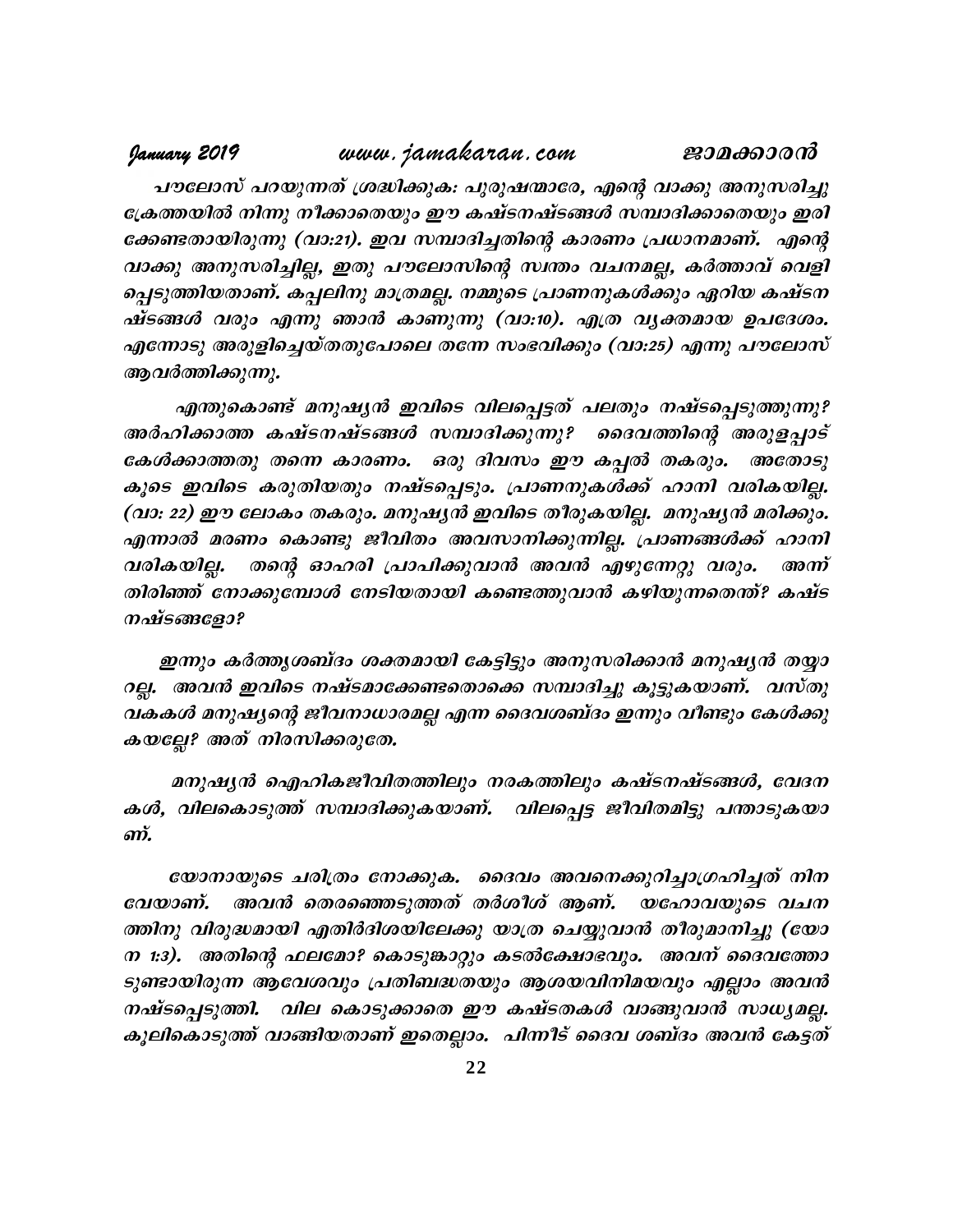www.jamakaran.com January 2019 ജാമക്കാരൻ കൊടുങ്കാറ്റിന്റെ രൂപത്തിലാണ്. അവനെതിരെ വീണ ചീട്ടിലൂടെയുമാണ്. ഇവി ടെയും ആശയ്ക്ക് വകയുണ്ട്.

യോന മരിക്കാൻ തയ്യാറായി. എന്റെ നിമിത്തം ഈ വലിയ കോൾ തട്ടിയിരി ക്കുന്നു. (1:12) എന്നു പറയുക മാത്രമല്ല എന്നെ എടുത്ത് സമുദ്രത്തിൽ ഇട്ടുകള വിൻ(1:12) എന്നു പറയുവാൻ അവൻ ധൈര്യം കാട്ടി. അവൻ തന്റെ ജീവനെ കള യുവാൻ സന്നദ്ധനായി. തന്റെ ജീവനെ കളയുന്നവൻ അതിനെ കണ്ടെത്തും. അവർ അവനെ കടലിലെറിഞ്ഞു. പിന്നെ നാം യോനായെ കാണുന്നത് നിനെവേ യയിലാണ്. അവനെക്കുറിച്ചുള്ള ദൈവേഷ്ടത്തിൽ! ജീവൻ കളഞ്ഞു ജീവൻ നേടി.

പൗലോസിന്റെ വാക്കനുസരിച്ച് കപ്പൽ ജോലിക്കാരും സഹയാത്രികരും രക്ഷ പ്പെട്ടു രക്ഷപ്പെട്ടശേഷം ദ്വീപിന്റെ പേര് മെലിത്താ എന്നു ഗ്രഹിച്ചു (പ്രവൃ.:28:1)

ഒരു വൃക്തി തന്റെ ജീവനെ നേടിക്കഴിഞ്ഞാൽ മറ്റുളളവരെ കർത്താവിനായി നേടുവാനുള്ള വ്യുഗ്രതയുണ്ടാകും.

## 2. ആത്മാക്കളെ നേടുക (1കൊരി. 9:19–21)

ജ്ഞാനായായവൻ ഹൃദയങ്ങളെ നേടുന്നു (സദൃ. 11:30). നമ്മുടെ പ്രാണനെ നേടിക്കഴിഞ്ഞാൽ പ്രാണനെ (മറ്റുളളവരെ) നേടണം. ഒരു ക്രിസ്ത്യാനിയിലൂടെ കർത്താവ് ആഗ്രഹിക്കുന്ന ഏറ്റവും പ്രധാനപ്പെട്ട കാര്യമാണിത്. പോകുവിൻ സകല ജാതികളെയും ശിഷൃരാക്കിക്കൊൾവിൻ (മത്താ: 28:18–20) എന്ന നിയോഗം നിവർത്തീകരിക്കപ്പെടണം. ഇക്കാര്യം സാധിക്കണമെങ്കിൽ അത്യുന്നതമായ ജ്ഞാനം ആവശ്യമുണ്ടെന്നാണ് ശാലോമോൻ പറയുന്നത് (സദൃ.11:30) ദൈവ ജ്ഞാ നമായ ക്രിസ്തു നമ്മിൽ വസിക്കുമ്പോൾ അക്കാര്യം നമുക്ക് ലഭ്യമാകുന്നു. ദൈവാ ത്മാവിന്റെ ശക്തിയും കൂടിയായാൽ കാര്യം എളുപ്പമായി (പ്രവൃ: 1:18). പലരേയും നീതിയിലേക്കു തിരിക്കുന്നവർ നക്ഷത്രങ്ങളെപ്പോലെയും എന്നു എന്നേക്കും പ്രകാ ശിക്കും. (ദാനി:12:3). വലിയ പ്രതിഫലമുളള ശുശ്രുഷയാണിത്. ഇത് പുതിയ നിയമത്തിൽ ആവർത്തിച്ചാവർത്തിച്ച് വൃക്തമാക്കിയിട്ടുണ്ട്.

നമ്മുടെ കർത്താവായ യേശുക്രിസ്തു ശിഷ്യന്മാരെ വിളിക്കുമ്പോൾ എന്റെ പിന്നാലെ വരുവിൻ, ഞാൻ നിങ്ങളെ മനുഷ്യരെ പിടിക്കുന്നവരാക്കും (മത്താ.4:19; ലൂക്കാ; 5:10) എന്നാണ് പറഞ്ഞത്. അതിന് ഏകദേശം മൂന്നരവർഷത്തോളം കർത്താവു അവർക്ക് പരിശീലനം നല്കി. വളരെ പരിശീലനം ആവശ്യമുളള ദൗതൃമാണിത്. കർത്താവു തന്നെത്തന്നെ അതിന് മാതൃകയാക്കി കാണിച്ചു.

ശമരൃസ്ത്രീയുമായുള്ള സംഭാഷണത്തിനുശേഷം ശിഷൃന്മാർ കർത്താവിനു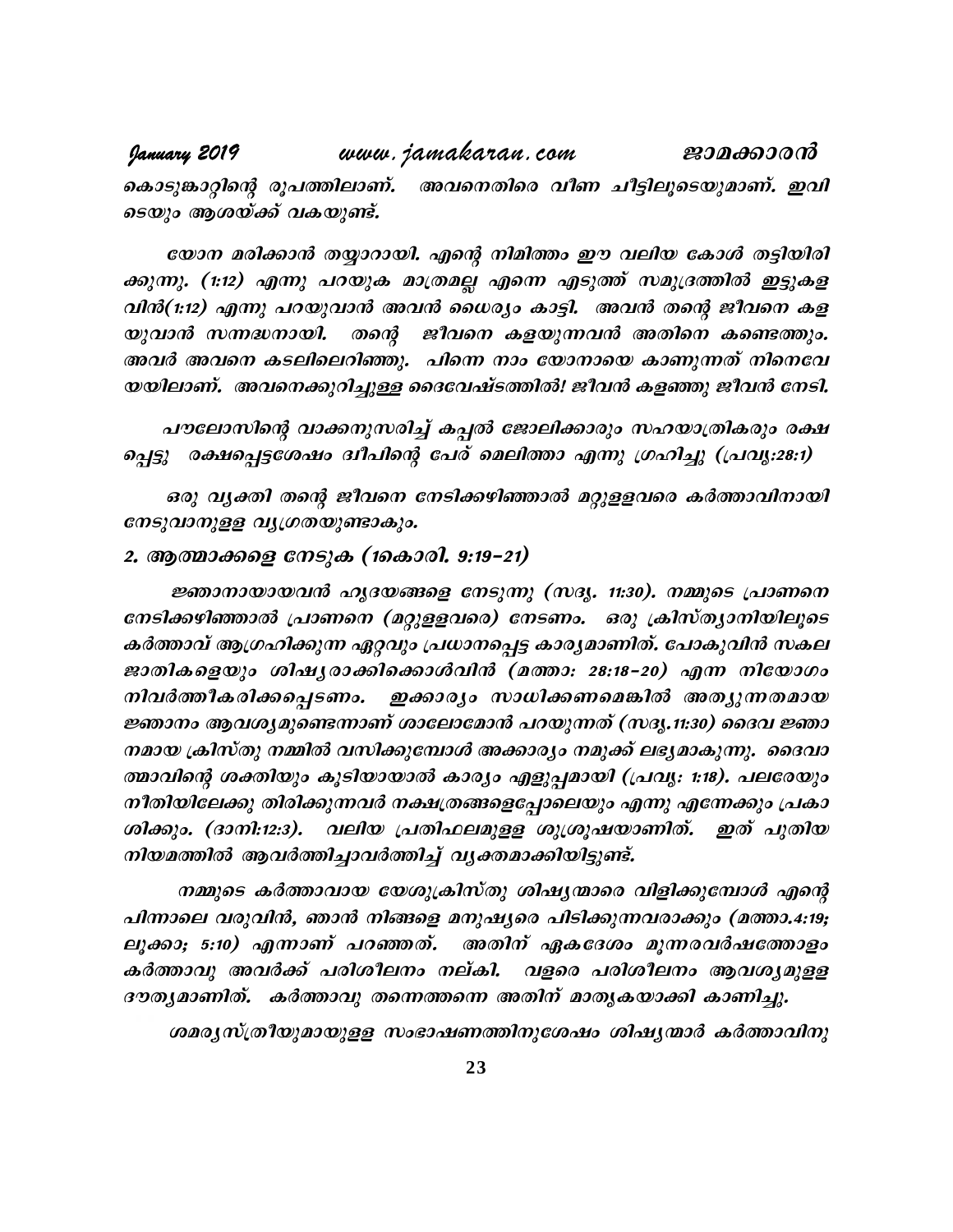www.jamakaran.com January 2019 ജാമക്കാരൻ ഭക്ഷണം കൊണ്ടുകൊടുത്തപ്പോൾ നിങ്ങൾ അറിയാത്ത ആഹാരം എനിക്കുണ്ട് (യോഹ:4:32) എന്നാണു കർത്താവു പ്രതികരിച്ചത്. ആത്മാക്കളെ നേടുന്നതായി രുന്നു അവിടുത്തെ ആഹാരം. അതിനായിരുന്നു പിതാവു തന്നെ ലോകത്തിലേയ്ക്ക് അയച്ചതും (യോഹ4:3). കാണാതെ പോയതിനെ തിരഞ്ഞ് (അമ്പേഷിച്ച്) രക്ഷി ക്കുവാൻ വന്നവൻ സ്വന്തപ്രാണൻ ക്രൂശിൽ നല്കികൊണ്ട് അതു പൂർത്തീകരിച്ചു. വൃകതിപരമായും സാമൂഹൃമായും തനിക്കു ലഭിച്ച എല്ലാ അവസരങ്ങളും വിനി യോഗിച്ച കർത്താവ് എന്തൊരു മാതൃക!

അത്മാക്കളെ നേടുവാൻ സമയം ഇപ്പോഴാണ്. കാറ്റിനെ നോക്കുന്നവൻ വിത യ്ക്കുന്നില്ല. നിലങ്ങൾ ഇപ്പോൾ തന്നേ കൊയ്ത്തിനു വെളുത്തിരിക്കുന്നു. (യോ ഹ4:35). നാളെ എന്നു മാറ്റിവെയ്ക്കേണ്ട കാര്യമല്ല ഇത്. നാളെ പക്ഷെ ആ ജീവിതം പാതാളത്തിന്റെ ആടായി മാറിയെങ്കിലോ? അതുകൊണ്ട് ഇന്നു തന്നെ നാം ആത്മാ ക്കളേക്കുറിച്ചുളള ഭാരം ഉണ്ടായെങ്കിലേ സാധിക്കുകയുളളൂ. അവർ രക്ഷിപ്പെടണം എന്നുതന്നെ എന്റെ ഹൃദയ വാഞ്ഛയും അവർക്കുവേണ്ടി ദൈവത്തോടുളള യാച നയും ആകുന്നു. (റോമ:10:1). ഉൽക്കടമായ ഈ ആഗ്രഹം നമ്മെ അസ്ഥ്ഥരാക്കു ന്നുണ്ടോ?

1) നമ്മുടെ ഭവനാംഗങ്ങളെ കർത്താവിനായി നേടണം. അന്ത്രേയാസ് തന്റെ സഹോദരനായ ശീമോനെ കർത്താവിങ്കലേക്കു നടത്തി (യോഹ. 1:41). ആ പത്രോസിന്റെ ഒരു പ്രസംഗത്തിൽ മൂവായിരത്തോളം പേർ രക്ഷിക്കപ്പെട്ടു. ആർക്കാ യിരിക്കും അതിന്റെ പ്രതിഫലം?

2) നമ്മുടെ സ്നേഹിതരെയും കർത്താവിങ്കലേയ്ക്കു നടത്താം. ഫിലി പ്പോസ് നഥനയേലിനെ കർത്താവിന് പരിചയപ്പെടുത്തിയത് ഇതിന്റെ ശരിയായ ദൃ ഷ്ടാന്താ (യോഹ 1:45).

3)നിസ്തഹായരെ കർത്താവിന്റെ അടുക്കൽ കൊണ്ടു വരാം. നിവൃത്തിയി ല്ലാതിരുന്ന ഒരു പക്ഷപാതരോഗിയെ നാലാൾ ചുമന്നുകൊണ്ടു വന്നു. വീടിന്റെ മേൽക്കൂര പൊളിച്ച് അവനെ കർത്താവിന്റെ മുമ്പിൽ വച്ചു (മർക്കോ: 2:3,4). ഇതു പോലെ നിസ്സാഹായരായ എത്രയോ പേര് നമ്മുടെ സമൂഹത്തിലുണ്ട്.

വലിയ ചെലവുളള ശുശ്രൂഷയാണിത്. നഷ്ടം കൂടാതെ നേടുവാൻ സാധ്യമ ജഡത്താൽ കറപിടിച്ച അങ്കിപോലും പകച്ചു ചെയ്യേണ്ട കാര്യം(യൂദ 23). QI. ക്രിസ്തുവിനോടു വേറിട്ട് ശാപഗ്രസ്തനാകുവാൻ പോലും ഇതിനുവേണ്ടി പൗലോസ് ആഗ്രഹിച്ചു(റോമ 9:3). സ്വന്തം പദവികളും അർഹതകളുമൊക്കെ യാഗമാകേണ്ട ശുശ്രൂഷ (1കൊരി. 9:19-21) യെഹൂദനെ നേടുവാൻ അവനെപ്പോലെയായി. വല്ലവി ധേനയും ചിലരെ നേടുവാൻ എല്ലാവർക്കും എല്ലാമായി. കാരണം, ഇതു തീയിൽ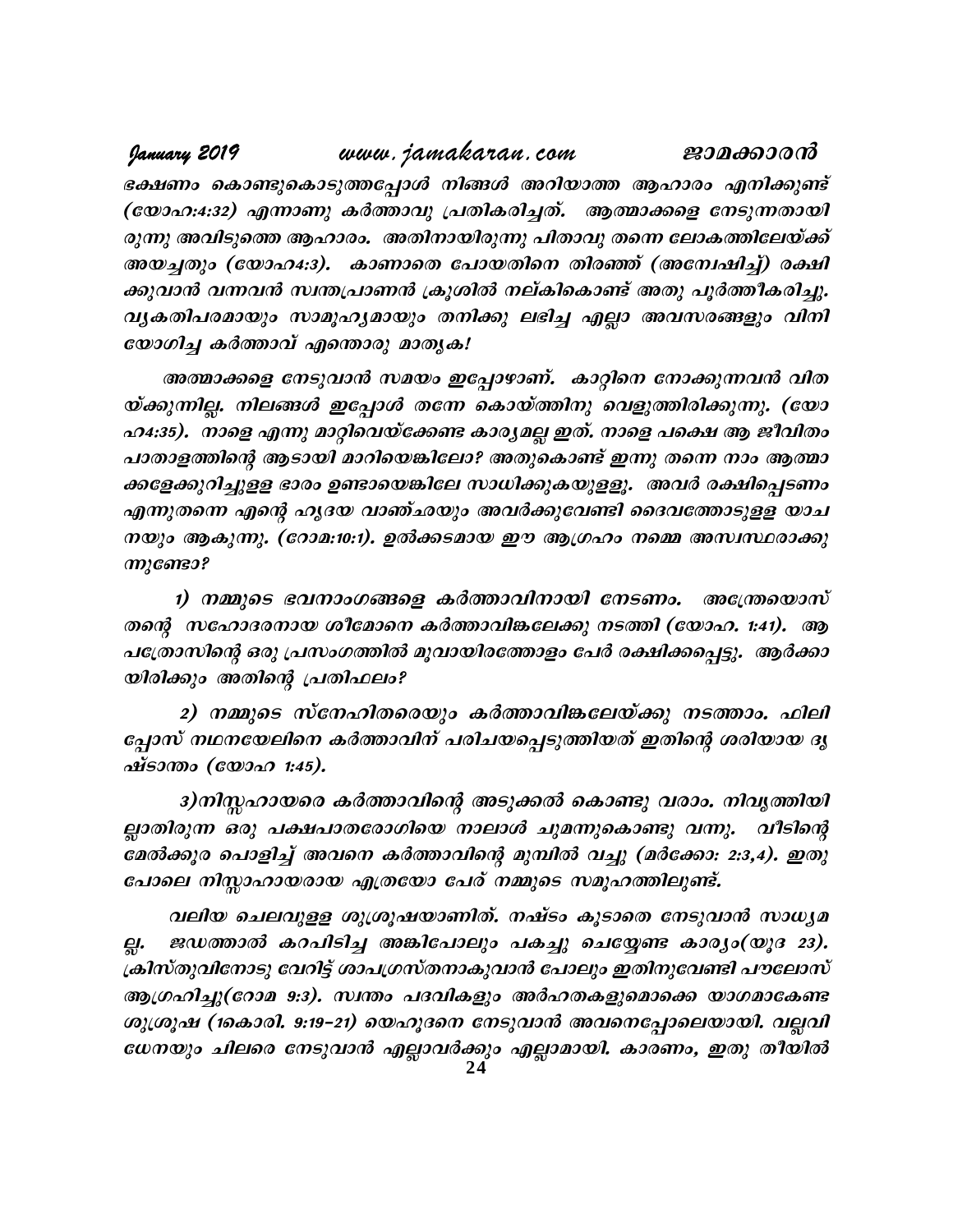#### www.jamakaran.com January 2019 ജാമക്കാരൻ

നിന്നു വലിച്ചെടുക്കലാണ് (യൂദാ 23) പ്രാണനെ മരണത്തിൽ നിന്നു രക്ഷിക്കുന്ന പ്രക്രിയയാണ് (യാക്കോ. 5:20). ആത്മാക്കളെ നേടുന്നവർക്കുളള പ്രതിഫലവു മായി കർത്താവു വരുന്നു. വാടാത്ത കിരീടം (1 കൊരി. 9:25), പ്രശംസാ കിരീടം! ( 1തെസ്സ. 2:19–20) നമ്മെ കാത്തിരിക്കുന്നു!

ക്രിസ്തീയജീവിതം നഷ്ടത്തിന്റെ കഥ വിവരിക്കേണ്ടതല്ല. നേട്ടത്തിന്റെ അവ സരമാകേണ്ടതാണ്. ഇനിയുമുണ്ട് നമുക്കു നേടാൻ.

# 3. താലന്തുകൾ നേടുക (മത്താ. 25:14-30)

ഇനി നാം ചിന്തിക്കുവാൻ പോകുന്നത് നമ്മുടെ ഗൃഹവിചാരകത്വത്തോടു ബന്ധ പ്പെട്ട കാരൃമാണ്. ദൈവസഭയുടെ അംഗങ്ങളായ നമുക്ക് കർത്താവ് തന്നിരിക്കുന്ന താലന്തുകൾ വ്യാപാരം ചെയ്യുവാനുളളതാണ്. ഇരട്ടിയോ നൂറുമേനിയോ നേടുവാ നുളളതാണ്. ലാഭ നഷ്ടങ്ങളുടെ കണക്കു ഒന്നു നോക്കിക്കൂടെ? അല്ലെങ്കിൽ നാം ദു:ഖിക്കേണ്ടി വരും.

ഈ വിഷയം സംബന്ധിച്ച് മനസ്സിലാക്കേണ്ട മിക്കവാറും എല്ലാ വശങ്ങളും വിശകലനം ചെയ്തിരിക്കുന്ന ഭാഗമാണ് മത്താ. 25:14–30. ലൂക്കൊ. 19:12 മുതലു ളള വാകൃങ്ങളിൽ പൊതു ഉത്തരവാദിത്തം എല്ലാവരോടുമായി പറഞ്ഞിരിക്കുമ്പോൾ മത്താ. 25:14–30 വരെയുളള ഭാഗത്ത് തന്റെ ശിഷൃന്മാരോട് മാത്രം അവരുടെ കർത്ത വൃങ്ങൾ കർത്താവു ബോധ്യപ്പെടുത്തുകയാണ്. 30–ാം വാകൃത്തിൽ ഒരു താലന്ത് പ്രാപിച്ച ദുഷ്ട ദാസനെ ഏറ്റവും പുറത്തുളള ഇരുട്ടിൽ തള്ളിക്കളയുന്നതുകൊണ്ട് ഇതു സഭയ്ക്കുളള ദൂതല്ലായെന്നു ധരിച്ചിരിക്കുന്നവരുണ്ട്. ഈ ഒരു താലന്തുകാ രൻ രക്ഷിക്കപ്പെടാത്തവനാണെന്ന് മനസ്സിലാക്കിയാൽ സംശയം മാറും.

പരദേശത്തേക്കു പോകുമ്പോൾ (വാ. 14) എന്ന പ്രയോഗം നമ്മുടെ കർത്താ വിന്റെ സ്ഥർഗ്ഗാരോഹണത്തേയും വളരെക്കാലം കഴിഞ്ഞശേഷം അവരുമായി കണ ക്കുതീർത്തു(വാ. 19) എന്നത് തന്റെ പുനരാഗമനത്തേയും വ്യക്തമാക്കുന്നു. സഭാ കാലയളവിൽ നടക്കേണ്ട അഥവാ തന്റെ സ്ഥർഗ്ഗാരോഹണത്തിനും പുനരാഗമന ത്തിനും ഇടയ്ക്കുളള കാലഘട്ടത്തിൽ നിവർത്തിക്കേണ്ട വസ്തുതകളാണ് ഇവി ടത്തെ പ്രതിപാദ്യം എന്നു സാരം.

## 1. പ്രാപ്തിപോലെ കൊടുക്കുന്ന യജമാനൻ (വാ. 15)

കൃപാവരത്തെക്കുറിച്ചു പറയുന്നിടത്തൊക്കെ ഏതാണ്ടു ഈ സൂചനയുണ്ട്. ദൈവം അവനവന് വിശ്വാസത്തിന്റെ അളവു പങ്കിട്ടതുപോലെ (റോമ:12:3), താൻ ഇച്ഛിക്കുംപോലെ അവനവനു അതതു വരം. (1കൊരി. 12:11) ക്രിസ്തുവിന്റെ പ്രായ ത്തിന്റെ അളവിനു ഒത്തവണ്ണം (എഫേ4:7), ഓരോരുത്തർക്കും വരം ലഭിച്ചതുപോലെ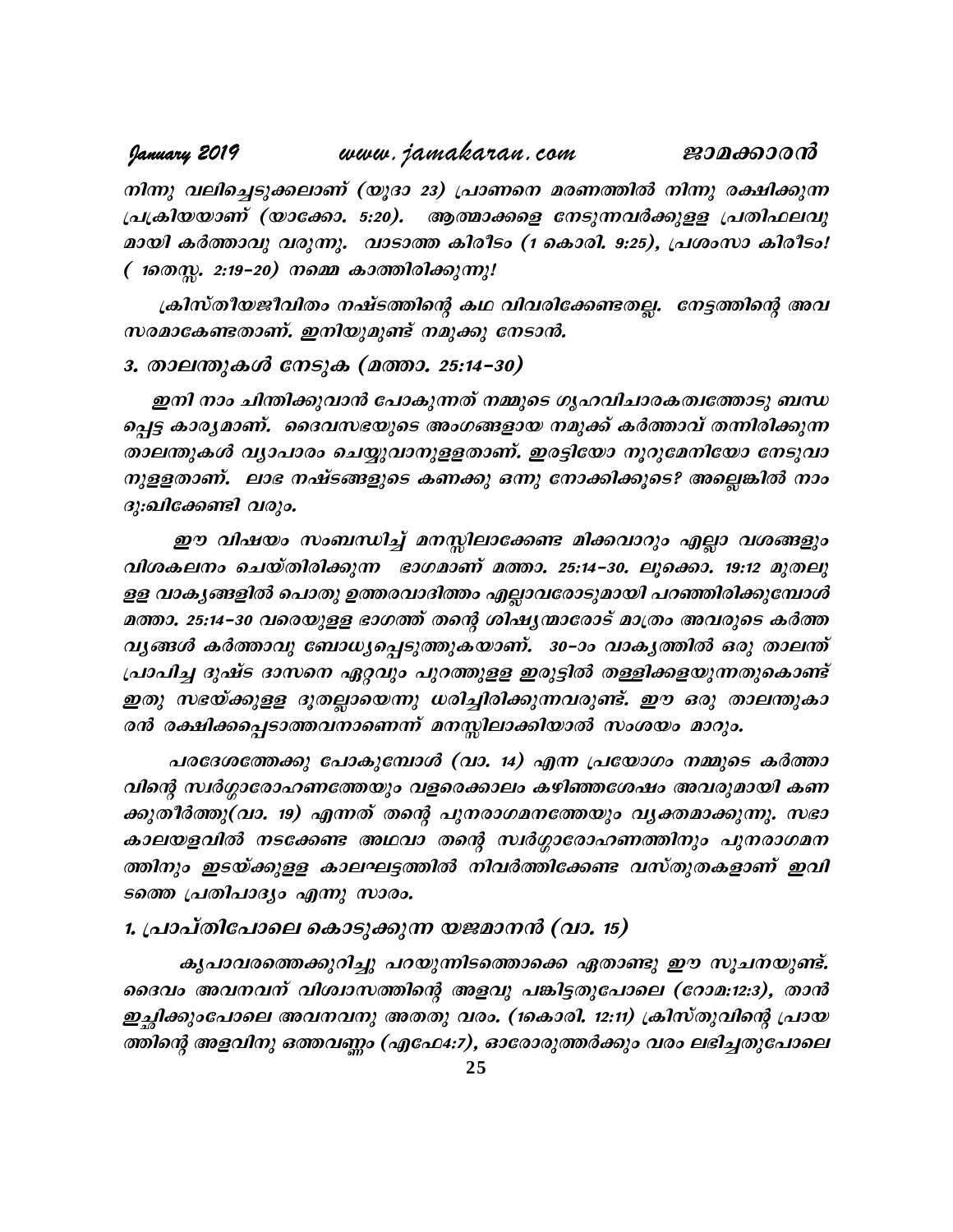**January 2019** www.jamakaran.com **Pma¡mc³** (1പത്രോ4:10) എന്നിത്യാദി ഭാഗങ്ങൾ നോക്കുക. ദൈവം ഓരോരുത്തന് അവരവ രുടെ പ്രാപ്തിക്കനുസരിച്ച് വരം നല്കിയിരിക്കുന്നു. നമ്മുടെ പ്രാപ്തിയും, കഴി hp-tI-Spw- h-y-à -am-b-dn-bm-hp¶ IÀ¯mhv Xs¶-bmWv Ir]mhcw hn`-Pn¨p Xcp- ¶-Xv. Hmtcm-cp-¯\p F¶-Xn-\m hy-àn -]-c-am -bn, FÃm-hÀ¡pw Ir]m-hcw ലഭിച്ചിരിക്കുന്നുവെന്നു വൃക്തം.

2. വൃാപാരം ചെയ്യുവാനാണ് താലന്തുകൾ വ്യാപാരം ചെയ്യുന്നതു കൊണ്ട് comezem5ணൾ ഉണ്ടാകും. ഒന്, തനിക്ക് പ്രയോജനവും ലാഭവും കിട്ടും. രണ്ട്, മറ്റുളളവർക്ക് അത് പ്രയോജനപ്പെടും. കൃപാവരങ്ങൾ സ്ഥത ആത്മീക വർദ്ധനയ്ക്കു മാത്രമല്ല, സഭയുടെ പൊതു പ്രയോജനത്തിനായി നല്കപ്പെട്ടിരിക്കുന്നതാണ്. അനേ 2. വൃാപാരം ചെയ്യുവാനാണ് താലന്തുകൾ വ്യാപാരം ചെയ്യുന്നതു കൊണ്ട്<br>രണ്ടുനേട്ടങ്ങൾ ഉണ്ടാകും. ഒന്, തനിക്ക് പ്രയോജനവും ലാഭവും കിട്ടും. രണ്ട്,<br>മറ്റുളളവർക്ക് അത് പ്രയോജനപ്പെടും. കൃപാവരങ്ങൾ സ്ഥത ആത്മീക വർദ്ധനയ്ക്കു<br>മാത്രമല്ല, സഭയു 4:13; 1പത്രോ. 4:10). ആകയാൽ കൃപാവരങ്ങളെ ഉപേക്ഷയായി വിചാരിക്കരുത് (1 തിമൊ. 4:14). കൃപാവരം ജ്വലിപ്പിക്കുകയും വേണം. (2തിമൊ. 1:6) താലന്തുകളുടെ കണക്കു തീർക്കണം (വാ. 19)

**а**тэ. 12:16; 18:23; 21:34; 25:19; ലൂക്കോ. 12:48; 19:15; 14:12; 1പ $\epsilon$ (@0. 4:4 എന്നീ  $4:5;$  ഫ്രോ. 4:10). 'ആകയാത് കുപാവത്തളെ ഉപേക്ഷയായ വ്രചാത്തതുത (1<br>തിമൊ. 4:14). കൃപാവരാ ജ്വലിപ്പിക്കുകയും വേണം. (2തിമൊ. 1:6) താലന്തുകളുടെ<br>കണക്കു തീർക്കണം (വാ. 19)<br>മത്താ. 12:16; 18:23; 21:34; 25:19; ലൂക്കോ. 12:48; 19:15; 14: നമുക്കു നേട്ടം വല്ലതും നിരത്തുവാനുണ്ടോ? തന്നതിന്റെ കണക്ക് മാത്രമേ ചോദി ക്കുകയുളളു. വിതയ്ക്കാതെ കൊയ്യുന്നവനല്ല കർത്താവ്.

3. നേടിയവർക്കുളള പ്രതിഫലം (വാ 20–23) രണ്ടു പ്രതിഫലങ്ങൾ വാഗ്ദാനം നമുക്കു നേട്ടം വല്ലതും നിരത്തുവാനുണ്ടോ? തന്നതിന്റെ കണക്ക് മാത്രമേ ചോദി<br>ക്കുകയുളളു. വിതയ്ക്കാതെ കൊയ്യുന്നവനല്ല കർത്താവ്.<br>3. നേടിയവർക്കുളള പ്രതിഫലം (വാ 20–23) രണ്ടു പ്രതിഫലങ്ങൾ വാഗ്ദാനം<br>ചെയ്യപ്പെട്ടിരിക്കുന്നു: (1) അവനോടു ക 22:29; വെളി. 2:26; 5:10) (2) യജമാനന്റെ സന്തോഷത്തിൽ പ്രവേശിക്കും (മത്താ.  $25:21,23;$  (al $Q$ ,  $2:28$ ).

ദാസന്മാർ വിശ്വസ്തരായിരിക്കണം (വാ. 21–23) ഗൃഹവിചാരകന്മാരിൽ അന്വേഷി കുന്നത് വിശ്വസ്തതയാണ് (1കൊരി. 4:12). കർത്താവ് നമ്മളെ വിശ്വതനെനെണ്ണ ിയാണ് താലന്തുകൾ ഏൽപ്പിച്ചിരിക്കുന്നത് (1തീമൊ. 4:7; 1കൊരി.7:17).

## 4. ദാസന്മാർ പ്രയോജനമുളളവരായിരിക്കണം (2തീമൊ. 4:11)

എല്ലാം ചെയ്തു കഴിഞ്ഞിട്ടും അപ്രയോജന ഭൃതൃനായി നമുക്ക് നമ്മെക്കു റിച്ചു തോന്നണം. മർക്കോസ് (യോഹന്നാൻ) ആദ്യം പ്രയോജനരഹിതനായിരുന്നു (പ്രവൃ. 13:13; 15:13). എന്നാൽ പിന്നീടവൻ പൗലോസിനും പ്രയോജനമുളളവനാ യി(2തീമൊ. 4:11). ഒനേസിമോസ് രക്ഷിക്കപ്പെടും മുമ്പേ പ്രയോജനമില്ലാത്തവനാ യിരുന്നു. പിന്നീട്, പൗലോസിനും ഫിലമോനും പ്രയോജനമുളളവനായി (ഫിലേ. റിച്ചു തോന്നണം. മർക്കോസ് (യോഹന്നാൻ) ആദ്യം പ്രയോജനരഹിതനായിരുന്നു<br>(പ്രവൃ. 13:13; 15:13). എന്നാൽ പിന്നീടവൻ പൗലോസിനും പ്രയോജനമുളളവനാ<br>യിരുന്നു. പിന്നീട്, പൗലോസിനും ഫിലമോനും പ്രയോജനമുളളവനായി (ഫിലേ.<br>നി. അപ്പല്ലോസിനെപ്പോലെ ദൈവസഭയ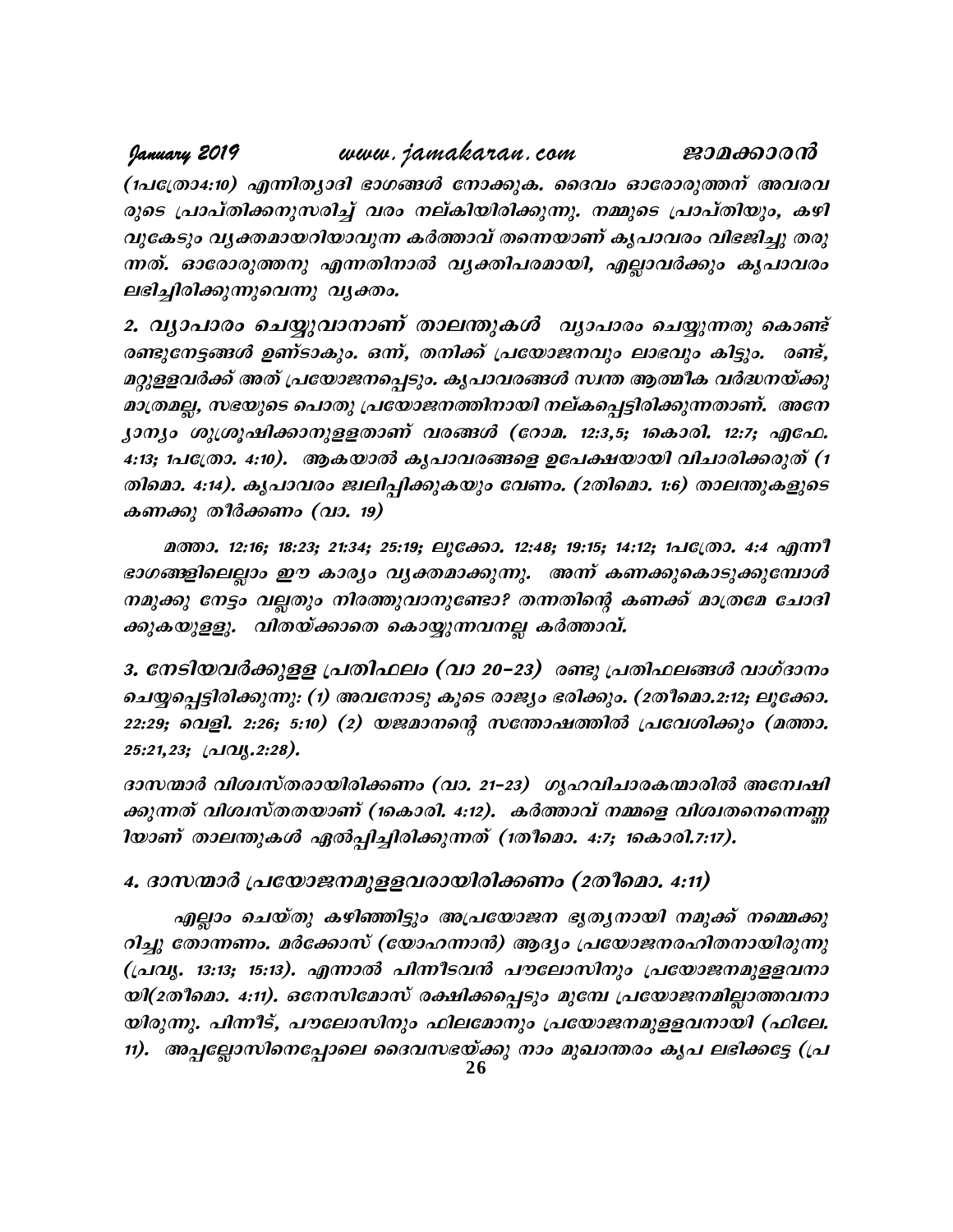www.jamakaran.com January 2019 വു. 19:27). ഇരട്ടി അല്ല, നൂറുമേനി തന്നേ നമുക്കു നേടാം.

# 5. ക്രിസ്തുവിനെ നേടുക (ഫിലി. 3:9)

മനുഷ്യജീവിതത്തിന്റെ ആതൃന്തിക ലക്ഷ്യം ക്രിസ്തുവിനെ നേടുക എന്നുള ളതാണ്. ഈ ലക്ഷ്യത്തിൽ നിന്നു വഴുതി മാറിയ മനുഷ്യൻ വില അർഹിക്കാത്ത തിനു വില കല്പിച്ച്, മരണംകൊണ്ട് നഷ്ടപ്പെടുന്നവയൊക്കെ നേടുകയാണ്. നിങ്ങൾ കൊയ്തെടുക്കുന്ന ലക്ഷ്യങ്ങൾ മരണം വരെ ഉപകരിക്കും. അതിനു ശേഷ മോ? അതാണു മൂഢനായ ധനികന്റെ കഥയിലെ ചോദ്യം; മൂഢാ ഈ രാത്രിയിൽ നിന്റെ പ്രാണനെ നിന്നോടു ചോദിക്കും; പിന്നെ നീ ഒരുക്കിവച്ചത് ആർക്കാകും? (ലൂക്കൊ. 12:20). മനുഷ്യൻ നേടണം; സമ്പന്നനാകണം. എങ്ങനെ? ദൈവിഷയ മായി മനുഷ്യന്റെ ജീവനാധാരമായിരിക്കുന്ന ക്രിസ്തുവിനെ നേടുന്നതിലൂടെ മാത്രമേ മനുഷൃൻ യഥാർത്ഥ ധനികനാകയുളളു (കൊലൊ. 1:17; ഫിലി. 3:9). ചെലവിടാതെ നമുക്കു നേടുവാൻ സാധ്യ മല്ല. നിധി ഒളിച്ചുവച്ചിരിക്കുന്ന വയൽ തനിക്കുളളതൊക്കെയും വിറ്റിട്ട്, വാങ്ങിയ വ്യാപാരി ആണ് ബുദ്ധിമാൻ. പൗലോസ് ക്രിസ്തുവിനെ നേടുവാൻ സകലവും ഉപേക്ഷിച്ച് ചേതം എന്നെണ്ണി (ഫിലി. 3:7) എന്നു പറയുന്നു. നാം ലാഭമായി കരുതിയിരിക്കുന്നതെല്ലാം - പാരമ്പര്യം, കുലീ നത, സ്ഥാനം, മതം, സമുദായം, അംഗീകാരം, യോഗൃതകൾ – എല്ലാം തന്നെ ചേതമെന്നു കരുതിയെങ്കിലേ യേശുവിനെ നേടാൻ സാധിക്കുകയുളളൂ. ഇവിടെ മതങ്ങൾ വച്ചു നീട്ടുന്ന ദൈവങ്ങൾ, മുക്തി എന്നിവയ്ക്കെല്ലാം പണമാണു വേണ്ട  $\mathcal{D}_{\bullet}$ വിലയേറിയതും വിലതീരാത്തവനുമായ ക്രിസ്തുവിനെ സൗജന്യമായി നേടുകയാണ് മനുഷ്യജീവിത സാഫല്യം. യേശുവിനെ നേടുമ്പോൾ എന്തൊക്കെ യാണ് ലഭ്യമാവുക?

1. സൗജനൃമായി ലഭിക്കുന്ന ജീവജലം (യെശ. 55:1) : സുലഭമായതുകൊണ്ട് പലപ്പോഴും വെളളത്തിന്റെ വില മനുഷ്യനറിഞ്ഞുകൂടാ. കൊടും വറുതിയിലാണ് അതറിയുക. ദ്രവ്യമില്ലാത്തവർക്കും വാങ്ങാവുന്ന ജീവജലമാണ് ക്രിസ്തു (യോ ഹ. 4:10). ജീവജലം വിലയ്ക്കുവാങ്ങുവാൻ മാത്രം സമ്പന്നരായി ലോകത്തിലാരു അതുകൊണ്ടാണ് സൗജന്യമായി തരുന്നത്. ക്രിസ്തുവിനെ നേടുമ്പോൾ മില്ല. അത് ലഭിക്കുകയാണ്.

2. ജീവന്റെ അപ്പം (യോഹ.6): ക്ഷാമം അപ്പത്തിന്റെ വില ഗ്രഹിക്കുവാൻ പര്യാ പ്തമാണ്. യിസ്രായേൽ എന്ന വലിയ ജനതയെ മിസ്രയീമിലെത്തിച്ചതും, മോവാബു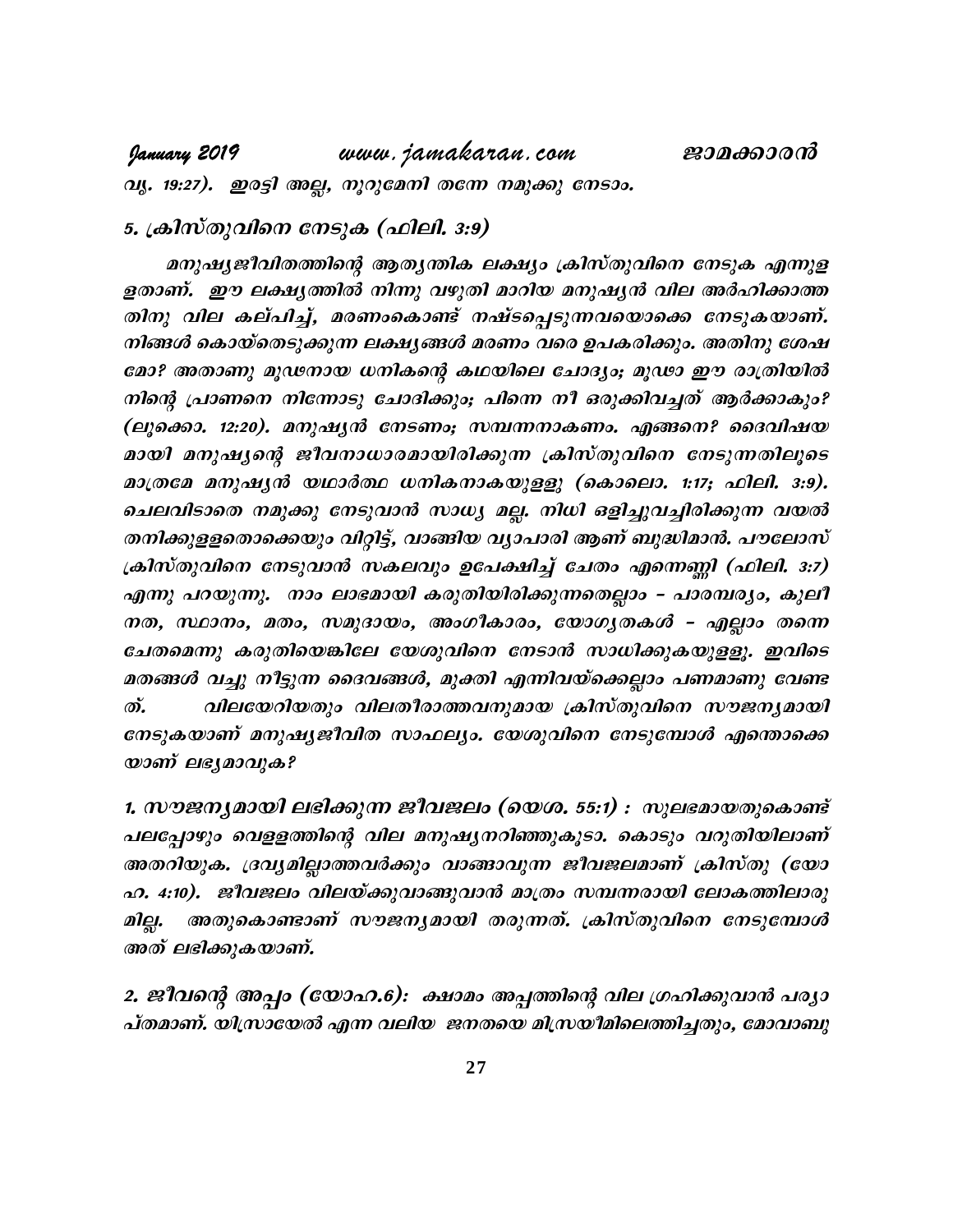# www.jamakaran.com January 2019 ജാമക്കാരൻ ജനത്തിനു അയിത്തം കല്പിച്ച അവരുമായി സമ്പർക്കം പുലർത്താത്ത യിസ്രാ യേൽ ജനതയിലെ കൂലീനകുടുംബത്തെ (എലീമെലേക്കും കുടും ബവും) ബേത്ല ഹേമിൽ (അപ്പത്തിന്റെ വീട്) നിന്നു മോവാബിലെത്തിച്ചതും ക്ഷാമമാണ്. മനുഷ ൃനു കൊതിതീരെ തിന്നുവാൻ സ്ഥർഗ്ഗം കനിഞ്ഞു നല്കിയ ജീവന്റെ അപ്പമാണ് ക്രിസ്തു. (യോഹ. 6). അപ്പവും വെളളവും കൂടാതെ ഐഹീക ജീവിതം അസാധ ൃമായിരിക്കുന്നതുപോലെ, സ്ഥർഗ്ഗീയ ജീവിതത്തിനു സാക്ഷാൽ അപ്പവും ജീവജല വുമായ ക്രിസ്തു അനുപേക്ഷിണീയമാണ്. ക്രിസ്തു ഈ ലോകത്തെ ഒരു ബേത്ല ഹേമാക്കി. അവിടെയാണല്ലോ അവിടുന്നു പിറന്നതും (മത്താ.2:1). ക്രിസ്തുവിനെ നേടുമ്പോൾ ഒരു വൃക്തിയുടെആത്മീകദാഹവുംവിശപ്പും പരിഹൃതമാവുകയാണ്.

# 3. വിവേക പൂർണ്ണതയുടെ സമ്പത്ത് (കൊലൊ. 2:2,3)

ജ്ഞാനസമ്പാദനത്തിന് എന്തുമാത്രം പണമാണു മനുഷ്യൻ ഒഴുക്കുന്നത്. ക്രിസ്തു ജ്ഞാനത്തിന്റെയും പരിജ്ഞാനത്തിന്റെയും നിക്ഷേപങ്ങൾ ഗുപ്തമാക്ക പ്പെട്ടിരിക്കുന്ന ഖനീഗർഭമാണ്. അവിടുന്നു ദൈവജ്ഞാനമാണ് (1കൊരി. 1:30). ക്രിസ്തുവിനെ നേടുന്നവനാണ്, എന്തുവില കൊടുത്തും നേടുന്നവനാണ് യഥാർത്ഥ ജ്ഞാനി; വിവേകി! ജ്ഞാനം ബൗദ്ധികവും വിവേകവും പ്രായോഗികവുമാണ്.

## 4. കൃപയുടെ അതൃന്തധനം (എഫേ. 1:8; 2:6)

ക്രിസ്തുവിനെ ലഭിക്കുന്നതിലൂടെ ദൈവകൃപയുടെ അതൃന്തധനത്തിന്റെ ഉട മയാവുകയാണ് മനുഷ്യൻ! ജീവനും ഭക്തിക്കും വേണ്ടതെല്ലാം തരുന്ന കൃപാനി ധിയാണ് ദൈവം നമ്മിൽ നിന്നു പ്രതീക്ഷിക്കുന്നതിനേക്കാൾ നമുക്കു തരുവാനാ ണവിടുത്തെ ഇച്ഛ. കൃപ എല്ലാ അർത്ഥത്തിലും ക്രിസ്തുവിലൂടെ നമുക്ക് ലഭ്യമാണ്.

## 5. മഹത്വത്തിന്റെ ധനം (എഫേ. 3:16)

ക്രിസ്തുവിനെ നേടുന്നതിലൂടെ ലഭിക്കുന്ന മറ്റൊരു ധനം. മഹത്വത്തിന്റെ ധനം! ഇതാർക്കു തരുവാൻ കഴിയും? നീ എനിക്കു തന്ന മഹത്വം ഞാൻ അവർക്കു കൊടു ത്തിരിക്കുന്നു എന്നതാണു കർത്താവു തന്റെ മദ്ധ്യസ്ഥ പ്രാർത്ഥനയിൽ പറയുന്നത്. എന്തിന്? ഭൂമിയിൽ അവിടത്തെ മഹത്വപ്പെടുത്തുവാൻ (യോഹ. 17:4).

ലോകത്തിലെ ഏറ്റവും വലിയ ധനികനും ക്രിസ്തുവില്ലാത്തവനെങ്കിൽ ദൈവ ത്തിന്റെ മുമ്പിൽ ഏറ്റവും ദരിദ്രനാണ്. എന്നാൽ, ക്രിസ്തു ഉളളവനോ? ഈ പരി ജ്ഞാനത്തിന്റെ ശ്രേഷ്ഠത പൗലോസിനെ ഭൗതീകമായി തനിക്കുണ്ടായിരുന്ന തെല്ലാം തൃജിക്കുവാൻ പ്രേരിപ്പിച്ചു. ലോകത്തിലെ ഏറ്റവും വലിയ ചരിത്ര പുരു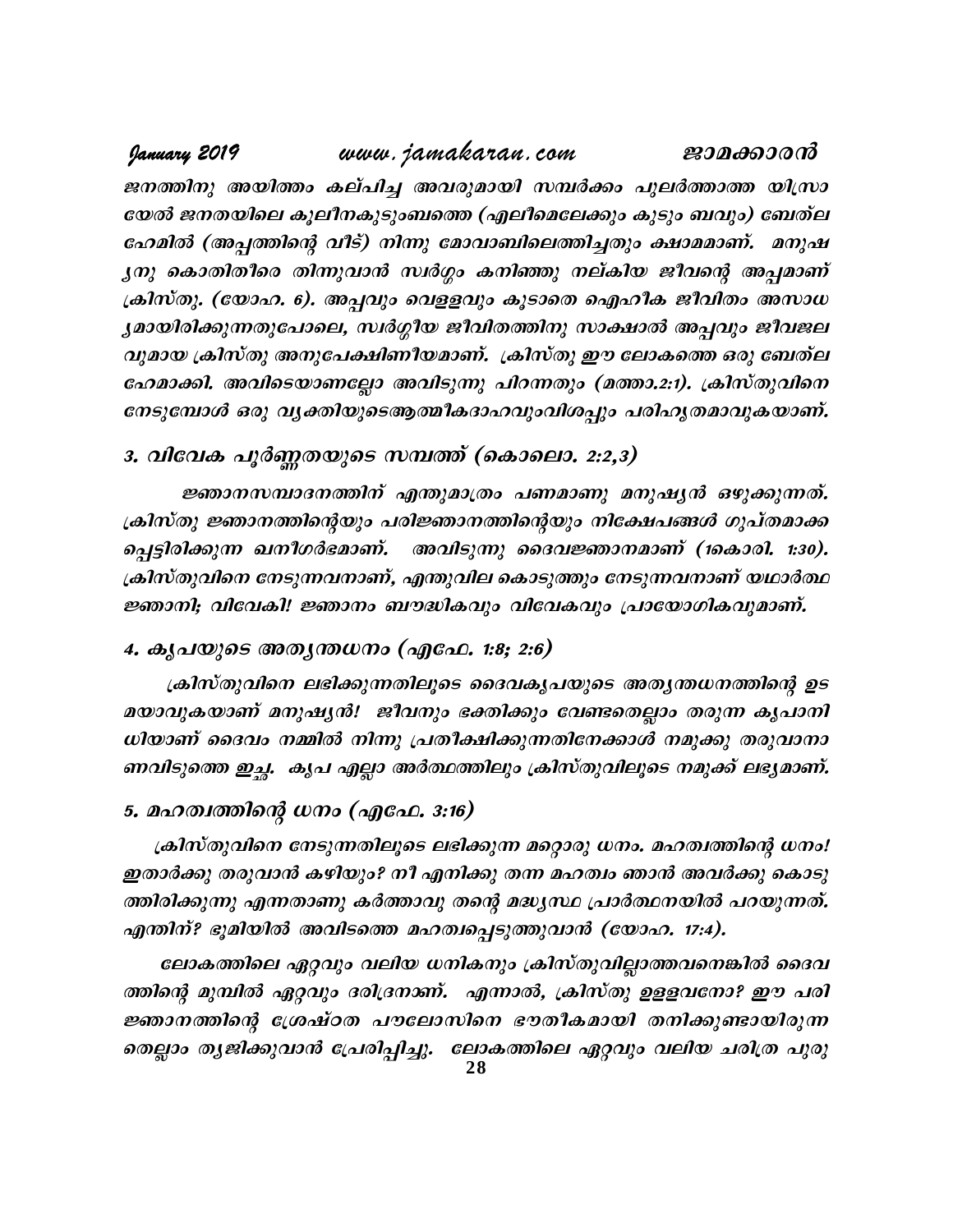#### www.jamakaran.com January 2019

ജാമക്കാരൻ

ഷൻ ഏറ്റവും വലിയ ദരിദ്രനായിരിന്നു" (എമേഴ്സൺ). രക്ഷിക്കപ്പെടുമ്പോൾ ക്രിസ്തു നമ്മെ നേടി. എന്നാൽ ക്രിസ്തുവിനെ നേടുക എന്ന പ്രക്രിയ നമ്മുടെ ജീവിതാന്ത്യം വരെ തുടരേണ്ടതാണ്. ക്രിസ്തുവിനെ നേടുക എന്നതുകൊണ്ട് ഇവിടെ ഉദ്ദേശിക്കുന്നത് തന്റെ ദിവൃ സ്വഭാവം നമ്മിൽ പകർത്തുന്നതാണ്.

6. സഹോദരനെ നേടുക (മത്താ. 18:15) : ദൈവസഭയെക്കുറിച്ചുളള അനുഗ്ര ഹീത വെളിപ്പാട് മത്താ. 18:18 -ൽ ആരംഭിക്കുകയാണ്. ആ തിരുസഭയിൽ ദൈവജനം അനുവർത്തിക്കേണ്ട ജീവിതക്രമമാണ് തുടർന്നുള്ള പ്രതിപാദൃം. 18 -ാം അധ്യായം എത്തിയപ്പോഴേക്കും സഭാ ശിക്ഷണത്തിലേക്കു വരുന്നു. ഒരു വിശ ഥസി മറ്റൊരാളോടു പിഴെച്ചാൽ (എന്തെങ്കിലും തെറ്റ് ചെയ്താൽ) വൃക്തിപരമായും സഭയായും സ്ഥീകരിക്കേണ്ട മാതൃക നമ്മുടെ വാഴ്ത്തപ്പെട്ട കർത്താവ് വൃക്തമാ ക്കുകയാണ് ഇവിടെ. ഈ വിശദീകരണത്തിൽ നിന്ന് ഒരു കാര്യം വ്യക്തമാണ്. സഭയിൽ ഭിന്നതയുണ്ടാകാം. (18:15); അത് ആവശ്യമാണ് (18:17). എന്നാൽ ഇടർച്ച വരുത്തുന്നവന് അയ്യോ കഷ്ടം (18:7) എന്നും കൂടിയുണ്ട്. നീ പ്രശ്നത്തിന്റെ ഭാഗ ത്തോ? അതോ, പരിഹാരത്തിന്റെ ഭാഗത്തോ? ഇവിടത്തെ വലിയ വിഷയം, നിന്നോടു പിഴെച്ചിരിക്കുന്നത് നിന്റെ സഹോദലനാണ് എന്നുളളതാണ്. അവന് നിന്റെ അത്ര വില തന്നേ കർത്താവു മതിക്കുന്നുണ്ട്. അവൻ ഇങ്ങോട്ടു വരാൻ കാത്തിരിക്കാതെ അവന്റെ അടുക്കലേയ്ക്കു ചെല്ലണം അവന്റെ കുറ്റം ബോധ്യപ്പെടുത്തി, നിരപ്പു പ്രാപിച്ച് അവനെ നേടണം. ഇതാണ് പ്രൈസ്തവോപദേശം. തെറ്റിപ്പോയ ആടിനെ തിരഞ്ഞു രക്ഷിച്ച നല്ല ഇടയന്റെ മാതൃക ഇക്കാരൃത്തിലും നാം സ്ഥീകിക്കണം. (18:12,14). ഇതു സാധിക്കണമെങ്കിൽ നാം തമ്മിൽ ദയാപൂർണ്ണരും സകലജ്ഞാ നവും നിറഞ്ഞവരും (റോ. 15:14) ആയിരിക്കണം. അവനെ ശത്രുവെന്നു ഗണി ക്കാതെ ബുദ്ധിയുപദേശി ക്കാൻ ആവശ്യമുണ്ട്. (2തെസ്സ. 3:15). ക്രമം കെട്ടവരെ ബുദ്ധിയുപദേശിക്കാൻ ആവശ്യമുണ്ട് (2 തെസ്സ. 3:15). ക്രമം കെട്ടവരെ ബുദ്ധിയുപ ദേശിപ്പിൻ,..... എല്ലാവരോടും ദീർഘക്ഷമ കാണിപ്പിൻ (1 തെസ്സ. 5:14) എന്ന പ്രബോ ധനവും മറക്കരുത്. അങ്ങനെ ആ സഹോദരനെ നേടിട്ടുവേണം ദൈവത്തെ ആരാ ധിക്കുവാൻ (മത്താ. 5:24) ശണ്ഠ കൂടുന്നതു ഭോഷത്വമാണ് (സദൃ. 20:3). വൃവഹാ രത്തിനു പുറപ്പെടരുത് (സദൃ.25:8). ശാഠൃത്താലോ ദുരഭിമാനത്താലോ ഒന്നും ചെയ്യാതെ താഴ്മയോടെ ഓരോരുത്തൻ മറ്റുളളവനെ തന്നെക്കാൾ ശ്രേഷ്ഠൻ എന്നു എണ്ണിക്കൊൾവിൻ (ഫിലി. 2:3). കർത്താവിന്റെ ദാസൻ ശണ്ഠ ഇടാതെ എല്ലാവരോടും ശാന്തമായിരിക്കണം (2തീമൊ.2:24) എന്നിത്യാദി കല്പനകൾ നാം പാലിച്ചാൽ ഈ പ്രശ്നങ്ങൾ ഒഴിവാക്കാവവുന്നതേയുളളു. ഒരു കൂടുംബത്തിലെ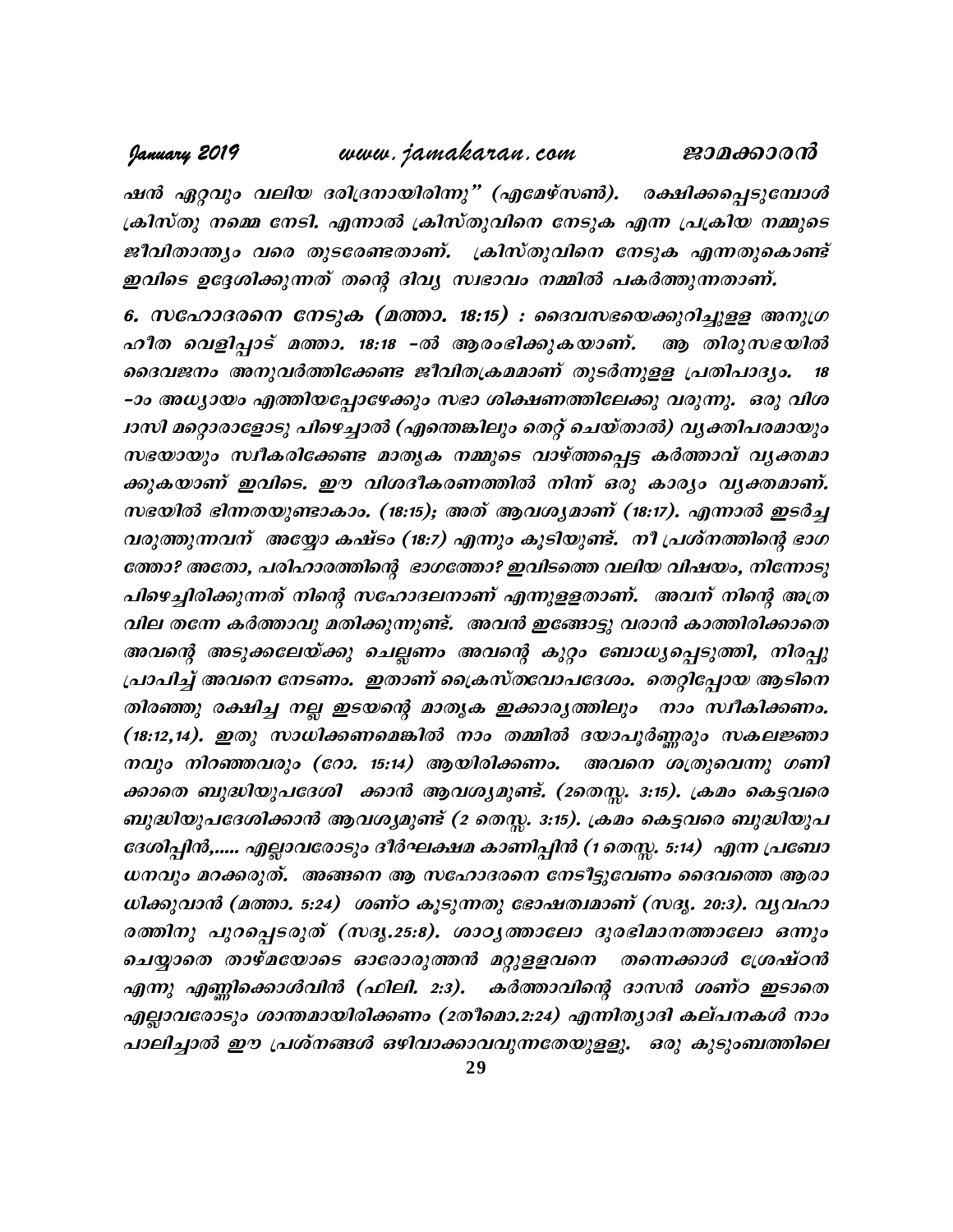www.jamakaran.com January 2019 ജാമക്കാരൻ രണ്ടു സഹോദരന്മാർ തമ്മിൽ ആത്മീക കാരൃത്തിൽ ഉണ്ടായ കലഹമാണ് ആദ ൃത്തെ കൊലപാതക കാരണം. കലഹം നമ്മുടെ ഇടയിൽ നിന്നു മാറിപ്പോകട്ടേ. നിരപ്പിന്റെ ആത്മാവു നമ്മെ ഭരിക്കണം. പാപികളായ നമ്മെ പരിശുദ്ധനായ ദൈവം (തെറ്റുകാരനോടു നിരപ്പിനു തയ്യാറാകുന്നതു തെറ്റു ചെയ്യാത്തവനാണ്) ക്രിസ്തു വിൽ തന്നോടു നിരപ്പിച്ച (2കൊരി. 5:18) ആ നിരപ്പിന്റെ ശുശ്രൂഷ പ്രായോഗികമാ ക്കാതെ നാം എത്ര ആത്മീക തീക്ഷണത കാണിച്ചാലും അത് വൃർത്ഥമാണ്.

ഇവിടെ വളരെ ബുദ്ധിയും പരിജ്ഞാനവും ദൈവകൃപയും ആവശ്യമുണ്ട്. സൗമൃതയുളളവർക്കു മാത്രമേ ഭൂമിയെ കൈവശമാക്കുവാൻ സാധിക്കുകയുളളു (സങ്കി. 37:11). സൗമൃതയോടെ, ക്ഷമയോടെ, പരിശ്രമിക്കുന്നവനാണ് നേടുന്നത്. സഹോദനെ നേടണമെങ്കിലും ഇവ ആവശ്യമാണ്. സഹോദരന്മാരെ, ഒരു മനുഷ ൃൻ വല്ല തെറ്റിലും അകപ്പെട്ടുപ്പോയാൽ ആത്മീകരമായ നിങ്ങൾ അങ്ങനെയുളള വനെ സൗമൃതയുടെ ആത്മാവിനാൽ യഥാസ്ഥാനപ്പെടുത്തുവിൻ; നീയും പരീ ക്ഷയിൽ അകപ്പെടാതിരിക്കാൻ സൂക്ഷിച്ച് കൊള്ളുക (ഗലാ 6:1). തെറ്റുചെയ്ത വനെ യഥാസ്ഥാനപ്പെടുത്തുന്നതാണ് ആത്മീയതയുടെ ലക്ഷണം. അവനെ അവ ഗണിക്കുന്നതു അനാത്മീകതയും. ഈ വലിയ മനോഭാവവും അതിന്റെ പ്രയോഗി കതയും ഉണ്ടായാൽ നാം വാസ്തവമായി ക്രിസ്തു വിന്റെ സഹോദരന്മാരാകും (മത്താ. 12:50). നാം എല്ലാവരും സഹോദരന്മാരാണ് (മത്താ. 23:8). ഇങ്ങനെ ബല ഹീനരായി തെറ്റിപ്പോകുന്ന സഹോദരന്മാരോടു കരുണയോടെ ഏർപ്പെട്ടാൽ അതു ക്രിസ്തുവിനായി ചെയ്യുന്നതായി കർത്താവു കണക്കാക്കും (മത്താ. 25:40). മറ ക്കാതെല്ലാറ്റിനും പ്രതിഫലവും ലഭ്യമാണ്. ഇവിടെ നമുക്കെത്താക്കെ കാര്യങ്ങൾ നേടാനുണ്ട്. ജീവനെ, ആത്മാക്കളെ, നിരവധി താലന്തുകൾ, ക്രിസ്തുവിനെ, നമ്മുടെ സഹോദദരന്മാരെ ഒക്കെ നേടുവാനുളള സമയമാണിത്! പ്രിയ വായ നക്കാരെ, ദൈവം കൃപയാൽ പുതിയൊരു ആണ്ടുകൂടി നല്കിയിരിക്കുന്നു. ഈ പുതിയ വർഷം തീരുമാനങ്ങളുടെ കനകാവസരമായി പ്രയോജനപ്പെടുത്തുമോ? വീണ്ടും ജനിക്കുന്ന, കർത്താവിൽ വളരുന്ന, പഥ്വ്യോപദേശം മുറുകെ പിൻപറ്റുന്ന, ആത്മാക്കളെ നേടുന്ന, താലന്തുകൾ വ്യാപാരം ചെയ്യുന്ന ഒരു ആണ്ടായിത്തീർക്കാൻ ഉറച്ച തീരുമാനം എടുക്കുക. കർത്താവ് നിങ്ങളെ സഹായിക്കാൻ നിങ്ങളുടെ അരു കിലുണ്ട്. പ്രാർത്ഥനയോടും, വചനധ്യാനത്തോടും, ദൈവമക്കളുമായുളള കൂട്ടാ യ്മയിലും ഈ തിരുമാനങ്ങൾ നടപ്പിലാക്കാനാകും. കൃപയും നന്മയും നിറഞ്ഞ നവവത്സരാശംസകൾ ഒരിക്കൽകൂടെ!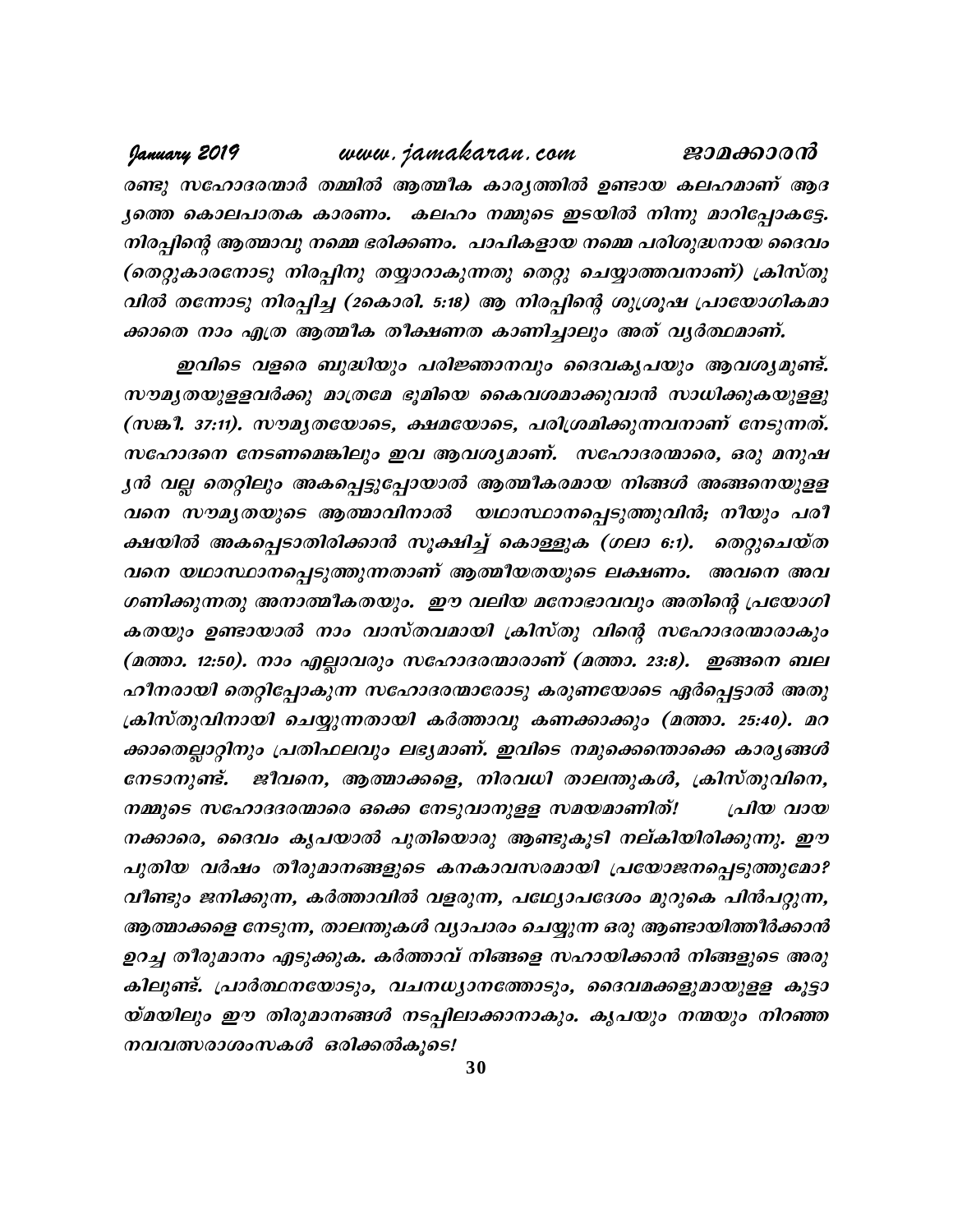# 

സത്വാചാരി സി.എം.സി. ട $\varepsilon$ . ജമൗഹ $\varepsilon$ െകാളനി, കൺവെൻഷൻ 2018 നവംബർ മാസം 2,3,4 തീയതികളിൽ വെല്ലൂരിൽ നടന്ന യോഗങ്ങളെ കർത്താവ് വളരെ അനുഗ്രഹപ്രദമാക്കി. ധാരാളം പേർക്ക് രോഗസൗഖ്യം ഉണ്ടായി.

> അനേകം പേർ രക്ഷയുടെ അനുഭവത്തി ലേക്കു വന്നു. യോഗം കഴിഞ്ഞ് രണ്ടാഴ്ച ക്കുള്ളിൽ തന്നെ പല വർഷങ്ങളായി പിണങ്ങി കഴിഞ്ഞിരുന്ന രണ്ടു കുടുംബ ങ്ങൾ അനുരഞ്ജരായി ഒരുമിച്ച് സഭയിൽ സാക്ഷ്യം പറഞ്ഞതായി അറിഞ്ഞ് ഞാൻ ദൈവത്തെ സ്തുതിച്ചു. ആ വിവരം അറി ഞ്ഞപ്പോൾ കർത്താവ് വചനം മുഖാന്തരം എത്ര ശക്തിയായി ഓരോരുത്തരോടും ഇട പെട്ടു എന്ന് മനസ്സിലാക്കി. ഒരാൾ മാത്രം ആ സഭയിൽ നിന്ന ഫോൺ മുഖേന



എന്നോട് പറഞ്ഞതെന്തെന്നാൽ നിങ്ങളുടെ അവസാനദിവസ പ്രസംഗത്താൽ ഞാൻ എന്റെ മദൃപാനം നിർത്തുവാൻ തീരുമാനിച്ചു. ആ തീരുമാനത്തിൽ ഉറച്ചു നിൽക്കു വാൻ താങ്കൾ എനിക്കുവേണ്ടി പ്രാർത്ഥിക്കണം. ഇതിനു മുൻപും പല പ്രാവശ്യം കുടി നിർത്തുവാൻ തീരുമാനിച്ചു. പക്ഷേ തോൽവിയടഞ്ഞു. എന്നാൽ ഈ പ്രാവശ്യം അവ സാന ദിവസത്തെ നിങ്ങളുടെ പ്രസംഗവും സാക്ഷ്യവും എന്നെ ഞെട്ടിപ്പിച്ചു. ഞാൻ പൊട്ടിക്കരഞ്ഞു. ഇരുന്നു പ്രാർത്ഥിച്ച ഞാൻ മുട്ടുകുത്തി. ഈപ്രാവശ്യം ഉള്ള എന്റെ തീരുമാനത്തിൽ ഞാൻ ഉറച്ചു നിൽക്കും എന്നും ഞാൻ വിശ്വസിക്കുന്നു. താങ്കളെ ഞങ്ങളുടെ സഭയിൽ കൊണ്ടു വന്ന ദൈവത്തെ ഞാൻ സ്തുതിക്കുന്നു. ദിവസവും വൈകുന്നേരമാകുമ്പോൾ കുടിക്കണം എന്നുള്ള ആഗ്രഹം എനിക്ക് ഇനി ഉണ്ടാകാതി രിക്കുവാൻ എനിക്കു വേണ്ടി പ്രാർത്ഥിക്കണം എന്ന് ഫോൺ മുഖേന അദ്ദേഹം സംസാ രിച്ചപ്പോൾ അതേ നിമിഷം ഫോണിലൂടെ ഞാൻ അദ്ദേഹത്തിനു വേണ്ടി പ്രാർത്ഥിച്ചു. അദ്ദേഹം തന്റെ പേര് വെളിപ്പെടുത്തുവാൻപോലും താൽപര്യം കാണിച്ചില്ല. എല്ലാ ജാമ ക്കാരൻ വായനക്കാരും അദ്ദെഹത്തിനു വേണ്ടി പ്രത്യേകം പ്രാർത്ഥിക്കണമെന്ന് ഞാൻ അഭ്യർത്ഥിക്കുന്നു. കർത്താവ് വെല്ലൂരിൽ ചെയ്ത ആ അത്ഭുത പ്രവൃത്തികളെ ഓർത്ത് ഞാൻ ദൈവത്തെ സ്തുതിക്കുന്നു.

വെല്ലൂർ. സി.എസ്.ഐ സഭയുടെ വികാരിയച്ചൻ.റവ ഡോ. ത്യാഗരാജൻ, സഹ വികാരിയച്ചൻ. ജയകർ വിൽസൻ ഇവരോടൊപ്പം സഭാഭാരവാഹികളും ചേർന്ന് ഈ യോഗങ്ങളെ ഭംഗിയായി ക്രമീകരിച്ചു. കർത്താവിന് മഹിമയുണ്ടാകട്ടെ.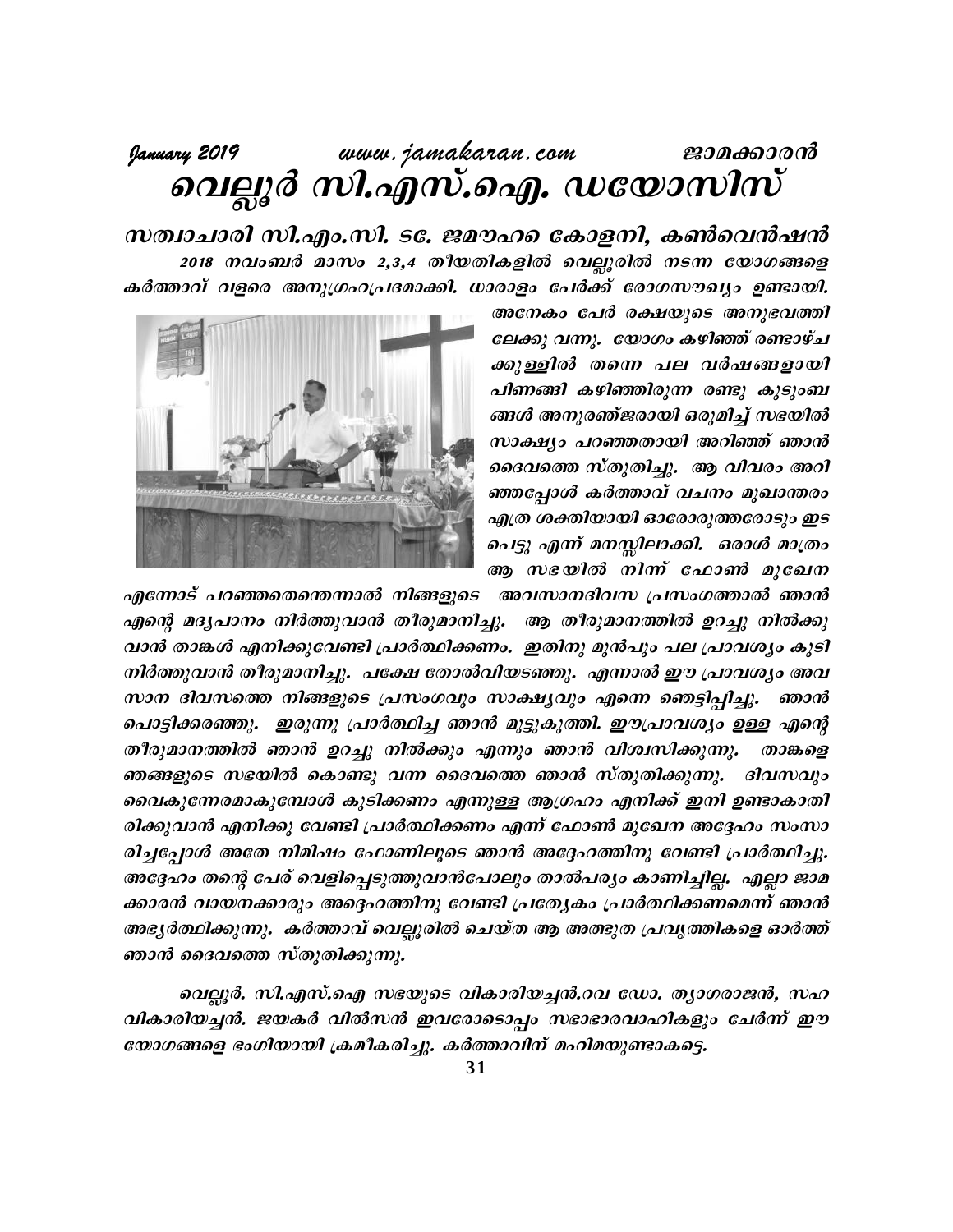# YOUTH CAMP **MADRAS C.S.I. DIOCESE, (ENNUR) DON BOSCO YOUTH ANIMATION CENTRE**



ചെന്നൈ യിൽ എണ്ണൂർ എന്ന സ്ഥല *ത്* DON BOSC YOUTH ANIMATION **CENTRI** ൽ ഉള്ള ആഡിറ്റോറിയത്തിലെ  $\omega$  *s* $\omega$  *s* $\omega$  *n* $\Omega$  *m* $\Omega$ *s* $\omega$ എല്ലാ സഭകളിലെയും യുവാക്കൾക്കും യുവ തികൾക്കും  $\mathbf{a}_2 \mathbf{m}_2$ 

ദിവസ യുവജന കൃാമ്പ് നടന്നു. ഇതിന് മുൻകൈയടുത്ത ചെയ്ത സഹോദര 63363 Mr. DANIEL RAIAKUMAR (AVADI). Mr.IHON LEE (INDIA GOSPELYOU)

ഇവരോടൊപ്പം പത്തു കുടുംബങ്ങൾ ഒന്നായി ചേർന്ന് ഒരു സഭയിൽ നിന്നും പണപിരിവ് നട ண வகை ஹு പത്തു കുടുംബങ്ങളും അവരു ടെയും അവരുടെ മക്കളു ടെയും ഒരു വർഷത്തെ വരുമാനത്തിൽ നിന്നും  $m$   $m$   $n$   $n$   $n$   $n$ രൂപകൾ ചേർത്തുവെച്ച് **ற**

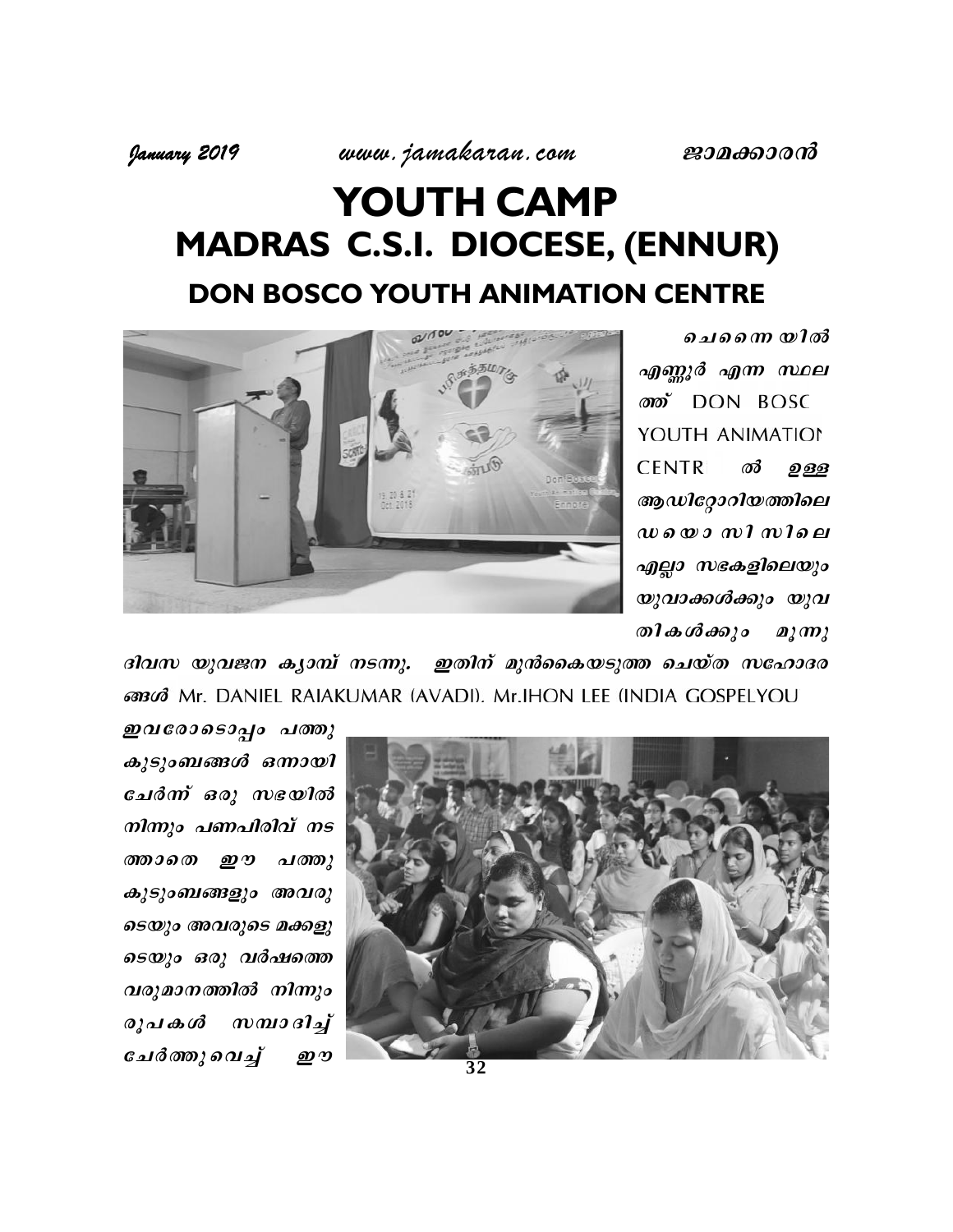## ജാമക്കാരൻ

# www.jamakaran.com

January 2019



മുന്നു ദിവസത്തെ യോഗങ്ങളെ നടത്തി. 600 യുവജനങ്ങൾ ഈ യോഗത്തിൽ സംബന്ധിച്ചു. ഈ കുഞ്ഞുങ്ങൾക്കുവേണ്ടി യോഗം ക്രമീകരിച്ച കുടുംബങ്ങൾ പള്ളി യോടും മറ്റ് ആരോടും പണപിരിവ് നടത്താതെ അവർക്ക് നല്ല ആഹാരവും കൊടുത്ത്, കിടക്കുവാൻ നല്ല മുറികളും ഏർപ്പാടുചെയ്ത് ഈ യുത്ത് കൃാംപിനെ നല്ല രീതിയിൽ നടത്തി. ഈ കൃാപിൽ അവർ അവതരിപ്പിച്ച സ്കിറ്റുകൾ , നാടക ങ്ങൾ, പാട്ടുമത്സരങ്ങൾ എല്ലാം വളരെ ആകർഷകകരമായിരുന്നു. രാവിലെയും രാത്രിയിലും പ്രസംഗവും ഉച്ചയ്ക്ക് യുവഹൃദയങ്ങളിലെ ചോദൃങ്ങൾക്ക് ഉത്തരം നൽകുവാനുള്ള ഏർപ്പാടു ചെയ്തിരുന്നു. അവരുടെ പ്രാർത്ഥനയും ആഗ്രഹങ്ങളും ദൈവം നിറവേറ്റികൊടുത്തു. ഈ കൃാമ്പ് യുവാക്കളുടെയിടയിൽ ഒരു ആത്മീക ചലനം ഉണ്ടാക്കുകയും മാനസാന്തരത്തിന്റെ അനുഭവം അവരിൽ സൃഷ്ടിക്കുവാനും കഴിഞ്ഞു. ഇവരിൽ ഐ.ടി വിദ്യാർത്ഥികളും ഉണ്ടായിരുന്നു. ഈ യുവാക്കളുടെ ഇടയിൽ ദൈവം എന്നെ ഉപയോഗിച്ചതിനാൽ കർത്താവിനെ സ്തുതിക്കുന്നു.

## സഭകൾക്ക് മാതൃക

<del>കുറിപ്പ്:– മെയിൻ </del>ലൈൻ സഭകളായ സി.എസ്.ഐ, ലൂഥറൻ, മാർത്തോമ സഭക ളിലും അതോടൊപ്പം പെന്തക്കോസ്തു സഭകളിലും യുവാക്കളുടെ യോഗം നടത്തു ന്നുണ്ട്. പക്ഷേ പ്രാർത്ഥനാ ഓുക്കത്തോടും ആത്മീക പ്രതീക്ഷയോടും നമ്മുടെ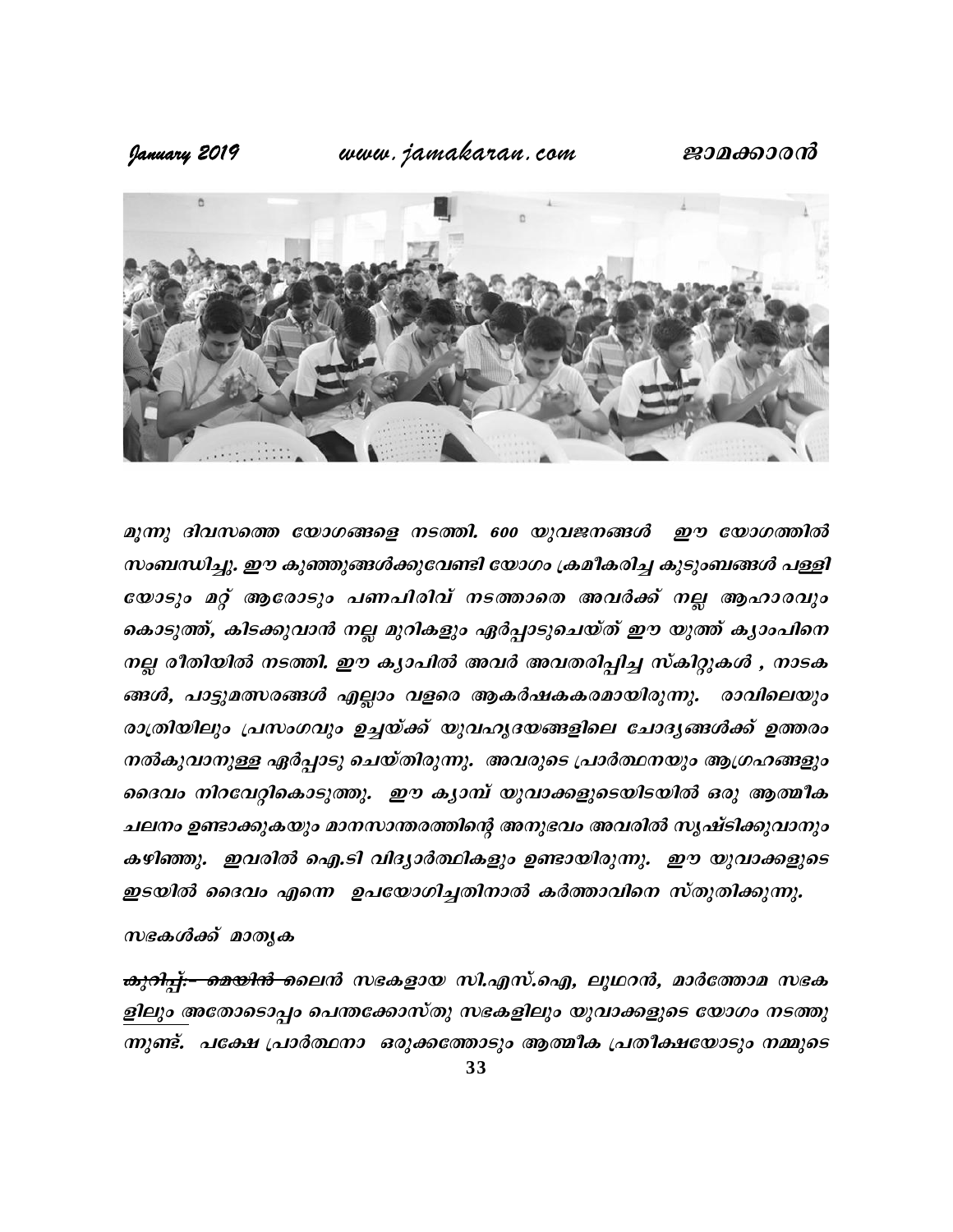www.jamakaran.com January 2019 ജാമക്കാരൻ യുവ തലമുറകൾക്ക് ഇങ്ങനെയുള്ള ആത്മീക സഹായം ഇന്നത്തെ സഭകളിൽ നിന്നും ഉണ്ടാകുമെന്ന് പ്രതീക്ഷിക്കുവാൻ സാധിക്കുന്നില്ല. പക്ഷേ, നമ്മുടെ സഭ കളിലുള്ള മാനസാന്തരപ്പെട്ട വിശ്വാസികൾ സഭയിൽ നിന്നും വേർപെടാതെ കുടും ബങ്ങളായിചേർന്ന് സഭകളിൽ നിന്നും പണം പ്രതീക്ഷിക്കാതെ നമ്മുടെ യുവതല മുറക്ക് ഇങ്ങനെയുള്ള ഏർപ്പാട് ചെയ്യുന്നതിൽ ദൈവത്തിന് പ്രസാദം ഉണ്ടാകും. ഇങ്ങനെ നമ്മുടെ സഭകളിലുള്ള വിശ്വാസികൾ നടത്തുന്ന യോഗങ്ങളിൽ പ്രസം ഗിക്കാൻ ക്ഷണിക്കപ്പെടുന്ന ദൈവവേലക്കാർ ആത്മീക അനുഭവമുള്ളവരായിരി \_ഇതുമുഖാന്തിരം സഭകളിലും ഒരു ആത്മീക ഉണർവ്വ് ഉണ്ടാകും എന്നുള്ള  $\partial \partial/ \partial$ . കാര്യത്തിൽ യാതൊരു സംശയവും ഇല്ല. ദൈവനാമം മഹത്വപ്പെടട്ടെ

### വായനക്കാരുടെ കത്ത്

താങ്കൾ നവംബർ മാസ ജാമക്കാരനിൽ മാർത്തോമ്മാസഭയെകുറിച്ച് എഴു തിയത് ഗംഭീരമായിരുന്നു. പല വർഷങ്ങളായി പാരമ്പര്യ മാർത്തോമാ കുടുംബ ത്തിൽ ജനിച്ചു വളർന്ന ഞങ്ങൾക്ക് നിങ്ങളുടെ മാസികയിൽ കൂടി മാർത്തോമ്മാ സഭാ ചരിത്രത്തെകുറിച്ച് എഴുതിയത് വളരെ പ്രയോജനപ്രദമായി. എനിക്കിപ്പോൾ 92 വയസ്സ് ആകുന്നു. മാങ്ങാനം ( കോട്ടയം) മാർത്തോമ്മാ സഭയിലെ അംഗമാണ്. ഞങ്ങളുടെ മക്കളും കൊച്ചുമക്കളും ഈ സഭാചരിത്രം അറിയുവാൻ വേണ്ടി ഞങ്ങൾ മാസികയിൽ നിന്നും ആ വിവരങ്ങളെ സ്കാൻ ചെയ്ത് ഇ. മെയിൽ വഴിയായി അവർക്ക് അയച്ചു കൊടുത്തു. ഡോക്ടറെ നേരിട്ട് കണ്ടിട്ട് 37 വർഷങ്ങളാകുന്നു. ഡോക്ടറെ നേരിൽ കാണുവാനും ഡോക്ടറുടെ പ്രസംഗം കേൾക്കുവാനും ഞങ്ങൾക്ക് കൊതിയുണ്ട്. ഈ മാസിക ആവശ്യപ്പെട്ട് ഞങ്ങളുടെ മാർത്തോമ്മ സഭയിലെ 9 അച്ചൻമാരുടെ വിലാസം ഇതോടൊപ്പം അയക്കുന്നു. 17-ാം തിയതി ഒക്ടോബർ മാസം മണി ട്രാൻസ്ഫർ വഴിയായി ഡോക്ടർക്ക് പണം സംഭാവന യായി അയച്ചിട്ടുണ്ട് . 18 വർഷങ്ങളായി ഡോക്ടർക്ക് (ജാമക്കാരൻ) ഞങ്ങൾ ഒരു സംഭാവനയും അയച്ചിട്ടില്ല. എന്നാലും ഇത്രയും വർഷവും തുടർച്ചയായി മാസിക അയച്ചുകൊണ്ടിരിക്കുന്നതിൽ ഞങ്ങൾ നന്ദി അറിയിക്കുന്നു.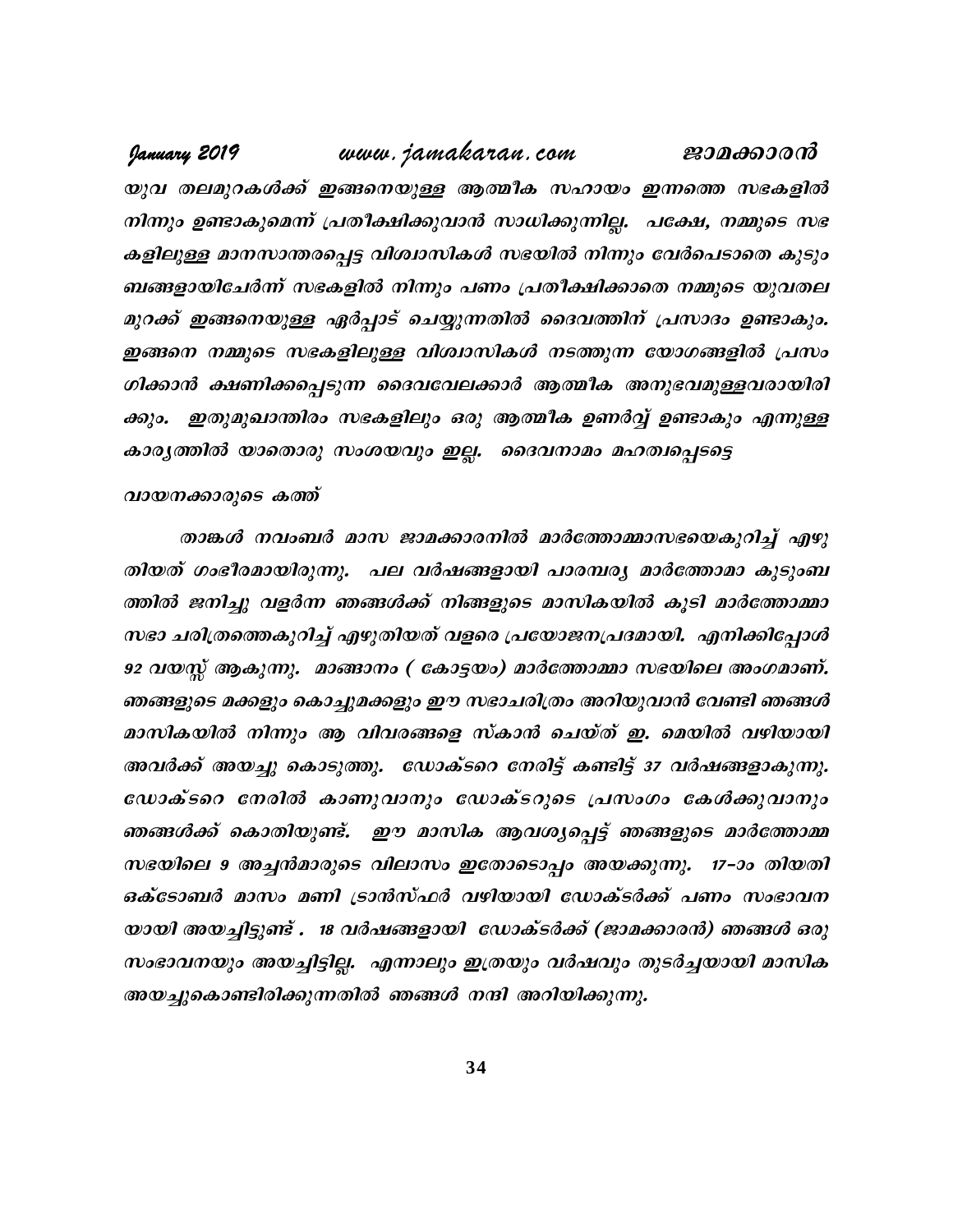ജാമക്കാരൻ

# www.jamakaran.com

## January 2019

# സഹോദരി. അന്നമ്മ ചാൾസ് ജോൺ നിതൃതയിൽ

ക്രിസ്തീയ വനിതകൾക്കായി പ്രസിദ്ധീകരിക്കുന്ന മലയാളത്തിലെ ക്രൈസ്തവവനിത (bimonthly)എന്ന മല യാളത്തിലെ ഏകമാസികയുടെ പബ്ലിഷറും എഡിറ്ററും, കർത്താവിൽ നിദ്രപ്രാപിച്ച പ്രസിദ്ധ ദൈവദാസൻ Dr. ചാൾസ് ജോൺ തിരുവനന്തപുരത്തിന്റെ സഹധർമ്മ **1** m 2010 100 Sis. അന്നമ്മ ചാൾസ് ജോൺ (78) 2018 സെപ്റ്റംബർ 25 ന് കർത്തൃസന്നിധിയിൽ പ്രവേശിച്ചു.



പത്രണ്ട് വർഷങ്ങൾക്കുമുമ്പ് തുടങ്ങിയ പ്രൈകസ്തവ വനിത എന്ന പ്രസിദ്ധീകരണത്തിൽകൂടി

ദൈവിക ശുശ്രൂഷ നന്നായി നടത്തിവരികയായിരുന്നു. നീണ്ട നാളുകൾ രോഗി യായി കിടപ്പിലായിരുന്നപ്പോഴും തന്റെ പ്രത്യാശ വർദ്ധിക്കുകയാണ് ചെയ്തത്.

110 ലധികം ക്രൈസ്തവ ഭക്തിഗാനങ്ങളുടെ രചനയ്ക്കു വിരൽ ചലിപ്പിക്കയും പതിനൊന്ന് (11) അനുഗൃഹീത സി.ഡികൾ പ്രകാശനം ചെയ്കയും ചെയ്തിട്ടുണ്ട്. അവയിൽ, യേശു എന്റെ സഹായി, കാൽവരി നാഥൻ, കാരുണൃവാൻ എന്നിവ അവർ രോഗക്കിടക്കയിൽ കിടന്നു രചിച്ച വരികൾ അടങ്ങുന്ന പ്രത്യാശാഗാനങ്ങ ളാണ്. നിരവധി ക്രൈസ്തവ പ്രസിദ്ധീകരണങ്ങളിൽ ആനുകാലികപ്രസക്തിയു ളള വിഷയങ്ങളെ ആസ്പദമാക്കിയും നിരങ്കുശം നിശിതവിമർശനം ചെയ്തും മുഖംനോക്കാതെ ഈടുറ്റ ലേഖനങ്ങളും ഹാസ്യഭാവനകളും എഴുതിയിരുന്നു.

പ്രിയ സഹോദരിയുടെ വേർപാടിന്റെ വേദനയിലായിരിക്കുന്ന കുടുംബത്തിനും, ബന്ധുക്കൾ, ശുശ്രൂഷ സഹകാരികൾ എന്നിവർക്കും കർത്താവ് ആശ്വാസം നല്കു മാറാകട്ടെ.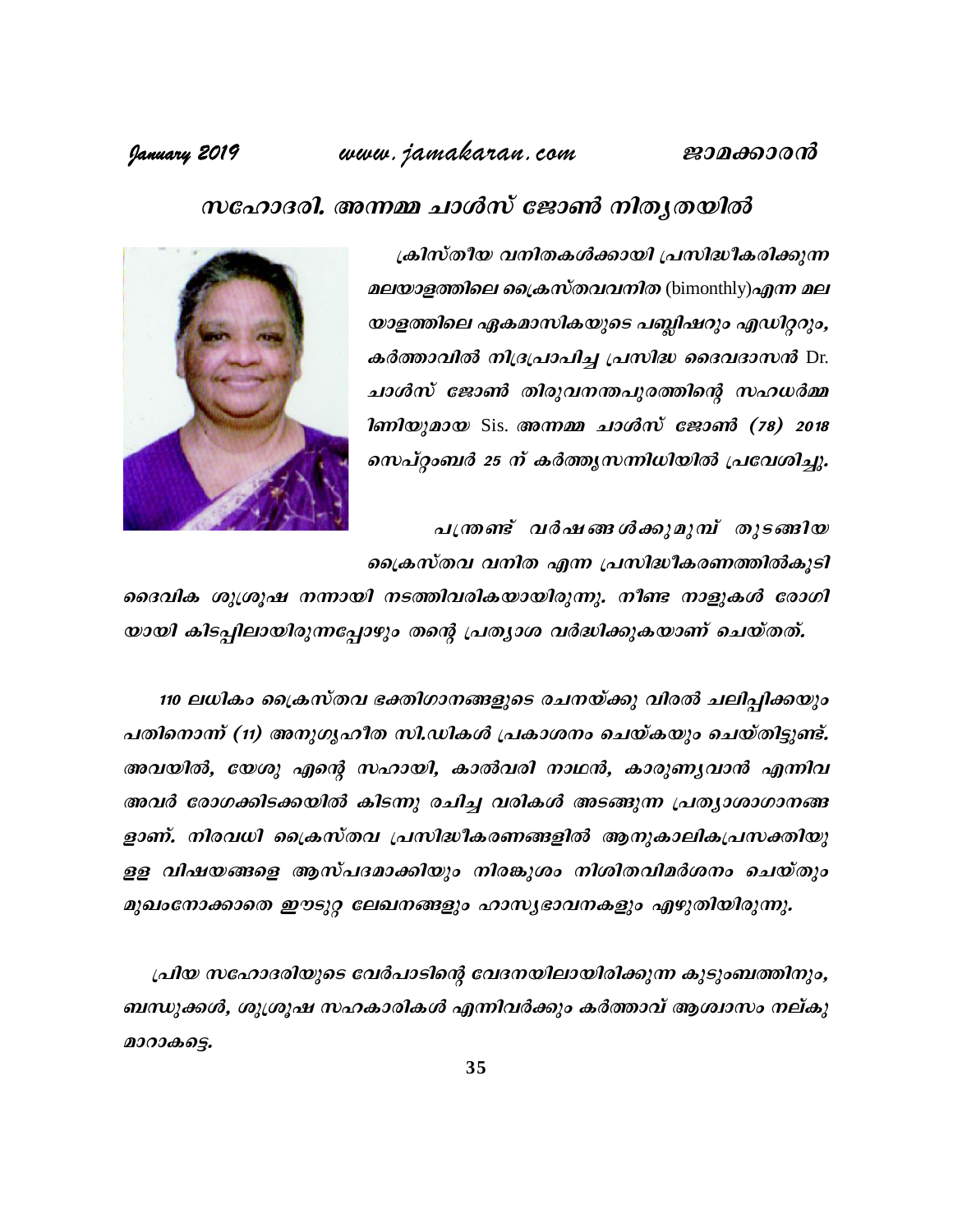# മലബാർ സി.എസ്.ഐ. ഡയോസിസ് **CODACAL FRITZ MEMORIAL C.S.I. CHURCH CONVENTION**



മലബാർ  $m$ l.  $a_n$  $m$ .  $a_n$  $\boldsymbol{u}$ യോസിസിൽ കൊടയ്ക്കൽ  $\iota$  al  $\mathcal C$   $\beta$   $\omega$   $\varpi$  $\boldsymbol{\mathcal{J}}$  $\omega$ ண പ്രസംഗിക്കുന്നത് നാലാമത്തെ പ്രാവശൃമാണ്.  $\cos\theta$  $\partial m$   $\partial$  $\boldsymbol{\omega}$ മണോഗി, ചെരിന്തൽമണ്ണ

ഈ ഭാഗങ്ങളിൽ നിന്നെല്ലാം ധാരാളംപേർ ഈ യോഗങ്ങളിൽ പങ്കെടുത്ത് അനുഗ്രഹങ്ങൾ പ്രാപിച്ചു. ഈ യോഗങ്ങൾ ക്രമീകരിച്ചത് സഭയിലെ പ്രായം കൂടിയ ആളുകൾ ഒന്നുകൂടി "സീനിയർ ഫ്രണ്ട്സ് ഫെല്ലോഷിപ്പ്" എന്ന ഒരു സംഘടന ഉണ്ടാക്കി ആത്മീയ ഉണർവുയോഗങ്ങളും സാമൂഹൃ സേവനങ്ങളും ചെയ്യുന്ന വിവരങ്ങൾ യോഗത്തിൽ അറിയിച്ചപ്പോൾ ദൈവത്തെ സ്തുതിച്ചു.

സ്ത്രീ ജനസഖ്യം, യൂത്ത് ഫെല്ലോഷിപ്പ്, മെൻസ് ഫെല്ലോഷിപ്പ്, ച്ചൻമാരുടെ കൂട്ടായ്മ ഇതുമാറിയുള്ള കൂട്ടായ്മകൾ സഭകളിൽ നടക്കുന്നത്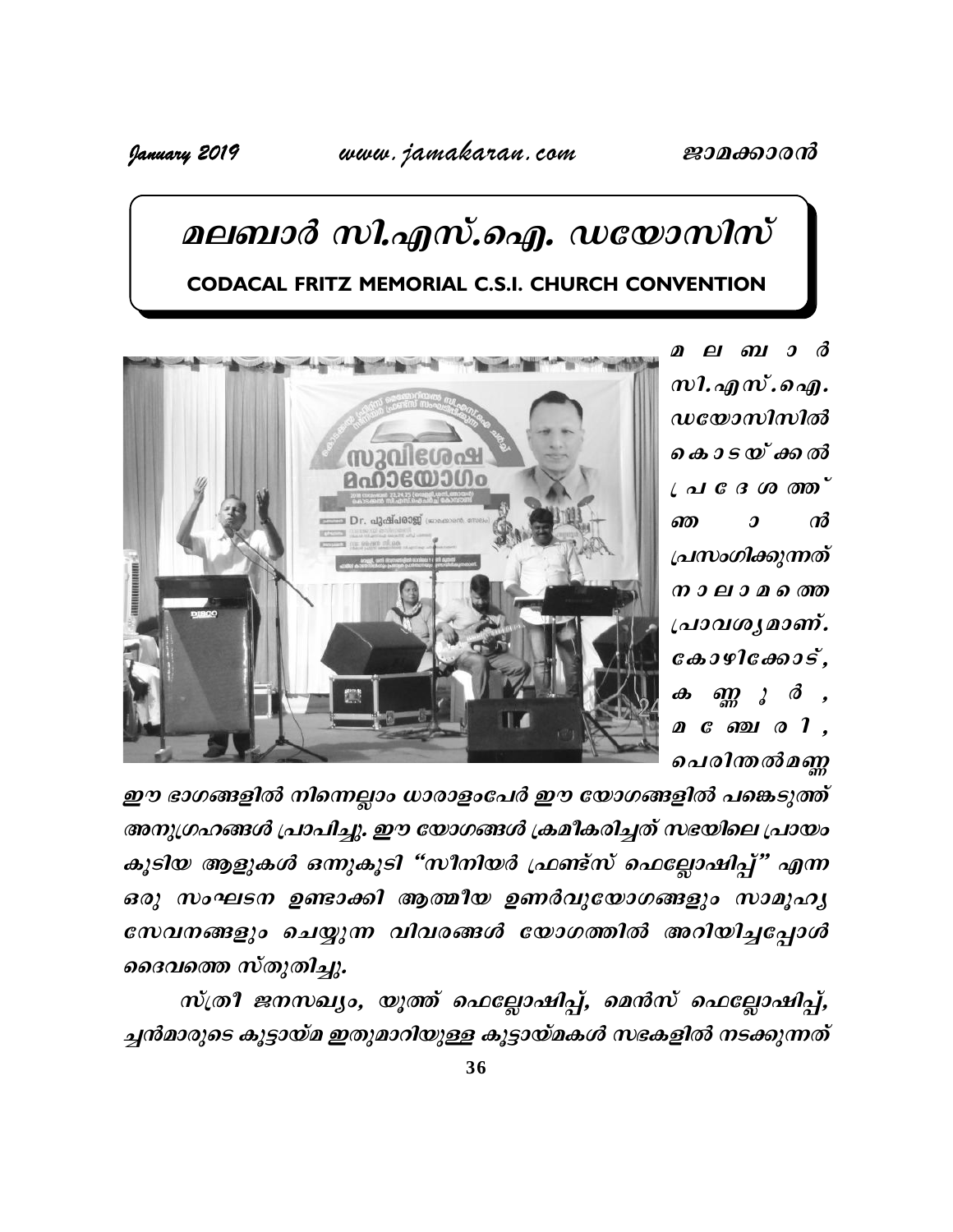

ഞാൻ കണ്ടിട്ടുണ്ട്. പ്രായംകൂടിയവരെന്നും പറഞ്ഞ് സഭകളിൽ ഒതുക്കപ്പെടുന്ന ഇവർ എല്ലാവരുംകൂടി ഇങ്ങനെ ഒരു സംഘടന തുടങ്ങിയിരിക്കുന്നത് എല്ലാ സഭകൾക്കും ഒരു മാതൃകയാണ്. പ്രായമുള്ളവരെ ദൈവവേലയുടെ മുൻനിരയിൽ കൊണ്ടുവരേണ്ടത് ആവശൃമാണ്. അവരെക്കൊണ്ട് ഇത്രയും വലിയ യോഗങ്ങളും പ്രവർത്തികളും ഈ പ്രായത്തിലും നടത്തുവാൻ സാധിക്കുമെന്ന് കൊടക്കൻ ടടഎ തെളിയിച്ചു. ഇതിന് സഭാകമ്മറ്റിയും എല്ലാ സഭാവിശ്വാസികളും ഒതൊരുമിച്ച് പ്രവർത്തിച്ചത് ദൈവത്തിന് പ്രസാദകരായിരുന്നു. മലബാർ ഡയോസിസ് ബിഷപ്പ് അവർകളും ഈ കാര്യത്തിൽ ഉൽസാഹപ്പെടുത്തിയതും മാതൃകാപരമാണ. Rev. JOY MASILAMANI (Malabar District Board President) www.momlood പങ്കെടുത്ത് ഉദ്ഘാടനം നടത്തി. കേരളത്തിലുള്ള മറ്റു സഭകളും ഈ "സീനിയർ ഫ്രണ്ട്സ് ഫെല്ലോഷിപ്പിന്റെ" മാതൃക പിന്തുടരുന്നത് നല്ലതായിരിക്കും.